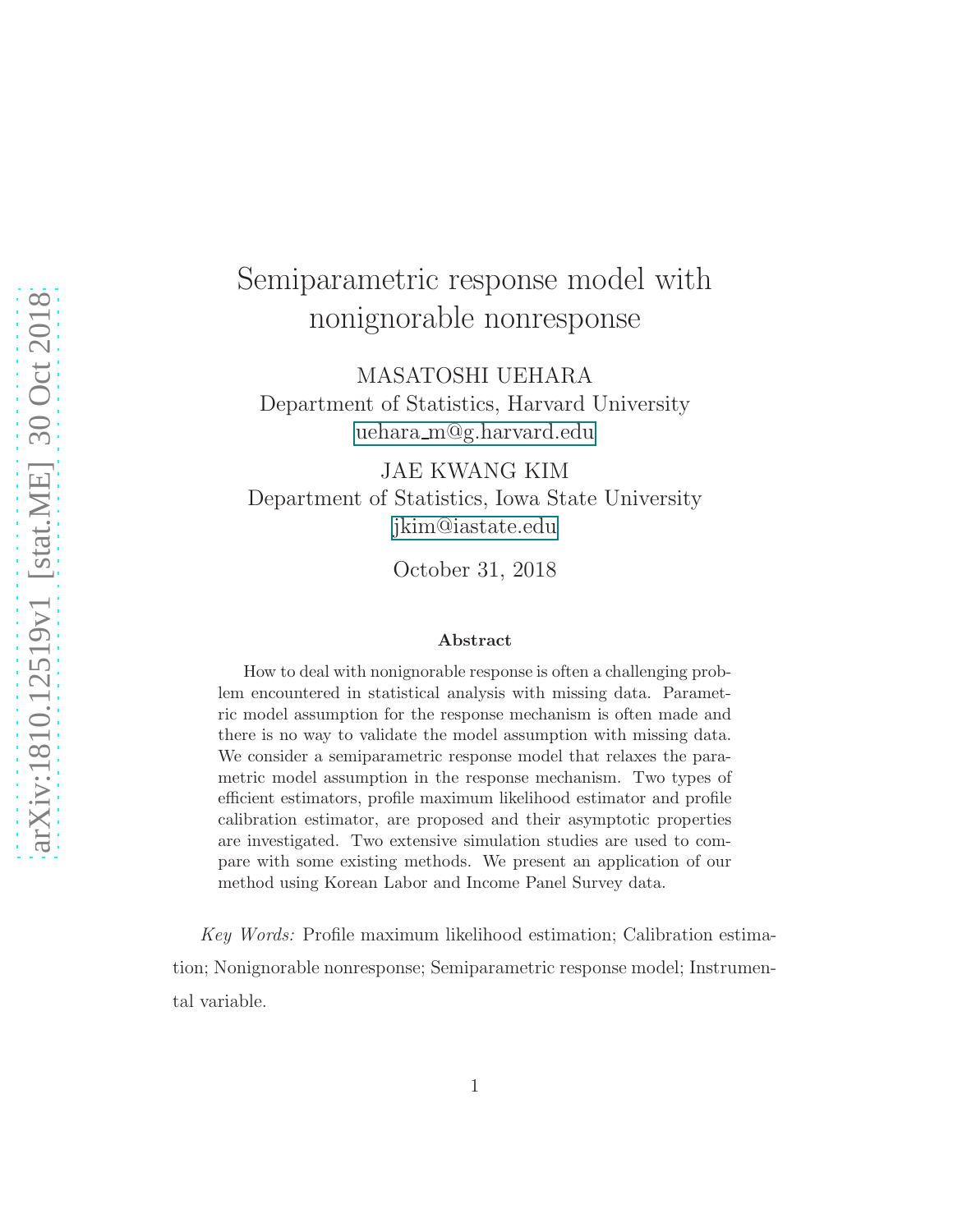## 1 Introduction

Statistical analysis with missing data is an area under extensive research in recent years. To analyze partially missing data, the first step is to understand the response mechanism that causes missingness in the data. If the missingness for the study variable is conditionally independent of that variable, conditional on the other auxiliary variables, the response mechanism is called missing at random or ignorable, in the sense of [Rubin \(1976\)](#page-38-0). Otherwise, the response mechanism is called missing not at random or nonignorable. It is more challenging to handle nonignorable nonresponse because the assumed response model cannot be verified from the observed study variables only and the response model may not be identifiable. Some identification assumptions are often made for the response model for the sake of making a valid inference from the incomplete data. Furthermore, the parametric model approach is known to be sensitive to the failure of the assumed parametric model [\(Kenward, 1998\)](#page-36-0). To obtain a robust result, it is desirable to make the weakest possible model assumptions on the response mechanism. [Kim and Shao \(2013](#page-37-0)) contains a comprehensive review of the methods for parameter estimation under nonignorable nonresponse.

Instead of making parametric model assumptions for the response mechanism, we consider a semiparametric response model which allows more flexibility for the response mechanism. The semiparametric response model was first considered in Kim and Yu (2011), but the proposed method requires a validation sample for estimating model parameters. Shao and Wang (2016) also considered the same semiparametric model and proposed a parameter estimation method based on a calibration approach (Kott and Chang, 2008).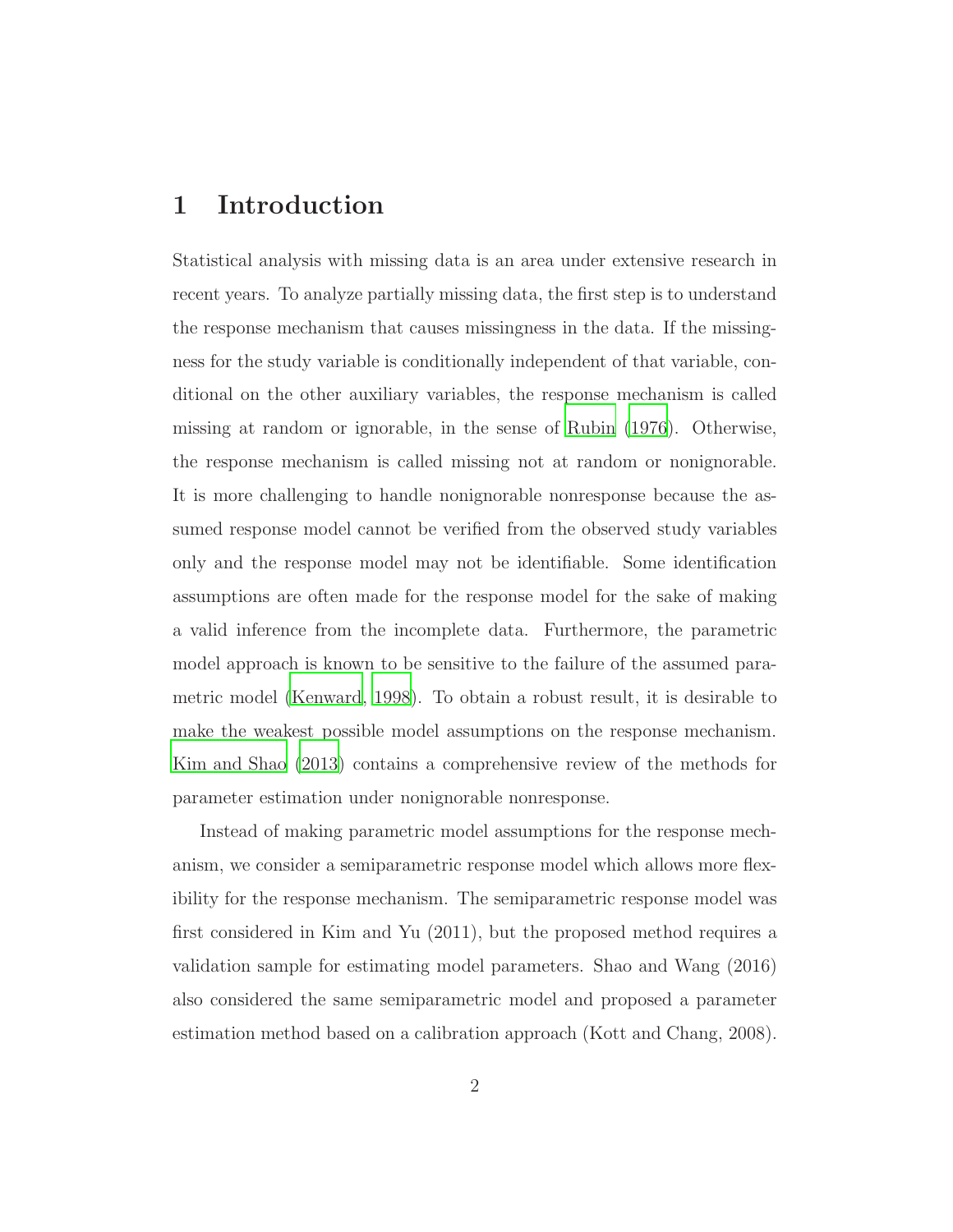The proposed method of Shao and Wang (2016) is not necessarily efficient. We consider more efficient parameter estimation methods under the same semiparametric response model.

We consider the following goals to meet in this paper. First of all, by taking the profile maximum likelihood estimation and profile calibration approach, we propose more efficient estimators under the semiparametric response model than the previous proposed estimator in [Shao and](#page-39-0) Wang [\(2016\)](#page-39-0). Next, we also propose a more efficient estimator for mean functional than the inverse probability weighted estimator used in [Shao and Wang](#page-39-0) [\(2016\)](#page-39-0). However, the proposed method can be computationally heavy as it involves another nonparametric estimator for the outcome model in addition to the nonparametric part in the response model. To solve this problem, we propose an approach using a parametric working model for the outcome model in the same spirit of the generalized estimating equation [\(Liang and Zeger](#page-37-1), [1986](#page-37-1)). Under such approach, when the working model is well-specified, the asymptotic variance form is not changed compared with an estimator when using a nonparametric model for the outcome model. Additionally, even when the working model is mis-specified, the estimators for the response probability and mean functional are still consistent.

The paper is organized as follows. In Section 2, the basic setup and the model are introduced. In Section 3, the proposed method for estimating the parameters in the semiparametric response model is presented. In Section 4, estimation of mean functional using the proposed method is discussed. In Section 5, results from two extensive simulation studies are presented. In Section 6, we present an application of the proposed method using Korean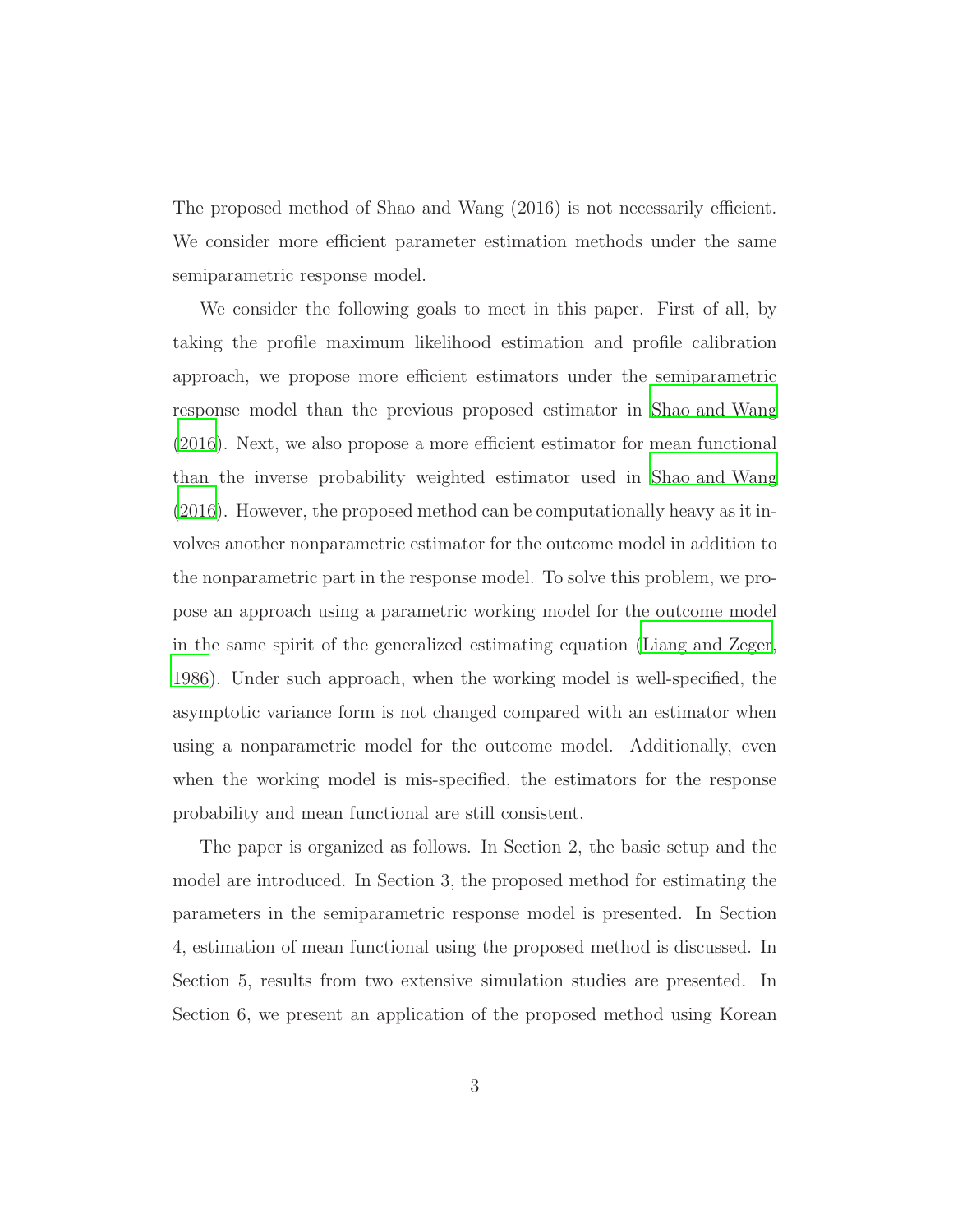Labor and Income Panel Survey data. Some concluding remarks are made in Section 7.

## 2 Basic setup

Let  $(X, Y)$  be a vector of random variables from F, completely unspecified, and Y is subject to missingness. We are interested in estimating  $\mu = E(Y)$ from the *n* independent observations of  $(x_i, \delta_i, \delta_i, y_i)$ ,  $i = 1, \dots, n$ , where  $\delta_i$ is the response indicator function of  $y_i$ , that is,  $\delta_i = 1$  if  $y_i$  is observed and  $\delta_i = 0$  otherwise. If the response mechanism is ignorable in the sense that

<span id="page-3-0"></span>
$$
P(\delta = 1 | x, y) = P(\delta = 1 | x),
$$
\n(1)

then parameter estimation in the model  $f(y | x)$  can be made without an explicit model assumption for the response mechanism. If assumption [\(1\)](#page-3-0) is believed to be unrealistic, then we often make a strong model assumption on  $P(\delta=1 \mid x, y)$ , such as

<span id="page-3-2"></span><span id="page-3-1"></span>
$$
P(\delta = 1 | x, y) = \pi(x, y; \phi)
$$
\n<sup>(2)</sup>

for some known function  $\pi(\cdot) \in (0, 1]$  with unknown parameter  $\phi$ . For example, the logistic regression model

$$
\pi(x, y; \phi) = \frac{\exp(\phi_0 + \phi_1 x + \phi_2 y)}{1 + \exp(\phi_0 + \phi_1 x + \phi_2 y)}
$$
(3)

can be used in the response model [\(2\)](#page-3-1). Estimating the model parameter in [\(2\)](#page-3-1) is challenging because the model can be non-identifiable. A sufficient condition for model identification is to assume that  $x = (x_1, x_2)$  and  $x_2$  is conditionally independent of  $\delta$  given  $(x_1, y)$ . Variable  $x_2$  is called nonresponse instrumental variable [\(Wang et al.](#page-39-1), [2014\)](#page-39-1).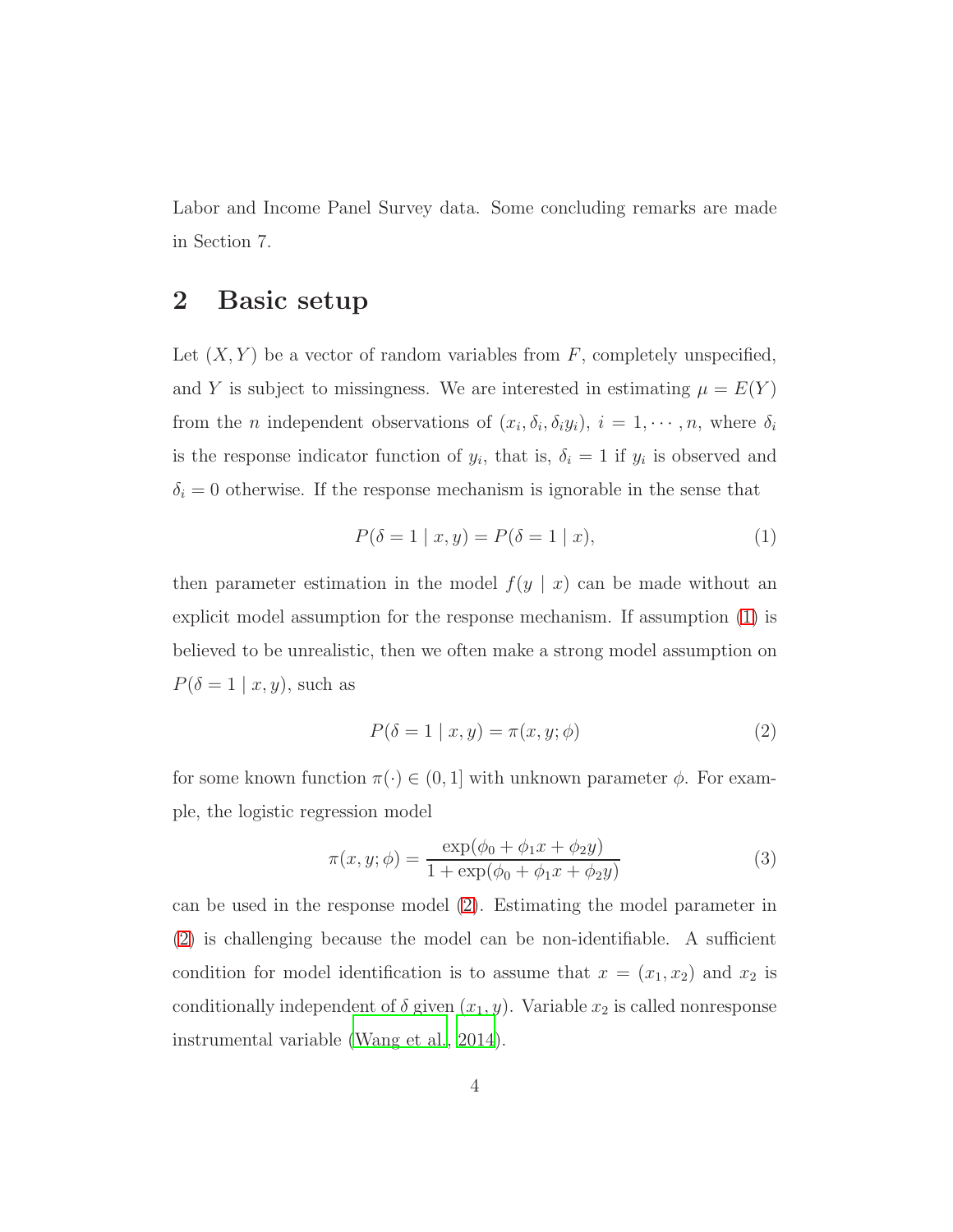Under the correct specification of the parametric response model and instrumental variable assumption, several methods are available for estimating the parameter  $\phi$ . There are mainly four approaches: (1) maximum likelihood estimation approach [\(Riddles et al., 2016;](#page-38-1) [Morikawa et al.](#page-37-2), [2017\)](#page-37-2), (2) calibration approach based on Generalized Method of Moments [\(Chang and](#page-36-1) Kott, [2008](#page-36-1); [Shao and Wang](#page-39-0), [2016;](#page-39-0) [Morikawa and Kim](#page-37-3), [2017\)](#page-37-3), (3) empirical likelihood approach [\(Qin et al., 2002;](#page-38-2) [Tang et al.](#page-39-2), [2014\)](#page-39-2), (4) pesudo likelihood approach [\(Tang et al.](#page-39-3), [2003;](#page-39-3) [Zhao and Shao, 2015\)](#page-39-4). Note that (2) and (3) are essentially the same [\(Morikawa and Kim, 2018](#page-37-4); [Qin](#page-38-3), [2017\)](#page-38-3). Elaborating on the first and the second approaches, we propose estimation methods under the following semiparametric response model, which is a more general class than the parametric response model. The semiparametric response model is represented as

<span id="page-4-0"></span>
$$
\pi(x, y) = \frac{\exp\{g(x) - \gamma y\}}{1 + \exp\{g(x) - \gamma y\}},
$$
\n(4)

where  $q(\cdot)$  is completely unspecified. This model was firstly introduced in Kim and Yu  $(2011)$ .

There are two things to note about this model. First, this is a more flexible model compared with commonly used parametric logistic models such as [\(3\)](#page-3-2). Secondly, it is also viewed as a natural extension of the nonparametric response model in the ignorable case [\(Hirano et al.](#page-36-2), [2003\)](#page-36-2) by fixing  $\gamma = 0$ . Although this semiparametric response model has the above good properties, it was required that  $\gamma$  is either known or estimable from a validation sample. [Shao and Wang \(2016](#page-39-0)) introduced an estimation method without using a validation sample by assuming the existence of  $x_2$  in  $x = (x_1, x_2)$ , which is the nonresponse instrumental variable. Under this assumption,  $q(x)$  becomes a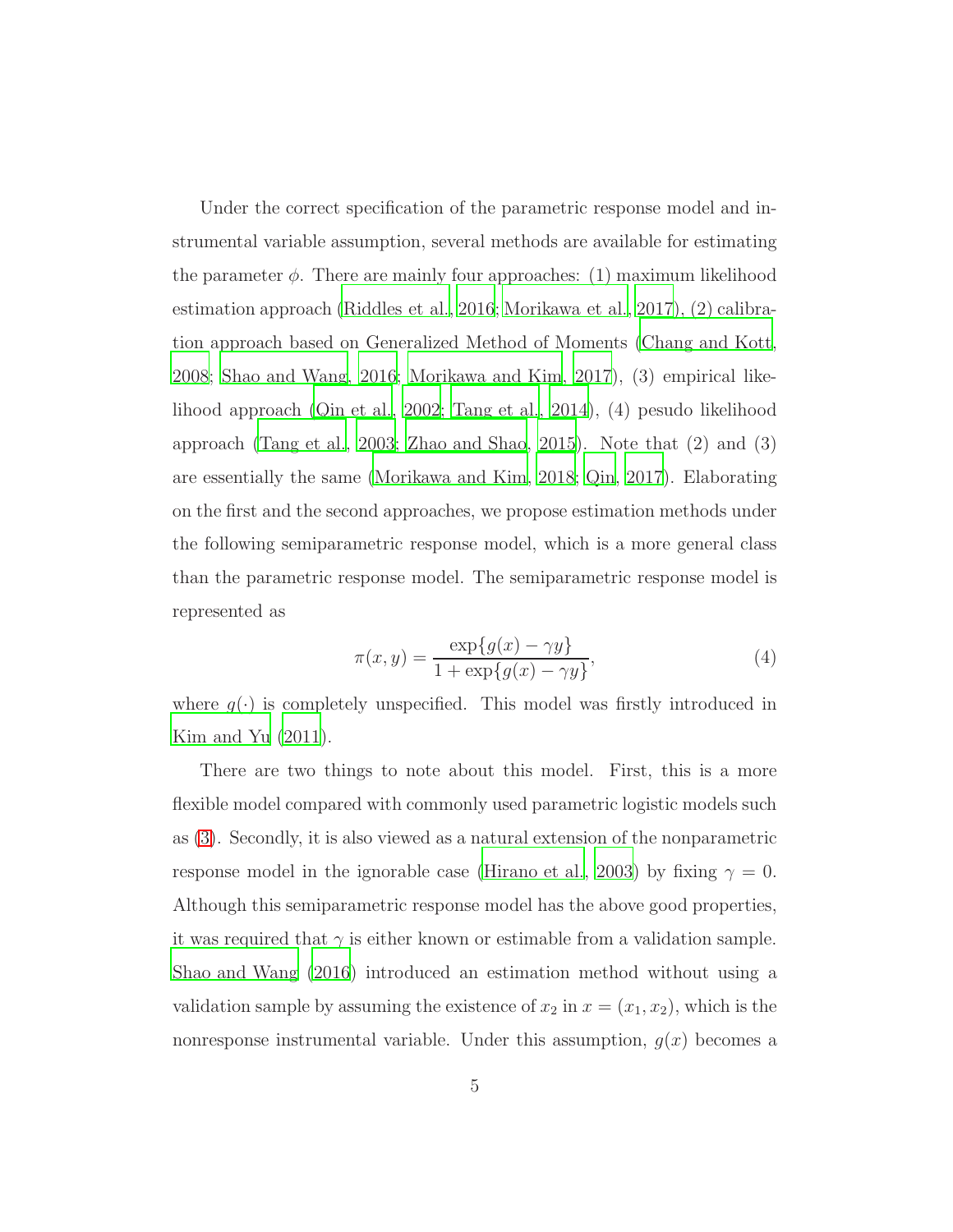function of  $x_1$ . We also assume this assumption for handling the identification problem of  $\gamma$ .

# 3 Estimation under semiparametric response model

Under the semiparametric response model [\(4\)](#page-4-0) and nonresponse instrumental variable assumption, we propose new methods for estimating  $g(x_1)$  and  $\gamma$ . We denote the true  $g(x_1)$  as  $g^*(x_1)$  and the true  $\gamma$  as  $\gamma^*$  for clarity. We also write the evaluating function of  $\gamma$  and  $g$  at  $\gamma^*$  and  $g^*$  as  $\cdot|_{\gamma^*}$  and  $\cdot|_{g^*}$ .

Under the semiparametric response model in [\(4\)](#page-4-0), we can obtain

$$
E\left\{\frac{\delta}{\pi(X_1, Y)} - 1 \mid X_1 = x_1\right\} \mid_{g^*, \gamma^*} = 0,
$$

which leads to

$$
\exp\{g_{\gamma}(x_1)\} = \frac{E\{\delta \exp(\gamma Y) \mid x_1\}}{E\{1 - \delta \mid x_1\}}, \exp\{g^*(x_1)\} = \exp\{g_{\gamma}(x_1)\}\mid_{\gamma^*}.
$$

For fixed  $\gamma$ , we can use nonparametric methods to estimate  $\exp\{g_{\gamma}(x_1)\}.$ More specifically, when the sample space is continuous, we can use a Kernel regression estimator

$$
\exp{\hat{g}_{\gamma}(x_1)} = \frac{\sum_{i=1}^{n} \delta_i \exp(\gamma y_i) K_h(x_1 - x_{1i})}{\sum_{i=1}^{n} (1 - \delta_i) K_h(x_1 - x_{1i})},
$$

where  $K_h$  is a kernel with bandwidth  $h$ .

When the sample space is discrete, we can use

$$
\exp{\hat{g}_{\gamma}(x_1)} = \frac{\sum_{i=1}^{n} \delta_i \exp(\gamma y_i) \mathbf{I}(x_1 = x_{1i})}{\sum_{i=1}^{n} (1 - \delta_i) \mathbf{I}(x_1 = x_{1i})},
$$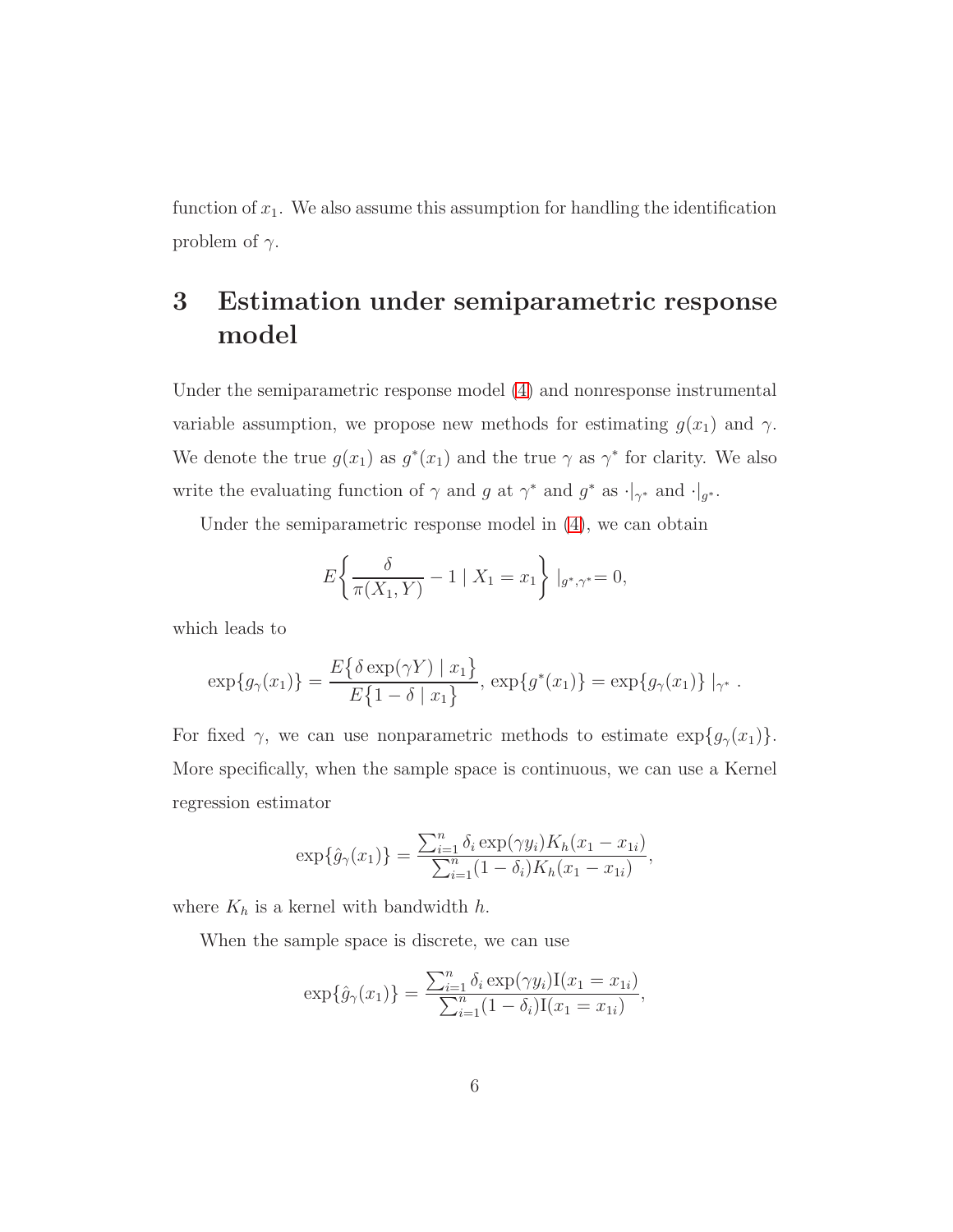where  $I(\cdot)$  denotes an indicator function. For the convenience of notation, whether the sample space is continuous or not, we denote them as

$$
\exp{\hat{g}_{\gamma}(x_1)} = \frac{\tilde{E}\{\delta \exp(\gamma Y) \mid x_1\}}{\tilde{E}\{1 - \delta \mid x_1\}}.
$$

Then, as discussed in [Shao and Wang \(2016\)](#page-39-0), the profile response probability is obtained:

$$
\pi_p(x_{1i}, y_i; \gamma) = \frac{\exp{\{\hat{g}_{\gamma}(x_{1i}) - \gamma y_i\}}}{1 + \exp{\{\hat{g}_{\gamma}(x_{1i}) - \gamma y_i\}}}.
$$

Using the above profile response probability, we take two approaches for the estimation of  $\gamma$ : (1) maximum likelihood estimation approach, (2) calibration approach. In both cases, the idea is to use  $\pi_p(x)$  in the objective function, which is considered to be suitable when  $g(x_1)$  is known, in the same spirit of the profile likelihood approach in [Murphy and Van Der Vaart](#page-38-4) [\(2000\)](#page-38-4). Note that once  $\gamma$  is estimated, we can use  $\pi_p(x_i, y_i; \hat{\gamma})$  as the estimated profile response probability. Here, we first explain the maximum likelihood estimation approach and the calibration approach later.

#### 3.1 Maximum likelihood estimation approach

To compute the maximum likelihood estimator in the missing data setting, we usually take two directions: (1) maximizing observed likelihood, (2) solving mean score equation. We start with the second direction. In appendix, we show that the estimator derived from the second perspective can also be interpreted from the first perspective.

When  $g(x_1)$  is known, the observed score equation is

$$
0 = \sum_{i=1}^{n} \left[ \delta_i \left\{ 1 - \pi(x_{1i}, y_i; g^*, \gamma) \right\} y_i - (1 - \delta_i) E_0 \left\{ \pi(X, Y; g^*, \gamma) Y \mid x_i \right\} \right],
$$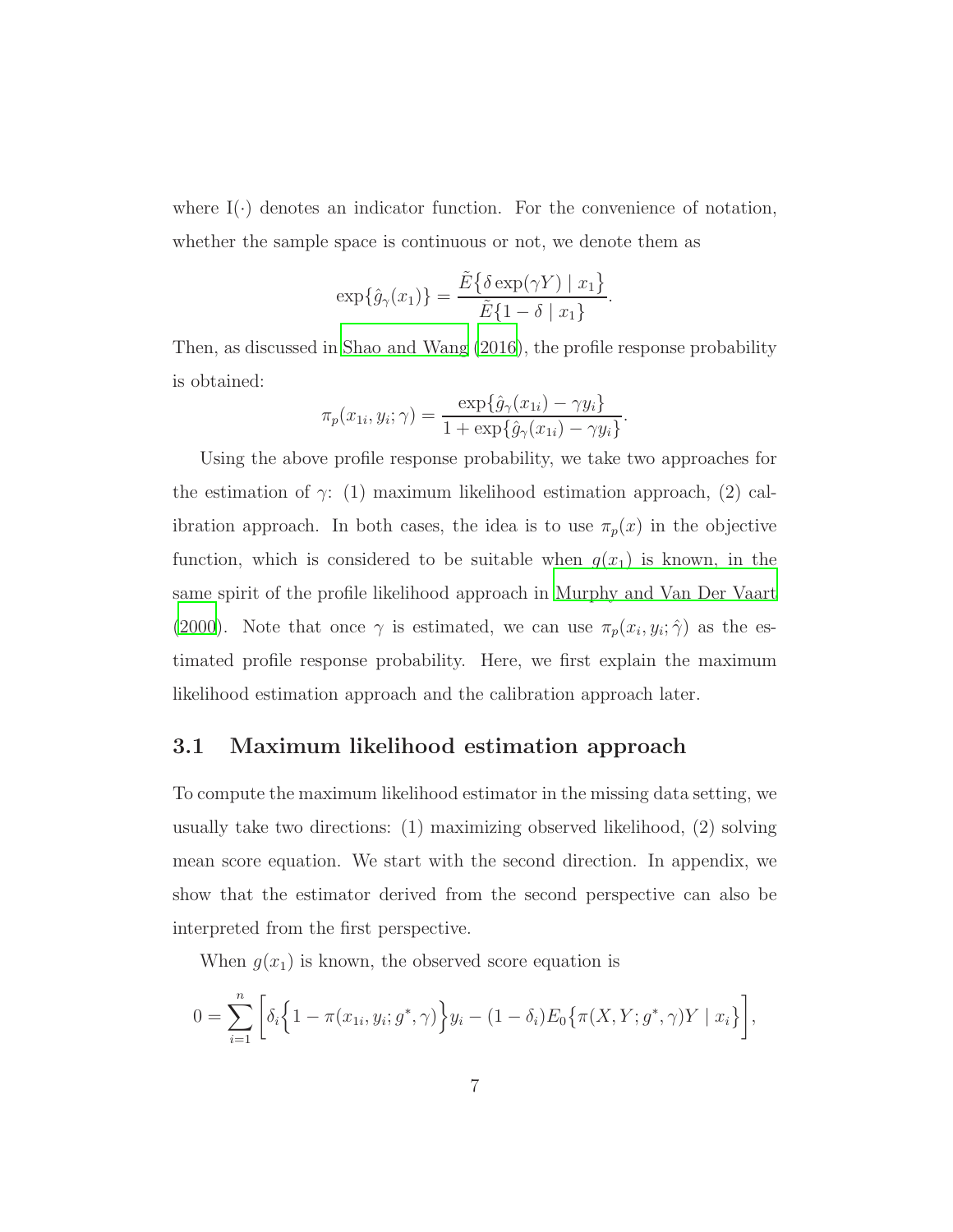where  $E_0[\cdot]$  denotes the expectation with respect to the distribution of y given x among  $\delta = 0$ . By replacing  $g(x_1)$  with  $\hat{g}_{\gamma}(x)$  and  $E_0[\pi y \mid x_i]$  with a nonparametric estimator, the estimator  $\hat{\gamma}_{p-score}$  is defined as the solution to  $0 = \sum_{n=1}^{n}$  $\Gamma$  $\delta_i$ n  $1 - \pi_p(x_{1i})$  $, y_i$  $;\gamma)$ o  $y_i - (1 - \delta_i)$  $\tilde{E} \big\{\delta \exp(\gamma Y) \pi_p(X_1, Y; \gamma) \big) Y \mid x_i \big\}$  $\tilde{E}$ ∤  $\}$ 

$$
0 = \sum_{i=1} \left[ \delta_i \left\{ 1 - \pi_p(x_{1i}, y_i; \gamma) \right\} y_i - (1 - \delta_i) \frac{\sum \{ 0 \operatorname{cap}(\gamma_1) \pi_p(x_1, x, \gamma) \} 1 - x_i \gamma}{\tilde{E} \left\{ \delta \exp(\gamma Y) \mid x_i \right\}} \right] \tag{5}
$$

<span id="page-7-0"></span>.

This is based on the following relationship [\(Kim and Yu](#page-37-5), [2011\)](#page-37-5):

$$
E_0\{e(X,Y) \mid x\} = \frac{E_1\{\exp(\gamma Y)e(X,Y) \mid x\}}{E_1\{\exp(\gamma Y) \mid x\}},
$$

where  $e(x, y)$  is any function of  $(x, y)$ .

We now derive asymptotic results of the estimator obtained from [\(5\)](#page-7-0). By imposing technical conditions, we can ensure consistency by following Theorem 5.11 in [van der Vaart \(2002\)](#page-39-5). For detail, see appendix. We obtain the following lemma as a first step. This lemma is also important in the next subsection for developing a new estimator from the calibration approach.

<span id="page-7-1"></span>Lemma 3.1 *We define the right hand side of* [\(5\)](#page-7-0) *as* t(w)*. Under certain conditions, we have*

$$
\frac{1}{n}t(\mathbf{w}) = \frac{1}{n}\sum_{i=1}^n \left\{\frac{\delta_i}{\pi_p(x_{1i}, y_i; \gamma)} - 1\right\} \frac{E\{\delta \exp(\gamma Y)\pi_p(X, Y; \gamma) \mid x\}}{E\{\delta \exp(\gamma Y) \mid x\}} + o_p(n^{-1/2}).
$$

Based on this lemma, we obtain the following result.

**Theorem 1** *The asymptotic variance of*  $\hat{\gamma}_{p-score}$  *is*  $n^{-1}A_1^{-1}B_1A_1^{-1}$  *where* 

<span id="page-7-2"></span>
$$
A_1 = E\left[O(X, Y)\pi(X, Y)(Y - E_0[Y \mid X_1])\{E_0(\pi Y \mid X) - E_0(\pi Y \mid X_1)\}\right]|_{g^*, \gamma^*},
$$
  
\n
$$
B_1 = E\left[O(X, Y)\{E_0(\pi Y \mid X) - E_0(\pi Y \mid X_1)\}^2\right]|_{g^*, \gamma^*},
$$
  
\nand

$$
O(X,Y) = \frac{1 - \pi(X,Y)}{\pi(X,Y)} = \exp\{-g(X_1) + \gamma Y\}.
$$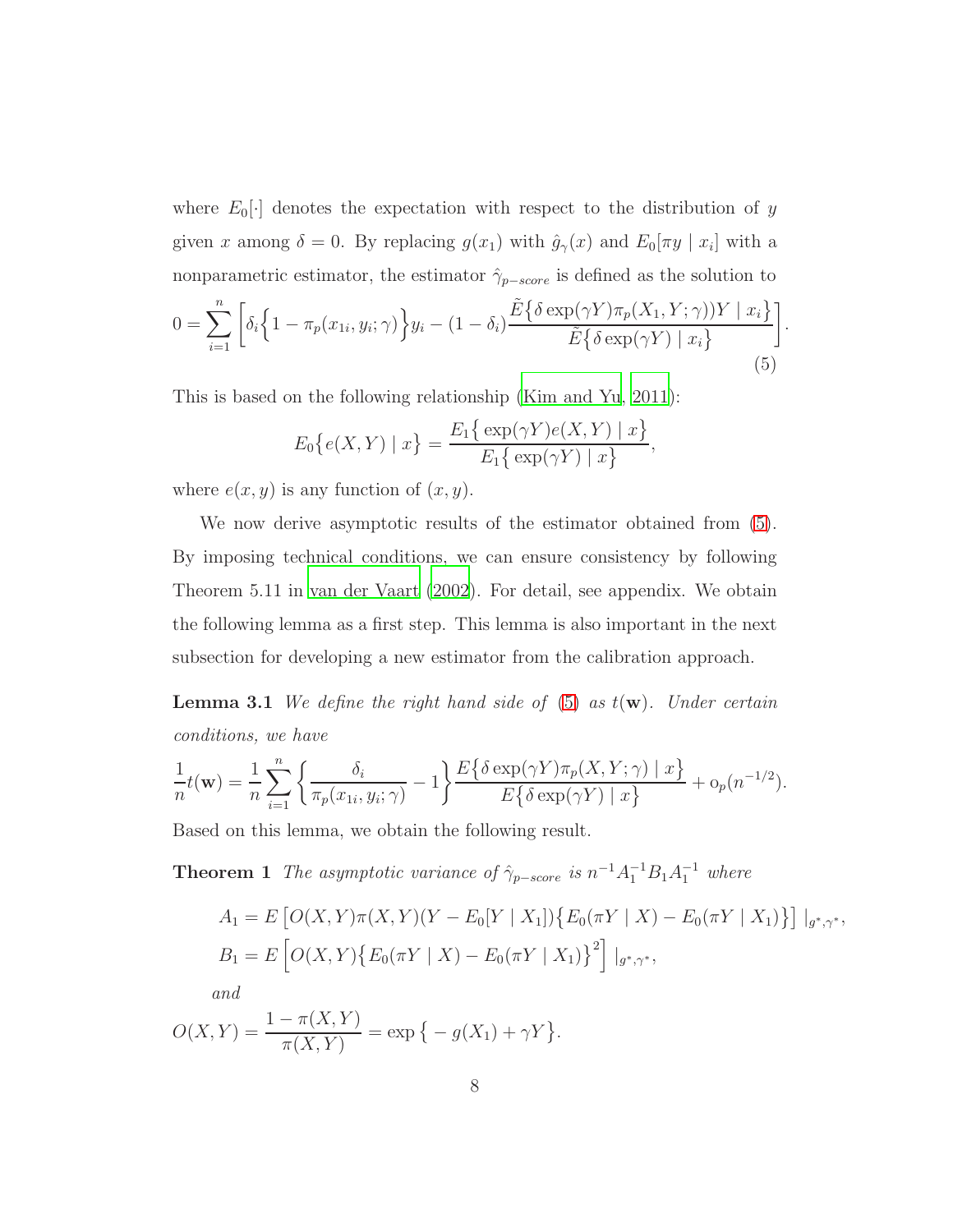In practice, the estimator  $\hat{\gamma}_{p-score}$  is unstable because of the double use of kernel estimators. Instead of using a kernel estimator for the calculation of the conditional expectation  $E_0(\pi y \mid x_i)$ , one can also use a model  $f(y \mid x_i)$  $x, \delta = 1; \beta$  for a density y given x and  $\delta = 1$  and apply fractional imputation [\(Kim, 2011](#page-36-3)). We can replace the conditional expectation term in [\(5\)](#page-7-0) with

$$
\frac{\sum_{j=1}^{s} \exp(\gamma y_{ij}) \pi_p(x_{1i}, y_{ij}; \gamma) y_{ij}}{\sum_{j=1}^{s} \exp(\gamma y_{ij})},
$$

where  ${y_{ij}}_{j=1}^s$  is a *s*-size sample obtained from the conditional density  $f(y \mid$  $x, \delta = 1; \hat{\beta}$  and  $\hat{\beta}$  is the maximum likelihood estimator based on the observed samples. Throughout our work, we call the conditional distribution of Y given X and  $\delta = 1$  as an outcome distribution and  $f(y \mid x, \delta = 1; \beta)$  as a working parametric model. To avoid confusion, we write the estimator using this working parametric model as  $\hat{\gamma}_{pw-score}$ .

#### 3.2 Calibration approach

Here, we consider the calibration approach [\(Chang and Kott](#page-36-1), [2008\)](#page-36-1). Based on this approach, when  $X_2$  is a discrete random variable taking values from 1 to l, [Shao and Wang \(2016\)](#page-39-0) introduced an estimator from the following moment conditions

$$
\sum_{i=1}^{n} \left\{ \frac{\delta_i}{\pi_p(x_{1i}, y_i; \gamma)} - 1 \right\} v(x_{2i}) = 0, \tag{6}
$$

where  $v(x_2) = (I(x_2 = 1), \dots, I(x_2 = l))^T$ , using Generalized Method of Moments [\(Hansen](#page-36-4), [1982\)](#page-36-4) .

Although this estimator does not require a validation sample for estimating  $\gamma$ , its performance is unstable because of the poor choice of  $v(x_{2i})$  in the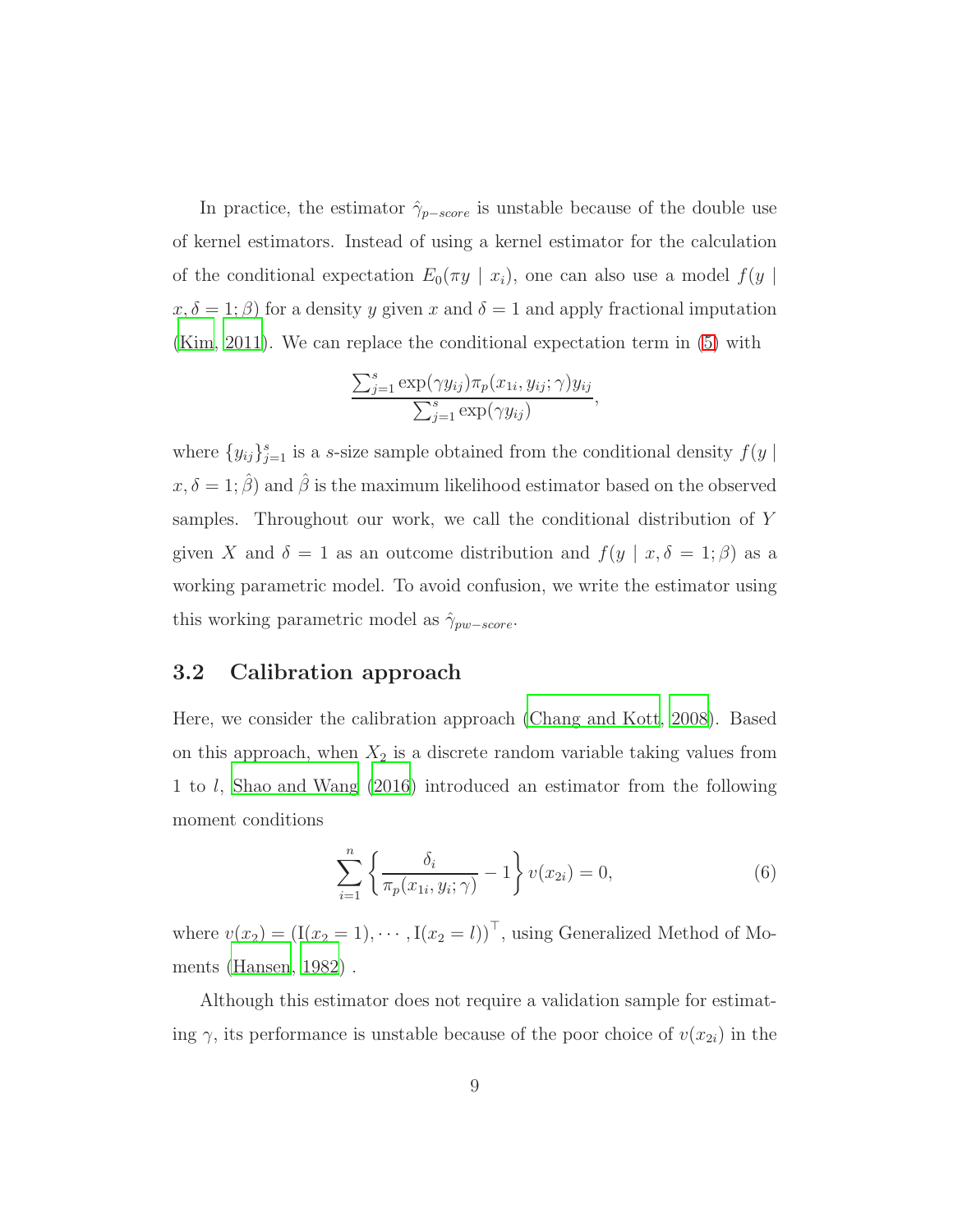the moment condition. We consider a broader class of estimators based on the following moment conditions:

<span id="page-9-0"></span>
$$
\sum_{i=1}^{n} \left\{ \frac{\delta_i}{\pi_p(x_{1i}, y_i; \gamma)} - 1 \right\} m(x_i; \gamma) = 0,
$$
\n(7)

where  $m(x; \gamma)$  is a function vector of x including parameter  $\gamma$ . We call this estimator  $\hat{\gamma}_{p-gmm}$ .

Here, the problem is how to choose the control variable  $m(x; \gamma)$  in [\(7\)](#page-9-0). We can easily deduce that the efficiency will increase as we increase the dimension of  $m(x; \gamma)$ . However, for the current problem, the response probability  $\pi_p$ includes a kernel estimator; thus, the calibration estimator [\(7\)](#page-9-0) from using a high-dimensional  $m(x; \gamma)$  is computationally heavy. Thus, we suggest two one-dimensional moment conditions by deriving an asymptotic result of the estimator based on [\(7\)](#page-9-0).

<span id="page-9-1"></span>The asymptotic result of the calibration estimator from [\(7\)](#page-9-0) is given in the following theorem.

**Theorem 2** *The asymptotic variance of the estimator*  $\hat{\gamma}_{p-qmm}$  *is*  $n^{-1}A_m^{-1}B_mA_m^{-1}$ :

$$
A_m = E\left(O(X, Y)\pi(X, Y)\{Y - E_0(Y \mid X_1)\}\left[m(X; \gamma) - E_0\{m(X; \gamma) \mid X_1\}\right]\right) |_{g^*, \gamma^*},
$$
  
\n
$$
B_m = E\left(O(X, Y)\left[m(X; \gamma) - E_0\{m(X; \gamma) \mid X_1\}\right]^2\right) |_{g^*, \gamma^*}.
$$

There are two things to note. First, when  $g(x_1)$  is known, the term  $E_0[Y \mid X_1]$  and  $E_0[m(X) \mid X_1]$  will vanish. Second, a consistent estimator for the asymptotic variance, which can be used to construct a confidence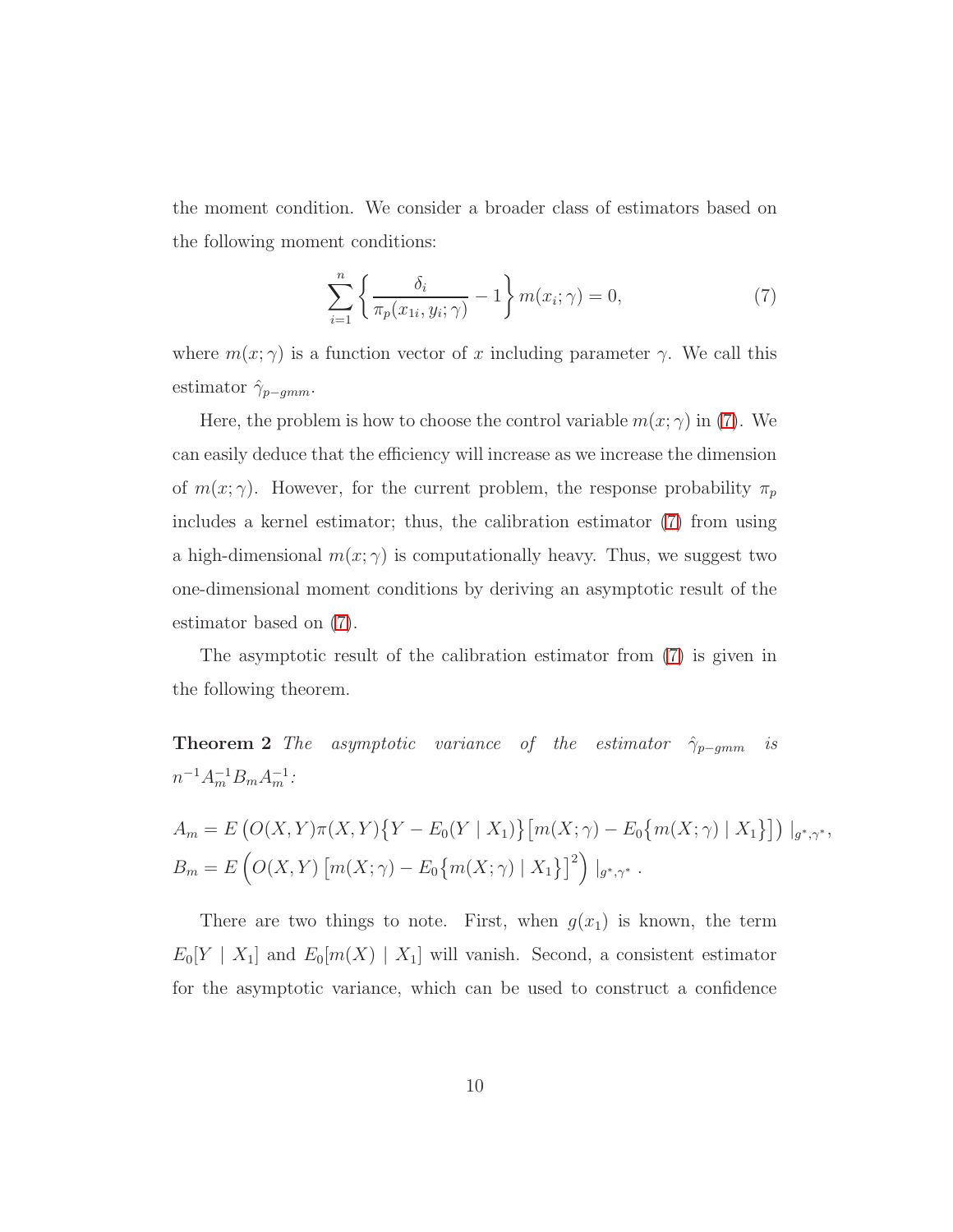interval, is derived as  $\hat{A}_{m}^{-1}\hat{B}_{m}\hat{A}_{m}^{-1}$ :

$$
\hat{A}_m = \frac{1}{n} \sum_{i=1}^n \frac{1 - \hat{\pi}_i}{\hat{\pi}_i} \delta_i \left\{ y_i - \tilde{E}_0(Y \mid x_{1i}; \hat{\gamma}) \right\} \left\{ m(x_i) - \tilde{E}_0 \{ m(X) \mid x_{1i}; \hat{\gamma} \} \right\},
$$
  

$$
\hat{B}_m = \frac{1}{n} \sum_{i=1}^n \frac{1 - \hat{\pi}_i}{\hat{\pi}_i} \left[ m(x_i) - \tilde{E}_0 \{ m(X) \mid x_{1i}; \hat{\gamma} \} \right]^2,
$$

where  $\hat{\pi}_i = \pi_p(x_i, y_i; \hat{\gamma})$  denotes an estimated response probability.

Based on the result of Theorem [2,](#page-9-1) two choices of one-dimensional  $m(x; \phi)$ can be suggested. The first choice is the function appearing in Lemma [3.1.](#page-7-1) This function is derived by maximum likelihood estimation; thus, we can expect a good performance. Specifically, the estimator  $\hat{\gamma}_{p-ca1}$  is defined as the solution to [\(7\)](#page-9-0) using

$$
m(x; \gamma) = \frac{\tilde{\mathrm{E}}\{\delta \exp(\gamma Y)\pi_p(X_1, Y; \gamma)Y \mid x\}}{\tilde{\mathrm{E}}\{\delta \exp(\gamma Y)|x\}},
$$

which is an approximation of the term in Lemma [3.1.](#page-7-1)

The second choice of  $m(x; \gamma)$  is

$$
\frac{\tilde{\mathrm E}\{\delta\exp(\gamma Y)Y|x\}}{\tilde{\mathrm E}\{\delta\exp(\gamma Y)/\pi_p(X_1, Y;\gamma)|x\}}.
$$

We call the estimator from this  $m(x; \gamma)$  as  $\hat{\gamma}_{p-ca2}$ . This is an approximation of  $E\{O(X,Y)\pi Y \mid X\} / E\{O(X,Y) \mid X\}$ . This choice is based on an optimal  $m(x)$  if there are no  $E_0{m(X) | X_1}$  and  $E_0(Y | X_1)$ , that is,  $g(x_1)$ is known. This result is already known in other literature from different perspectives [\(Rotnitzky and Robins](#page-38-5), [1997](#page-38-5); [Morikawa and Kim](#page-37-3), [2017](#page-37-3)). We derive this result from a more direct approach.

**Lemma 3.2** *When*  $g(x_1)$  *is known, the asymptotic variance is minimized when*  $m^*(X) = E\{O(X, Y)\pi Y \mid x\}/E\{O(X, Y) \mid x\}.$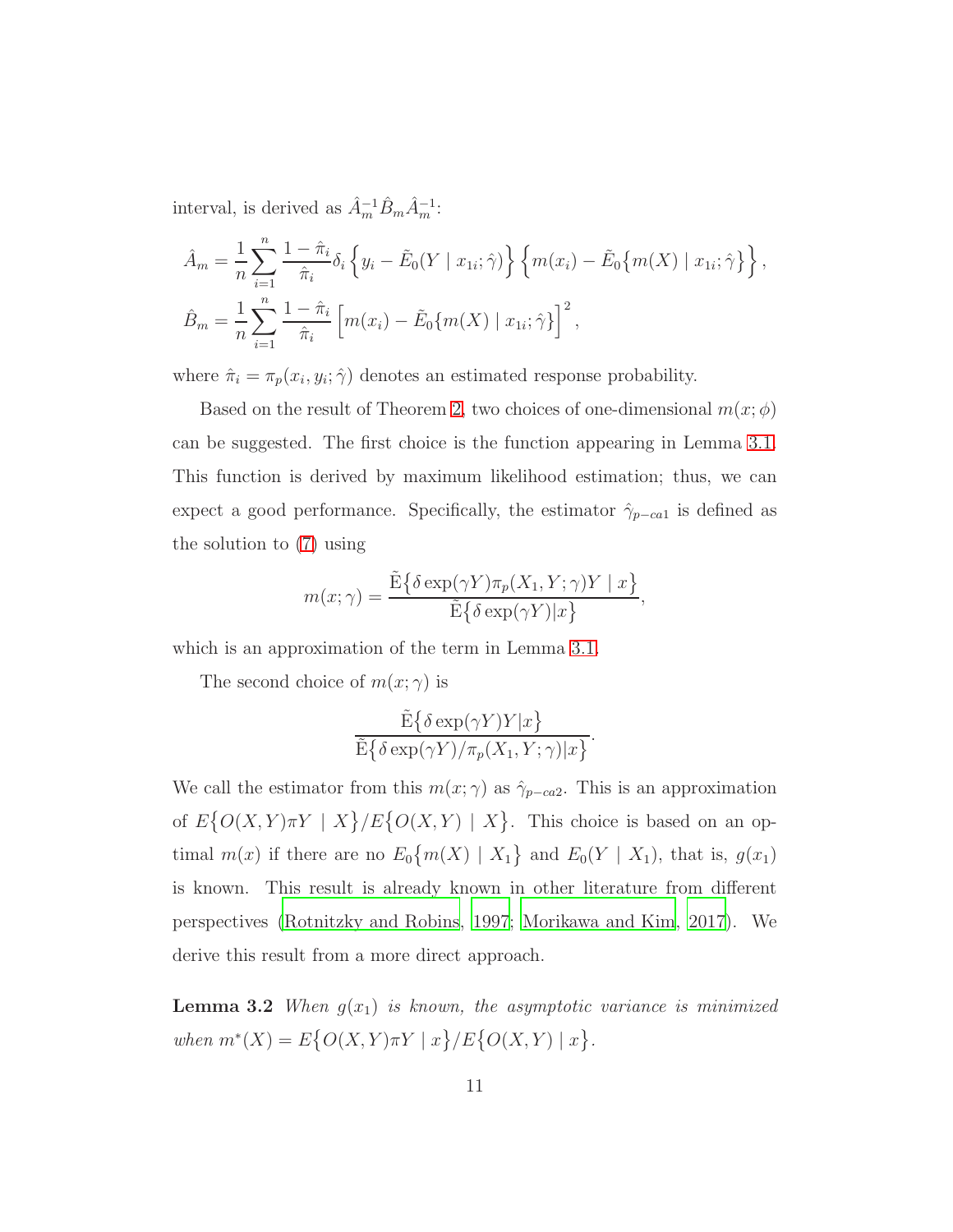Although  $g(x_1)$  is unknown in practice and the optimality does not hold in general, we can still consider this function as a good candidate of  $m(x; \gamma)$ .

<span id="page-11-0"></span>Finally, we derive asymptotic results of two estimators.

**Theorem 3** *The asymptotic variance of the estimator*  $\hat{\gamma}_{p-ca1}$  *is the same as*  $n^{-1}A_1^{-1}B_1A_1^{-1}$ , which is given in Theorem [1,](#page-7-2)  $\hat{\gamma}_{p-score}$ . The asymptotic *variance of*  $\hat{\gamma}_{p-ca2}$  *is*  $n^{-1}A_2^{-1}B_2A_2^{-1}$ *.* 

$$
A_2 = E\left\{O(X,Y)\pi\left\{Y - E_0(Y \mid X_1)\right\} \left(\frac{E\{O(X,Y)\pi Y \mid X\}}{E\{O(X,Y) \mid X\}} - E_0\left[\frac{E\{O(X,Y)\pi Y \mid X\}}{E\{O(X,Y) \mid X\}} \mid X_1\right]\right)\right\}
$$
  
\n
$$
B_2 = E\left\{O(X,Y)\left(\frac{E\{O(X,Y)\pi Y \mid X\}}{E\{O(X,Y) \mid X\}} - E_0\left[\frac{E\{O(X,Y)\pi Y \mid X\}}{E\{O(X,Y) \mid X\}} \mid X_1\right]\right)^2\right\}|_{g^*,\gamma^*}.
$$

We can see that the asymptotic variance of  $\hat{\gamma}_{p-score}$  and  $\hat{\gamma}_{p-ca1}$  are the same. This result is natural because  $m(X)$  derived from the asymptotic analysis of  $\hat{\gamma}_{p-score}$  is directly used for the construction of the estimator  $\hat{\gamma}_{p-ca1}$ . As for the comparison between  $\hat{\gamma}_{p-ca1}$  and  $\hat{\gamma}_{p-ca2}$ , it is difficult to say which one is superior theoretically. In  $\S 5$ , we experimentally confirm that the two estimators perform similarly. In addition, the asymptotic variances can be estimated like  $\hat{\gamma}_{p-gmm}$ . However, in the case of  $\hat{\gamma}_{p-ca2}$ , it might be difficult to estimate practically because of triply nested expectations.

To avoid using kernels twice, we can use a parametric model for the density of Y given X and  $\delta = 1$  to calculate the conditional expectation. As in the previous section, write the estimators using  $f(y \mid x, \delta = 1; \hat{\beta})$  as  $\hat{\gamma}_{pw-ca1}$  and  $\hat{\gamma}_{pw-ca2}$ . For these estimators, the following asymptotic property holds. This result is similar to the property of generalized estimating equation [\(Liang and Zeger, 1986](#page-37-1)).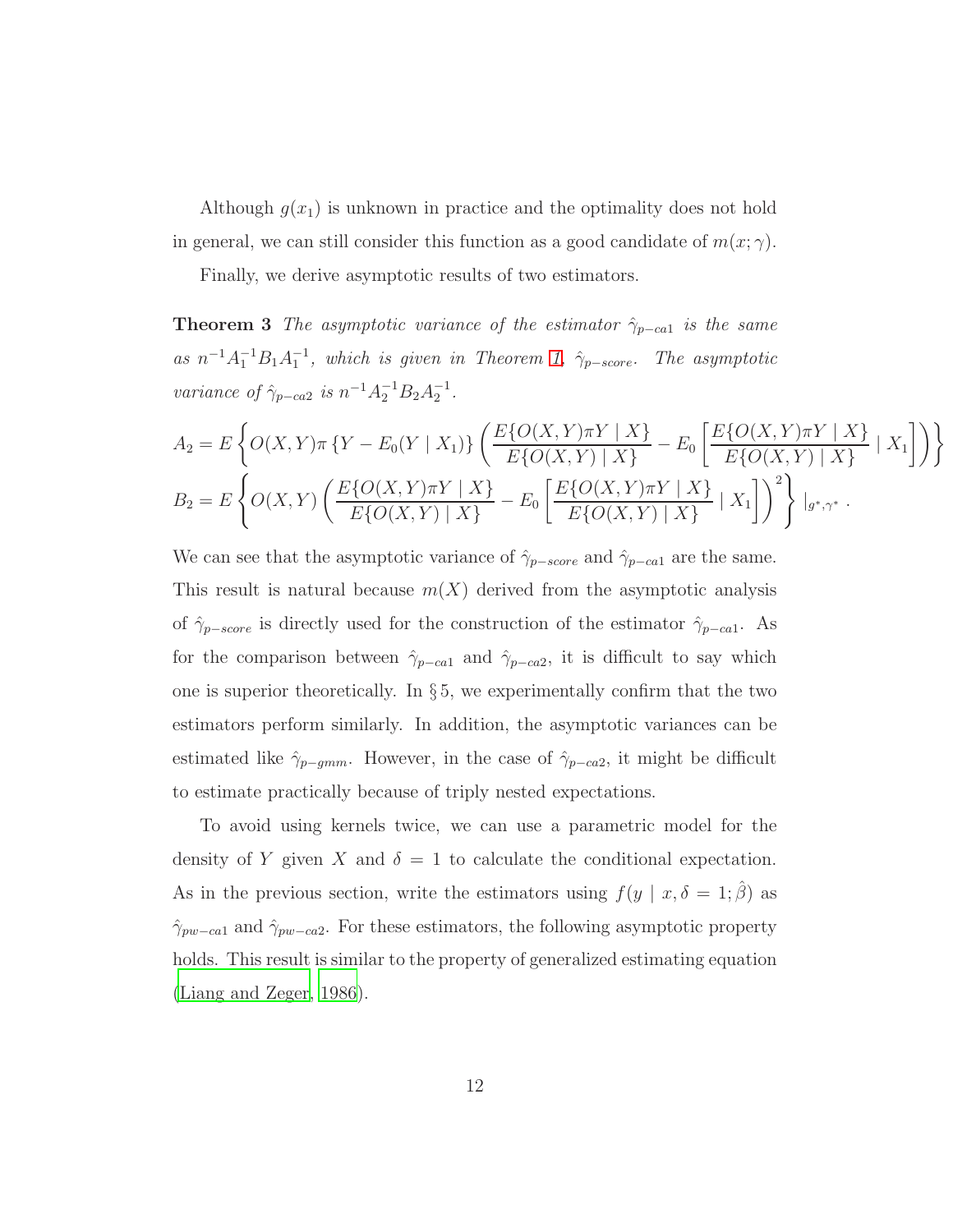**Lemma 3.3** *When the working parametric model*  $f(y | x, \delta = 1; \beta)$  *is wellspecified, the forms of the asymptotic variance of*  $\hat{\gamma}_{pw-ca1}$  *and*  $\hat{\gamma}_{pw-ca2}$  *are the same as in Theorem [3.](#page-11-0) When the working parametric model*  $f(y | x, \delta = 1; \beta)$ *is mis-specified,*  $\hat{\gamma}_{pw-ca1}$  *and*  $\hat{\gamma}_{pw-ca2}$  *are*  $\sqrt{n}$ -consistent.

Note that  $\hat{\gamma}_{pw-score}$  has a different asymptotic property compared with  $\hat{\gamma}_{pw-ca1}$  and  $\hat{\gamma}_{pw-ca2}$ . When the parametric model is well-specified, the form of the asymptotic variance of  $\hat{\gamma}_{p-score}$  will be changed from that of Theorem [1.](#page-7-2) In addition, when the parametric model is mis-specified,  $\hat{\gamma}_{p-score}$  is not consistent anymore. Therefore,  $\hat{\gamma}_{pw-ca1}$  is considered to be more robust than  $\hat{\gamma}_{pw-score}$  although asymptotic variances of  $\hat{\gamma}_{p-ca1}$  and  $\hat{\gamma}_{p-score}$  are the same.

Between  $\hat{\gamma}_{pw-ca1}$  and  $\hat{\gamma}_{pw-ca2}$ , it is difficult to say which one is superior theoretically in terms of statistical efficiency. We can state that  $\hat{\gamma}_{pw-ca2}$  is computationally superior to  $\hat{\gamma}_{pw-ca1}$  because if the parametric working model belongs to an exponential family, the function  $m(x; \gamma)$  can be calculated analytically without relying on Monte Carlo integration [\(Morikawa et al.](#page-37-2), [2017](#page-37-2)).

## 4 Estimation of mean functional

We have discussed estimation of  $\gamma$  so far. Here, we discuss estimation for the mean functional  $\mu \equiv E(Y)$ . We can consider the following three estimators:

$$
\hat{\mu}_{ipw} = \frac{1}{n} \sum_{i=1}^{n} \frac{y_i}{\pi_p(x_{1i}; \hat{\gamma})}, \ \hat{\mu}_{mp} = \frac{1}{n} \sum_{i=1}^{n} \left[ \delta_i y_i + (1 - \delta_i) \frac{\tilde{E} \{ \delta \exp(\hat{\gamma} Y) Y \mid x_i \}}{\tilde{E} \{ \delta \exp(\hat{\gamma} Y) \mid x_i \}} \right],
$$
  
end

$$
\hat{\mu}_{db} = \frac{1}{n} \sum_{i=1}^{n} \left[ \frac{\delta_i y_i}{\pi_p(x_{1i}; \hat{\gamma})} + \left\{ 1 - \frac{\delta_i}{\pi_p(x_{1i}; \hat{\gamma})} \right\} \frac{\tilde{E} \{ \delta \exp(\hat{\gamma} Y) Y \mid x_i \}}{\tilde{E} \{ \delta \exp(\hat{\gamma} Y) \mid x_i \}} \right].
$$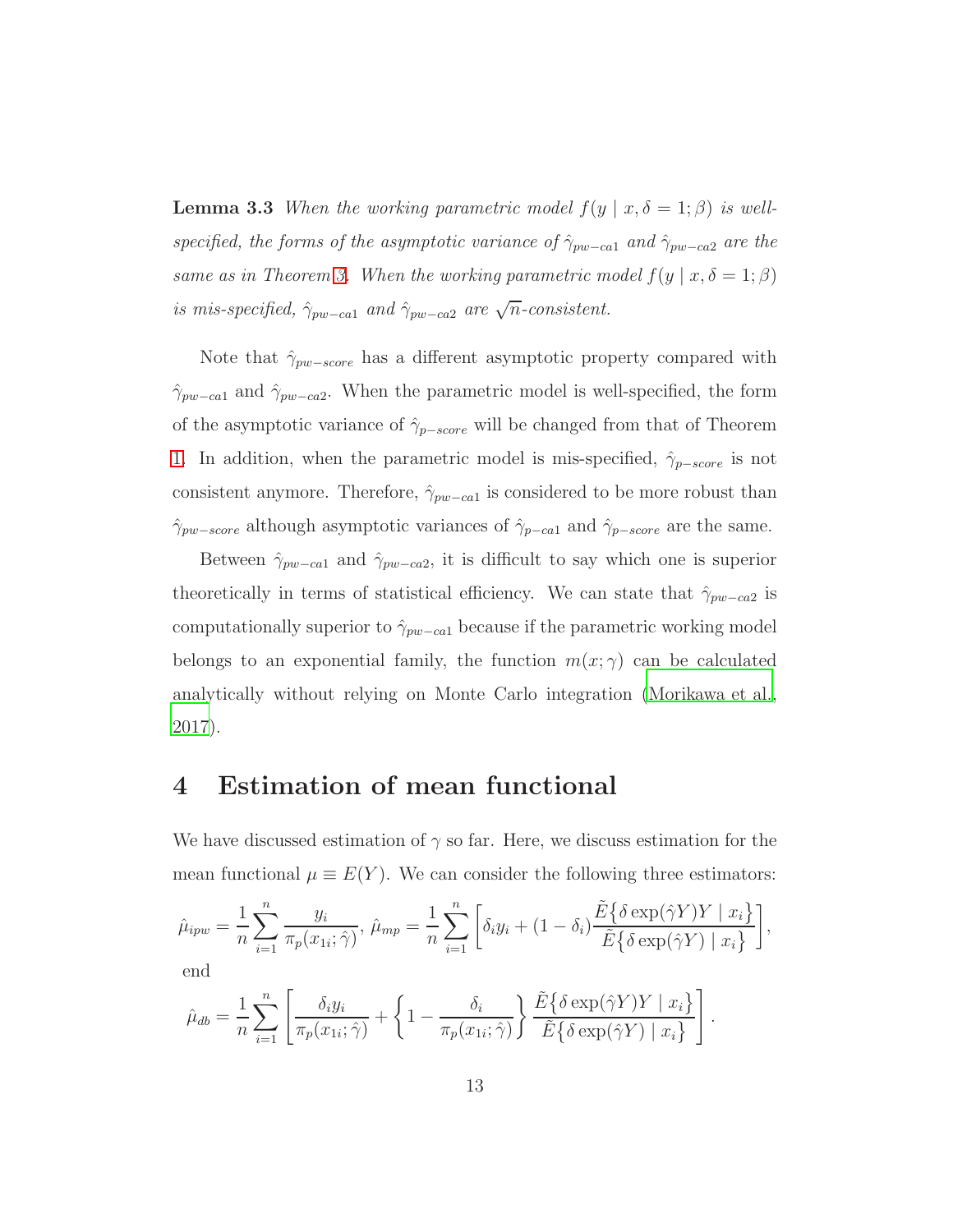The estimator  $\hat{\mu}_{ipw}$  was used in [Wang et al. \(2014](#page-39-1)). However, if we consider the original motivation of the semiparametric response model first in-troduced in [Kim and Yu \(2011](#page-37-5)), it will be natural to use the estimator  $\hat{\mu}_{mp}$ . The estimator  $\hat{\mu}_{db}$  is introduced using the analogy of doubly robust estimator in the ignorable case [\(Robins et al., 1994](#page-38-6)). Note that this estimator is different from other doubly robust form estimators in the nonignorable case [\(Miao and Tchetgen Tchetgen, 2016;](#page-37-6) [Morikawa and Kim, 2017](#page-37-3)).

<span id="page-13-0"></span>When  $\hat{\gamma}$  is a  $\sqrt{n}$ -consistent estimator, the following asymptotic result can be established.

**Theorem 4** *Under certain regularity conditions, for estimators*  $\hat{\mu}_{ipw}$ ,  $\hat{\mu}_{mp}$ *and*  $\hat{\mu}_{db}$ *, we have* 

$$
\hat{\mu}_{ipw} = C_1 + C_2 + C_3 + o_p(n^{-1/2}),
$$
\n
$$
C_1 = \frac{1}{n} \sum_{i=1}^n E_0(Y \mid x_{1i}), C_2 = \frac{1}{n} \sum_{i=1}^n \frac{\delta_i}{\pi_i} \{y_i - E_0(Y \mid x_{1i})\}, C_3 = H_1(\hat{\gamma} - \gamma^*),
$$
\n
$$
\hat{\mu}_{db} = \hat{\mu}_{mp} + o_p(n^{-1/2}) = D_1 + D_2 + D_3 + o_p(n^{-1/2}),
$$
\n
$$
D_1 = \frac{1}{n} \sum_{i=1}^n E_0(Y \mid x_i), D_2 = \frac{1}{n} \sum_{i=1}^n \frac{\delta_i}{\pi_i} \{y_i - E_0(Y \mid x_i)\}, D_3 = H_2(\hat{\gamma} - \gamma^*),
$$

*where*

$$
H_1 = E [(1 - \pi) \{ Y - E_0(Y | X_1) \}^2] |_{g^*, \gamma^*}, H_2 = E [(1 - \pi) \{ Y - E_0(Y | X) \}^2] |_{g^*, \gamma^*}.
$$

There are three things to note. First, we can see that the asymptotic variances of  $\hat{\mu}_{mp}$  and  $\hat{\mu}_{db}$  are the same. This result makes sense if you consider the ignorable case, which has been well established in literature [\(Rotnitzky and Vansteelandt](#page-38-7), [2014\)](#page-38-7). Second, the asymptotic variance of estimators  $\hat{\mu}_{mp}$  and  $\hat{\mu}_{db}$  are generally smaller than that of  $\hat{\mu}_{ipw}$  because the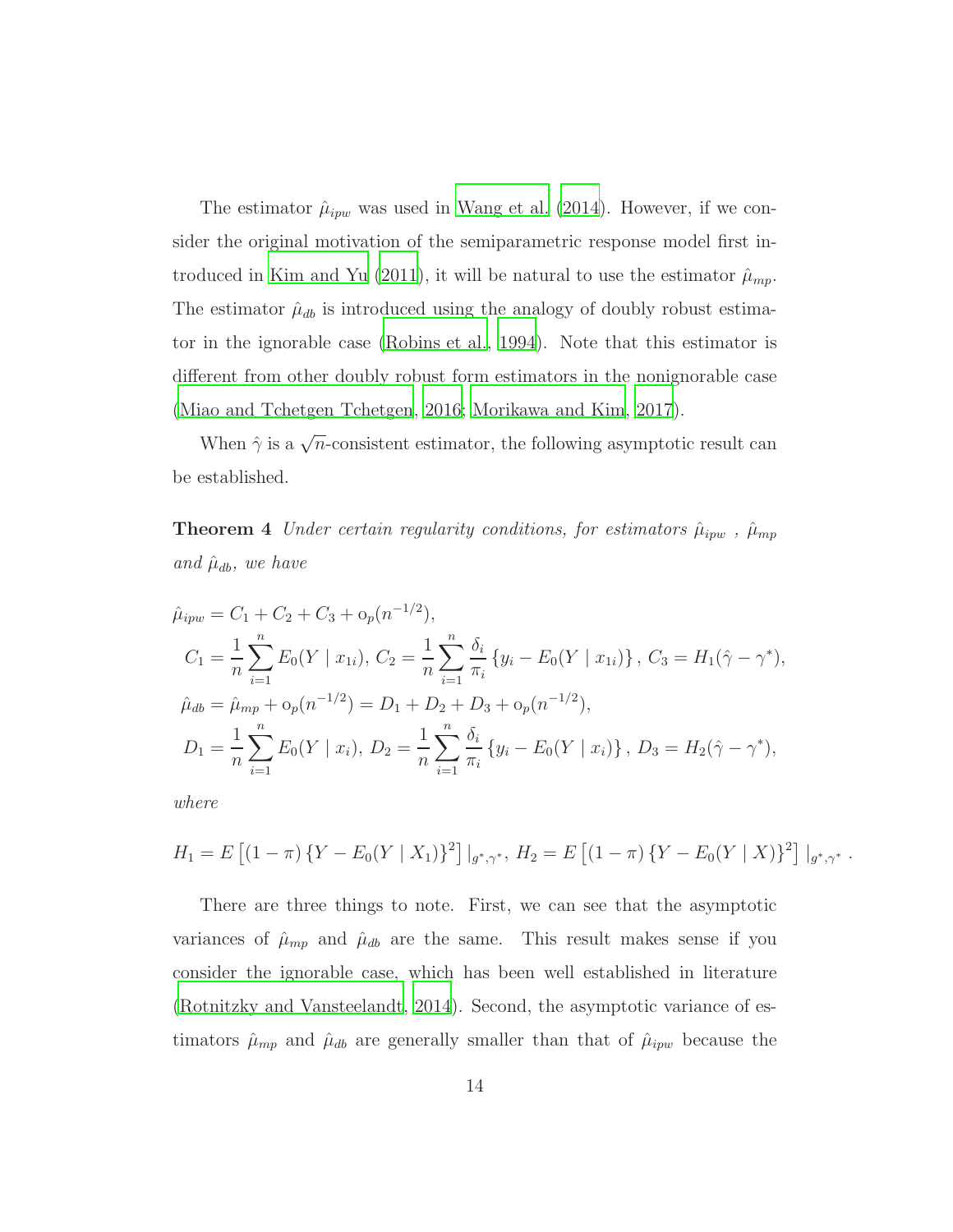estimators use more information in the conditional expectation of  $\hat{\mu}_{mp}$  and  $\hat{\mu}_{db}$ . Third, the asymptotic variance can be estimated by taking the variance in the expression of Theorem [4.](#page-13-0)

We can also use the working parametric model for calculating the conditional expectation for  $E_0(Y \mid X)$ . We write the estimators as  $\hat{\mu}_{w-mp}$  and  $\hat{\mu}_{w-db}$ . We have the following properties.

**Lemma 4.1** *When the working parametric model*  $f(y | x, \delta = 1; \beta)$  *is wellspecified, the forms of the asymptotic variance of*  $\hat{\mu}_{w-mp}$  *and*  $\hat{\mu}_{w-db}$  *are not changed from that of Theorem [4.](#page-13-0) Also, when the working parametric model*  $is well-specified, \hat{\mu}_{w-db}$  *is consistent.* 

This suggests that when the parametric outcome model is used,  $\hat{\mu}_{w-db}$ is considered to be superior to  $\hat{\mu}_{w-mp}$  because even if this model is misspecified,  $\hat{\mu}_{w-db}$  is consistent, while  $\hat{\mu}_{w-mp}$  is not generally consistent. It is related to a doubly robust form estimators in nonignorable nonresponse cases [\(Miao et al., 2015;](#page-37-7) [Miao and Tchetgen Tchetgen](#page-37-6), [2016](#page-37-6)) although our estimator  $\hat{\mu}_{w-db}$  has a different form. They proposed doubly robust estimators in the sense that it is consistent even if the underlying baseline response model  $(g(x_1))$  or outcome model  $(f(y | x, \delta = 1))$  is mis-specified under the correct assumption of an odds ratio model  $(\exp(\gamma Y))$ . In our setup, the response model  $g(x_1)$  is nonparamaetric, and therefore cannot be mis-specified. Our proposed estimator  $\hat{\mu}_{w-db}$  is robust in the sense that the estimator is consistent under the correct assumption of the odds ratio model even if the outcome model is mis-specified.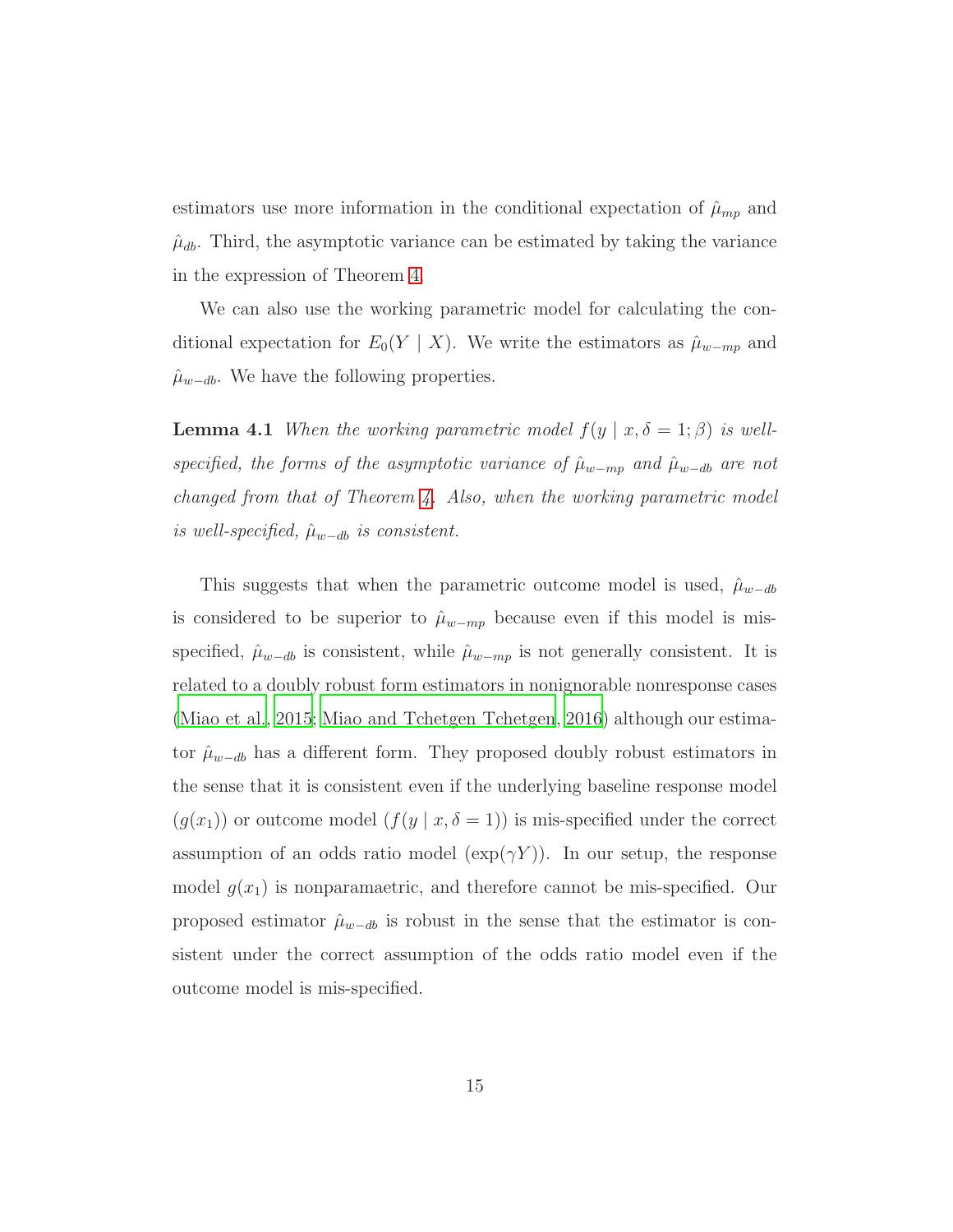## 5 Simulation Study

We conducted two simulation studies to compare the performance of the estimators for  $\gamma$  and  $\mu$ . For the estimators of  $\gamma$ , we compared  $\hat{\gamma}_{p-gmm}$ ,  $\hat{\gamma}_{p-score}$ ,  $\hat{\gamma}_{p-ca1}$  and  $\hat{\gamma}_{p-ca2}$  or  $\hat{\gamma}_{p-gmm}$ ,  $\hat{\gamma}_{pw-score}$ ,  $\hat{\gamma}_{pw-ca1}$  and  $\hat{\gamma}_{pw-ca2}$ . Note that the estimator  $\hat{\gamma}_{p-gmm}$  with  $m(x) = x$  corresponds to a baseline estimator proposed in [Wang et al. \(2014](#page-39-1)). In the estimator  $\hat{\gamma}_{p-gmm}$ , we adopt  $x_1$  as  $m(X)$ . For the estimation of mean functional  $\mu$ , we compared three estimators:  $\hat{\mu}_{ipw}$ ,  $\hat{\mu}_{mp}$  and  $\hat{\mu}_{db}$  or  $\hat{\mu}_{ipw}$ ,  $\hat{\mu}_{w-mp}$  and  $\hat{\mu}_{w-db}$ . We consider simulations under three conditions: (1) X and Y are discrete, (2) Y and  $X_2$  are continuous and  $X_1$ is discrete, and  $(3)$  X and Y are continuous. For the case of  $(3)$ , see next section. In all cases, the parameter values under the missing data models were chosen so that the overall missing rate was about 30%.

#### 5.1 Case where  $X$  and  $Y$  are discrete

Let  $X_1$  be a categorical random variable taking values  $\{0, 1, 2, 3\}$  and Y be a binary variable taking values  $\{0, 1\}$  and Z be a binary variable taking value  $\{0, 1\}$ . The random variable  $X_1$  follows a multinomial distribution with probability  $(0.25, 0.25, 0.25, 0.25)$  and the random variable  $X_2$ , independent of  $X_1$ , follows a Bernoulli distribution with probability 0.5. The random variable Y follows a Bernoulli distribution with probability  $1/\{1 + \exp(1.3 - \frac{1}{2})\}$  $(X_1-1.6)^2-1.5X_2$ }. The random variable  $\delta$  follows a Bernoulli distribution as follows; M1:  $\pi(X_1, Y) = 1/\{1 + \exp(-\phi_0 - \phi_1 X_1 + \gamma Y)\}$ , where  $(\phi_0, \phi_1, \gamma) =$  $(0.2, 0.8, 0.6), M2: \pi(X_1, Y) = 1/{1 + \exp(\phi_0 + \phi_1 X_1 + \phi_2 X_1^2 + \gamma Y)},$  where  $(\phi_0, \phi_1, \phi_2, \gamma) = (0.2, -0.4, 0.7, 0.6), \text{ and M3: } \pi(X_1, Y) = 1/\{1 + \exp(\phi_0 + \gamma)\}$  $\phi_1 \sin(X_1) + \gamma Y$ }, where  $(\phi_0, \phi_1, \gamma) = (-1.6, -0.8, 0.6)$ . The simulation is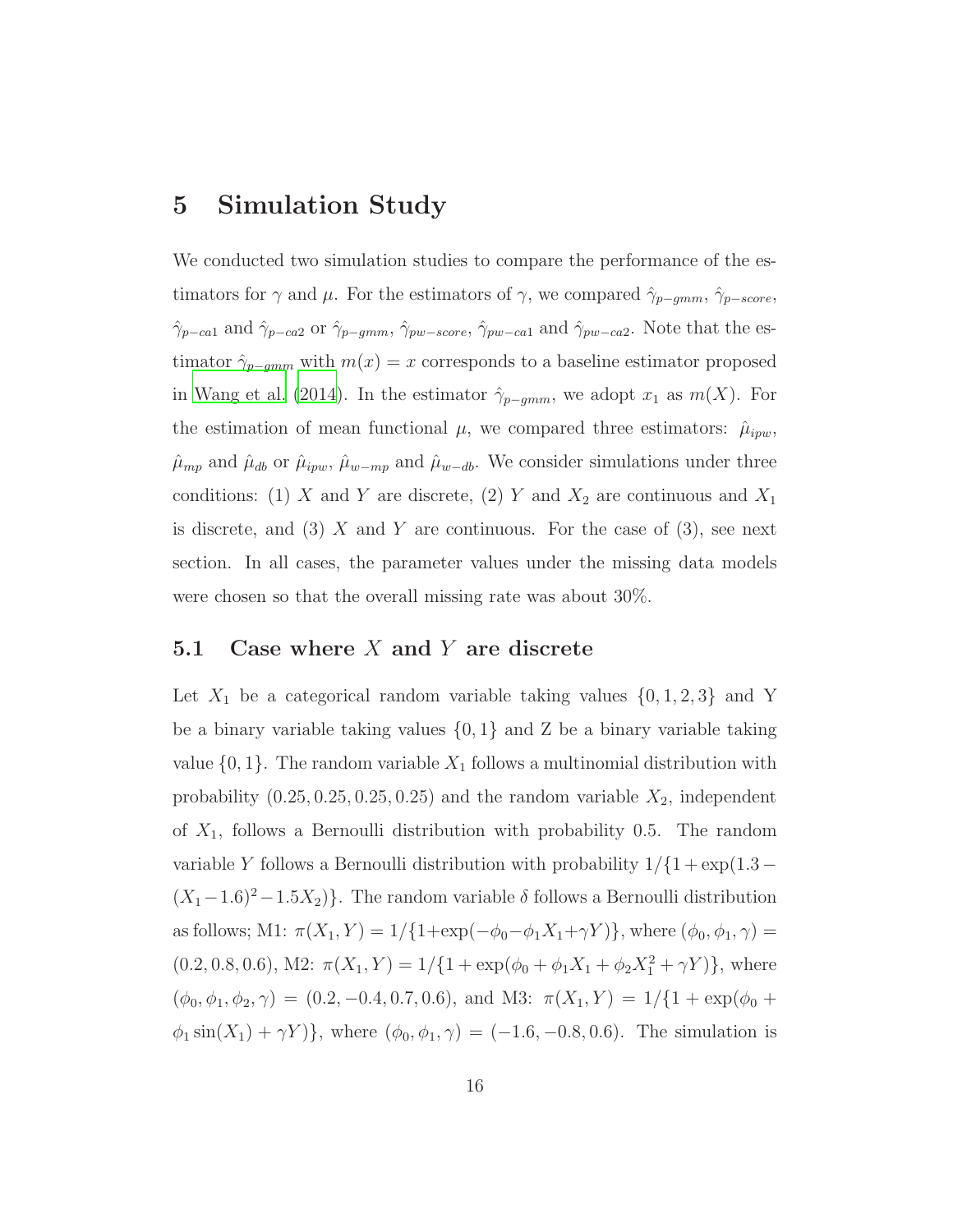<span id="page-16-0"></span>

| 11001 UUU |             |             |                  |                    |                  |                  |
|-----------|-------------|-------------|------------------|--------------------|------------------|------------------|
| Model     | $\mathbf n$ |             | $\gamma_{p-gmm}$ | $\gamma_{p-score}$ | $\gamma_{p-ca1}$ | $\gamma_{p-ca2}$ |
| $M_1$     | 1000        | <b>Bias</b> | 0.09             | 0.01               | 0.04             | 0.03             |
|           |             | <b>MSE</b>  | 0.94             | 0.61               | 0.44             | 0.46             |
|           | 4000        | <b>Bias</b> | 0.00             | 0.01               | 0.01             | 0.01             |
|           |             | <b>MSE</b>  | 0.16             | 0.10               | 0.10             | 0.10             |
| $M_2$     | 1000        | <b>Bias</b> | 0.08             | 0.02               | 0.01             | 0.01             |
|           |             | <b>MSE</b>  | 0.52             | 0.39               | 0.34             | 0.35             |
|           | 4000        | <b>Bias</b> | 0.00             | 0.00               | 0.00             | 0.00             |
|           |             | <b>MSE</b>  | 0.11             | 0.086              | 0.088            | 0.088            |
| $M_3$     | 1000        | <b>Bias</b> | 0.07             | 0.02               | 0.01             | 0.01             |
|           |             | <b>MSE</b>  | 0.43             | 0.35               | 0.32             | 0.33             |
|           | 4000        | <b>Bias</b> | 0.02             | 0.00               | 0.00             | 0.00             |
|           |             | <b>MSE</b>  | 0.090            | 0.072              | 0.072            | 0.072            |
|           |             |             |                  |                    |                  |                  |

Table 1: Monte Carlo mean square error (MSE) and bias of  $\gamma$  when X and Y are discrete

replicated 500 times with two sample sizes; 1000 and 4000. Here, as all the variables are discrete, we use a nonparametric model for y given x and  $\delta = 1$ .

The result for the estimation of  $\gamma$  and  $\mu$  are presented in Table [1](#page-16-0) and Table [2](#page-17-0) respectively. First, we can see that our proposed estimators perform better than the baseline estimator  $\hat{\gamma}_{p-gmm}$  in terms of mean square errors. Next, it is seen that  $\hat{\mu}_{mp}$  and  $\hat{\mu}_{db}$  are superior to  $\hat{\mu}_{ipw}$  in terms of efficiency, which is consistent with our theory in Theorem [4.](#page-13-0) Finally, it is confirmed that when the sample size is large ( $n = 4000$ ), mean square errors of  $\hat{\gamma}_{p-score}$ and  $\hat{\gamma}_{p-ca1}$  are almost the same. This matches to theoretical results in § 3. It is also seen that mean square errors of  $\hat{\gamma}_{p-ca1}$  and  $\hat{\gamma}_{p-ca2}$  are almost the same.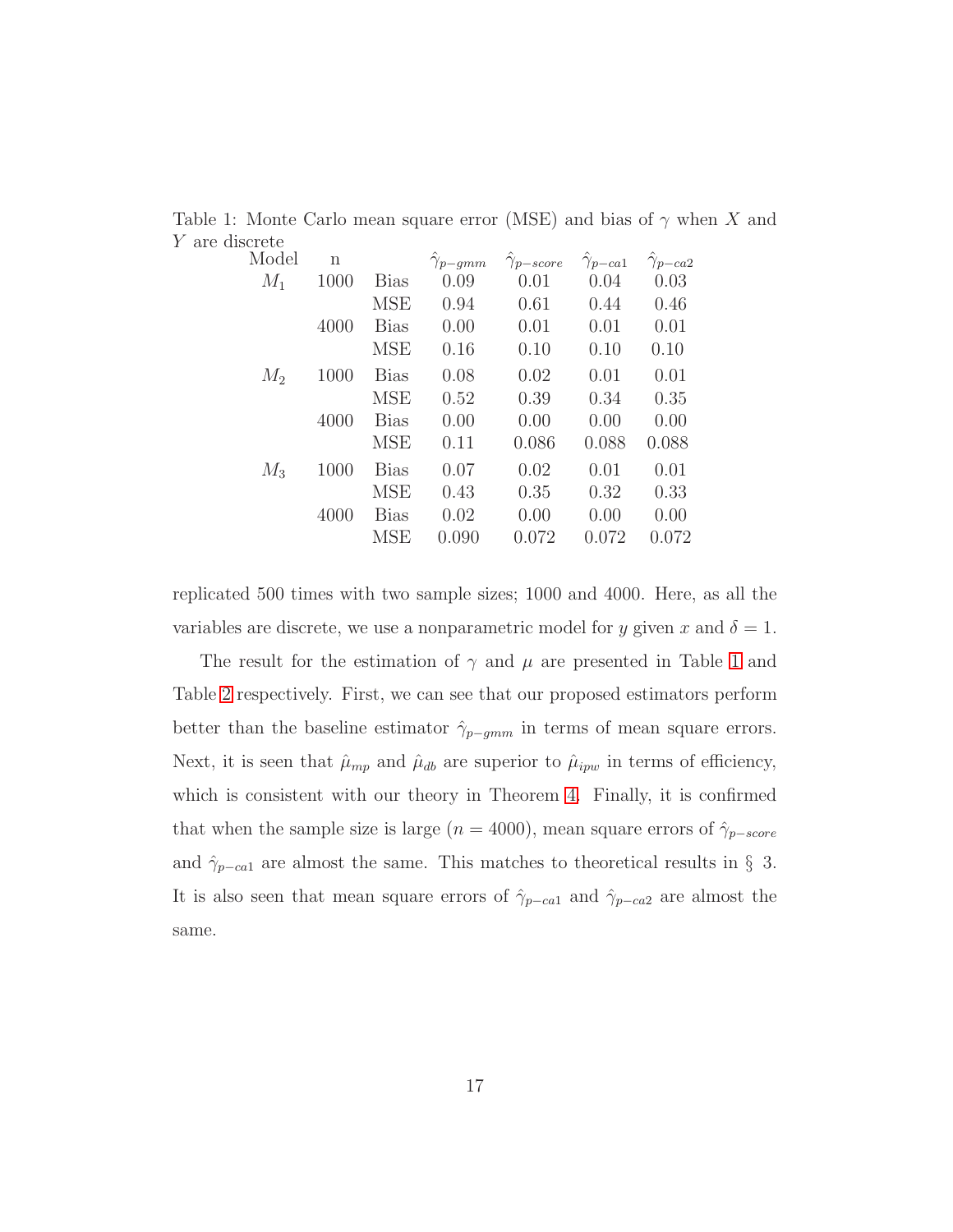Table 2: Monte Carlo mean square error (MSE) for  $\mu$  when  $X$  and  $Y$  are discrete. Multiplied by 1000.

<span id="page-17-0"></span>

| Model | $\mathbf n$ |                   | $\gamma_{p-gmm}$ | $\hat{\gamma}_{p-score}$ | $\gamma_{p-ce1}$ | $\hat{\gamma}_{p-ce2}$ |
|-------|-------------|-------------------|------------------|--------------------------|------------------|------------------------|
| $M_1$ | 1000        | $\hat{\mu}_{ipw}$ | 0.92             | 0.73                     | 0.73             | 0.73                   |
|       |             | $\hat{\mu}_{mp}$  | 0.89             | 0.73                     | 0.73             | 0.73                   |
|       |             | $\hat{\mu}_{db}$  | 0.89             | 0.73                     | 0.73             | 0.73                   |
|       | 4000        | $\hat{\mu}_{ipw}$ | 0.32             | 0.24                     | 0.24             | 0.24                   |
|       |             | $\hat{\mu}_{mp}$  | 0.31             | 0.24                     | 0.24             | 0.24                   |
|       |             | $\hat{\mu}_{db}$  | 0.31             | 0.24                     | 0.24             | 0.24                   |
| $M_2$ | 1000        | $\hat{\mu}_{ipw}$ | 1.33             | 1.04                     | 1.01             | 1.01                   |
|       |             | $\hat{\mu}_{mp}$  | 1.32             | 1.01                     | 0.99             | 1.00                   |
|       |             | $\hat{\mu}_{db}$  | 1.32             | 1.01                     | 0.99             | 1.00                   |
|       | 4000        | $\hat{\mu}_{ipw}$ | 0.35             | 0.28                     | 0.28             | 0.27                   |
|       |             | $\hat{\mu}_{mp}$  | 0.34             | 0.27                     | 0.27             | 0.27                   |
|       |             | $\hat{\mu}_{db}$  | 0.34             | 0.27                     | 0.37             | 0.27                   |
| $M_3$ | 1000        | $\hat{\mu}_{ipw}$ | 129              | 128                      | 128              | 129                    |
|       |             | $\hat{\mu}_{mp}$  | 1.32             | 1.17                     | 1.17             | 1.17                   |
|       |             | $\hat{\mu}_{db}$  | 1.32             | 1.17                     | 1.17             | 117                    |
|       | 4000        | $\mu_{ipw}$       | 122              | 123                      | 122              | 122                    |
|       |             | $\hat{\mu}_{mp}$  | 0.27             | 0.24                     | 0.24             | 0.24                   |
|       |             | $\hat{\mu}_{db}$  | 0.27             | 0.24                     | 0.24             | 0.24                   |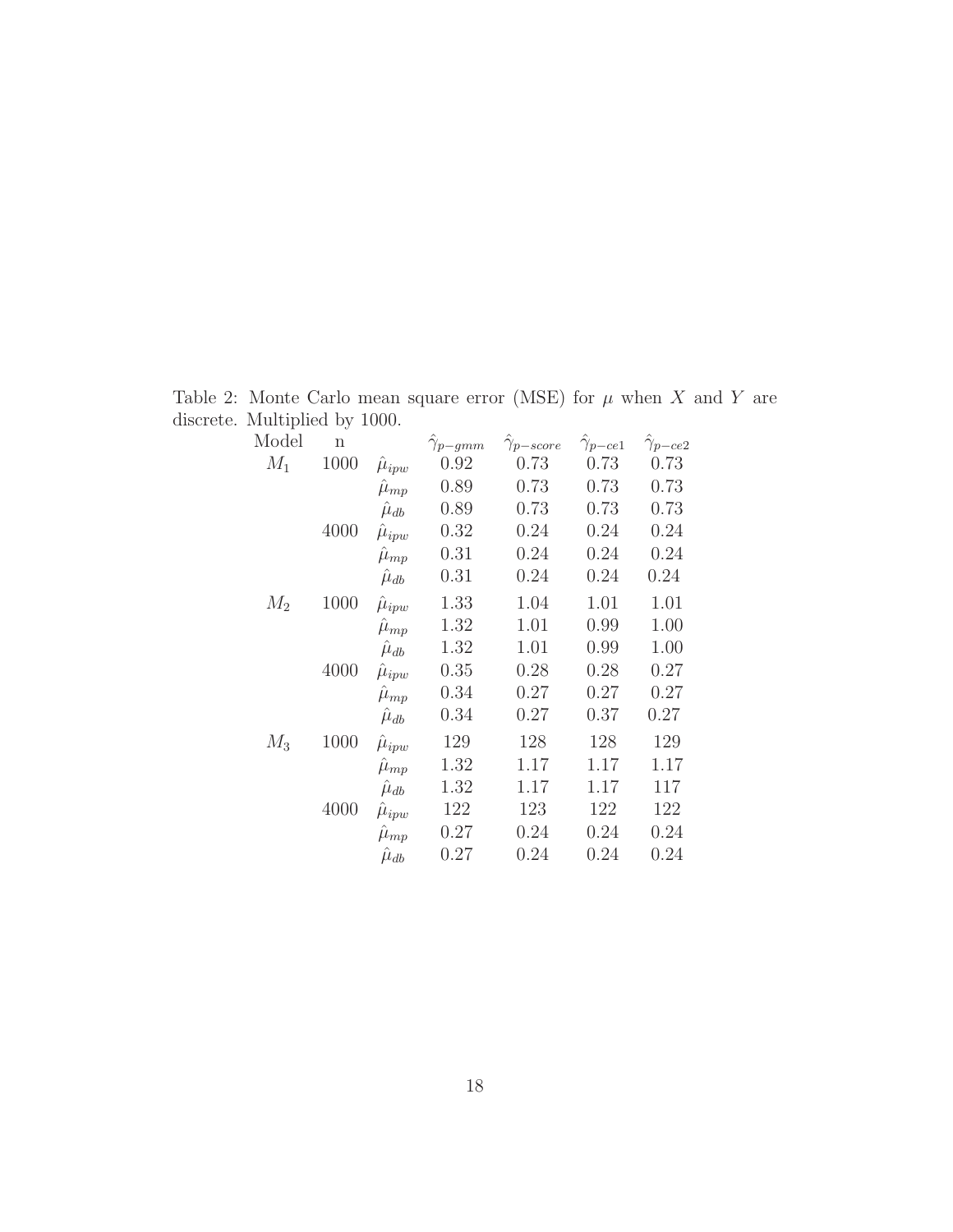#### 5.2 Cases where  $X_1$  is discrete and  $Y, X_2$  are continuous

Let  $X_1$  be a binary random variable, whose distribution is described above, and  $X_2$  be an uniform distribution  $U[-1, 1]$ . As for the random variable Y, we make an assumption for the conditional distribution of  $Y$  given  $X$  and  $\delta = 1$ , and also  $\pi(X, Y) = P(\delta = 1 | X, Y)$ . Note that the distribution of Y is uniquely determined by these two distributions. For the generation of samples in this setting, see [Morikawa et al. \(2017\)](#page-37-2). First, let the distribution of Y given X and  $\delta = 1$  be a Gaussian distribution N(-1.0 – 0.4X<sub>1</sub> +  $(0.5X_2^2, 1.0)$ . Second, let the response mechanism be the following logistic models; M1:  $\pi(X_1, Y) = 1/\{1 + \exp(-\phi_0 - \phi_1 X_1 + \gamma Y)\}$ , where  $(\phi_0, \phi_1, \gamma) =$  $(0.3, 0.4, 0.5), M2: \pi(X_1, Y) = 1/{1 + \exp(-\phi_0 - \phi_1 X_1 - \phi_2 X_1^2 + \gamma Y)},$  where  $(\phi_0, \phi_1, \phi_2, \gamma) = (0.3, 0.3, 0.2, 0.5), \text{ and M3: } \pi(X_1, Y) = 1/\{1 + \exp(-\phi_0 - \phi_0)\}$  $\phi_1 \sin(X_1) + \gamma Y$ }, where  $(\phi_0, \phi_1, \gamma) = (0.3, 0.3, 0.5)$ .

We used a well-specified parametric outcome model to assist with the calculation of the conditional expectation and compared  $\hat{\gamma}_{p-gmm}$ ,  $\hat{\gamma}_{pw-score}, \hat{\gamma}_{pw-ca1}$  and  $\hat{\gamma}_{pw-ca2}$ . Note that the estimator for  $\exp\{-g(x_1)\}\$ is still constructed from an empirical distribution without using a kernel estimator. For the calculation of the condition expectation term based on Monte Carlo integration, which appears in the objective function of  $\hat{\gamma}_{pw-score}$ ,  $\hat{\gamma}_{pw-ca1}$  and  $\hat{\gamma}_{pw-ca2}$ , we obtain 500 samples from the auxiliary distribution  $f(y \mid x, \delta = 1; \hat{\beta})$ . However, in the case of  $\hat{\gamma}_{pw-ca2}$ , actually, we can perform calculation analytically because  $f(y | x, \delta = 1; \beta)$  is a normal distribution [\(Morikawa and Kim, 2017](#page-37-3)). We write the estimator relying on Monte Carlo integration as  $\hat{\gamma}_{pw-ca2-s}$  and the other that does not rely on Monte Carlo integration as  $\hat{\gamma}_{pw-ca2-a}$ .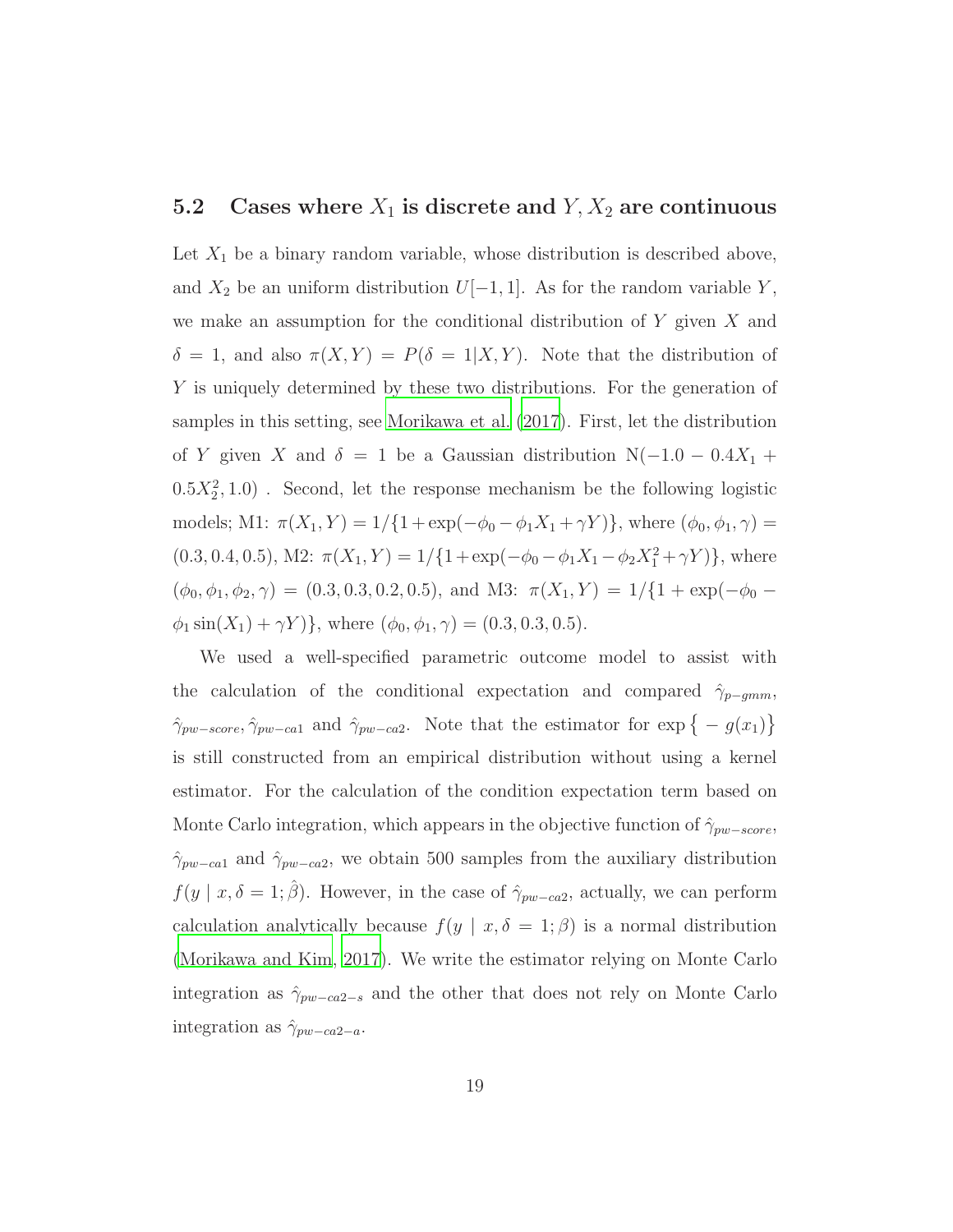Table 3: Monte Carlo mean square error (MSE) and bias of  $\gamma$  when  $X_1$  is discrete, and  $X_2, Y$  are continuous

<span id="page-19-0"></span>

| Model | $\mathbf n$ |             | $\gamma_{p-gmm}$ | $\gamma_{pw-score}$ | $\hat{\gamma}_{pw-ca1}$ | $\gamma_{pw-ca2-a}$ | $\gamma_{pw-ca2-s}$ |
|-------|-------------|-------------|------------------|---------------------|-------------------------|---------------------|---------------------|
| $M_1$ | 2000        | <b>Bias</b> | 0.54             | 0.05                | 0.03                    | 0.01                | 0.01                |
|       |             | <b>MSE</b>  | 1.30             | 0.27                | 0.41                    | 0.36                | 0.36                |
|       | 4000        | <b>Bias</b> | 0.53             | 0.02                | 0.01                    | 0.02                | 0.01                |
|       |             | <b>MSE</b>  | 1.27             | 0.15                | 0.19                    | 0.18                | 0.21                |
| $M_2$ | 2000        | <b>Bias</b> | 0.61             | 0.05                | 0.07                    | 0.08                | 0.09                |
|       |             | <b>MSE</b>  | 1.25             | 0.27                | 0.45                    | 0.39                | 0.40                |
|       | 4000        | <b>Bias</b> | 0.6              | 0.03                | 0.01                    | 0.01                | 0.01                |
|       |             | <b>MSE</b>  | 1.3              | 0.16                | 0.22                    | 0.16                | 0.20                |
| $M_3$ | 2000        | <b>Bias</b> | 0.67             | 0.02                | 0.03                    | 0.01                | 0.01                |
|       |             | <b>MSE</b>  | 1.31             | 0.24                | 0.43                    | 0.38                | 0.38                |
|       | 4000        | <b>Bias</b> | 0.62             | 0.03                | 0.02                    | 0.01                | 0.01                |
|       |             | <b>MSE</b>  | 1.32             | 0.13                | 0.18                    | 0.14                | 0.16                |
|       |             |             |                  |                     |                         |                     |                     |

The simulation is replicated 500 times with sample size 2000 and 4000. The result is reported in Table [3](#page-19-0) and [4.](#page-20-0) There are five things to note. First, it is seen that all of the proposed estimators are superior to the baseline estimator  $\hat{\gamma}_{p-gmm}$ . Secondly, whether  $\hat{\gamma}_{p-ca1}$  or  $\hat{\gamma}_{p-ca2}$  is better depends on the true distribution. Thirdly, the mean square error of  $\hat{\gamma}_{p-score}$  is smaller than that of  $\hat{\gamma}_{p-ca1}$  and  $\hat{\gamma}_{p-ca2}$ . However, as noted earlier,  $\hat{\gamma}_{p-score}$  is not a consistent estimator when the working model is mis-specified. Fourth, by comparing two estimator  $\hat{\gamma}_{p-ca2-s}$  and  $\hat{\gamma}_{p-ca2-a}$ , we can see the variance increases negligibly due to Monte Carlo integration. Finally, it is seen that  $\hat{\mu}_{mp}$  and  $\hat{\mu}_{db}$  are superior to  $\hat{\mu}_{ipw}$  in terms of mean square errors.

#### 5.3 Coverage probability

We further examined the confidence intervals of  $\gamma$  and  $\mu$  under the setting § 5.1 with  $n = 4000$ . As an estimator for  $\mu$ , we adopted  $\hat{\mu}_{mp}$ . We nonpara-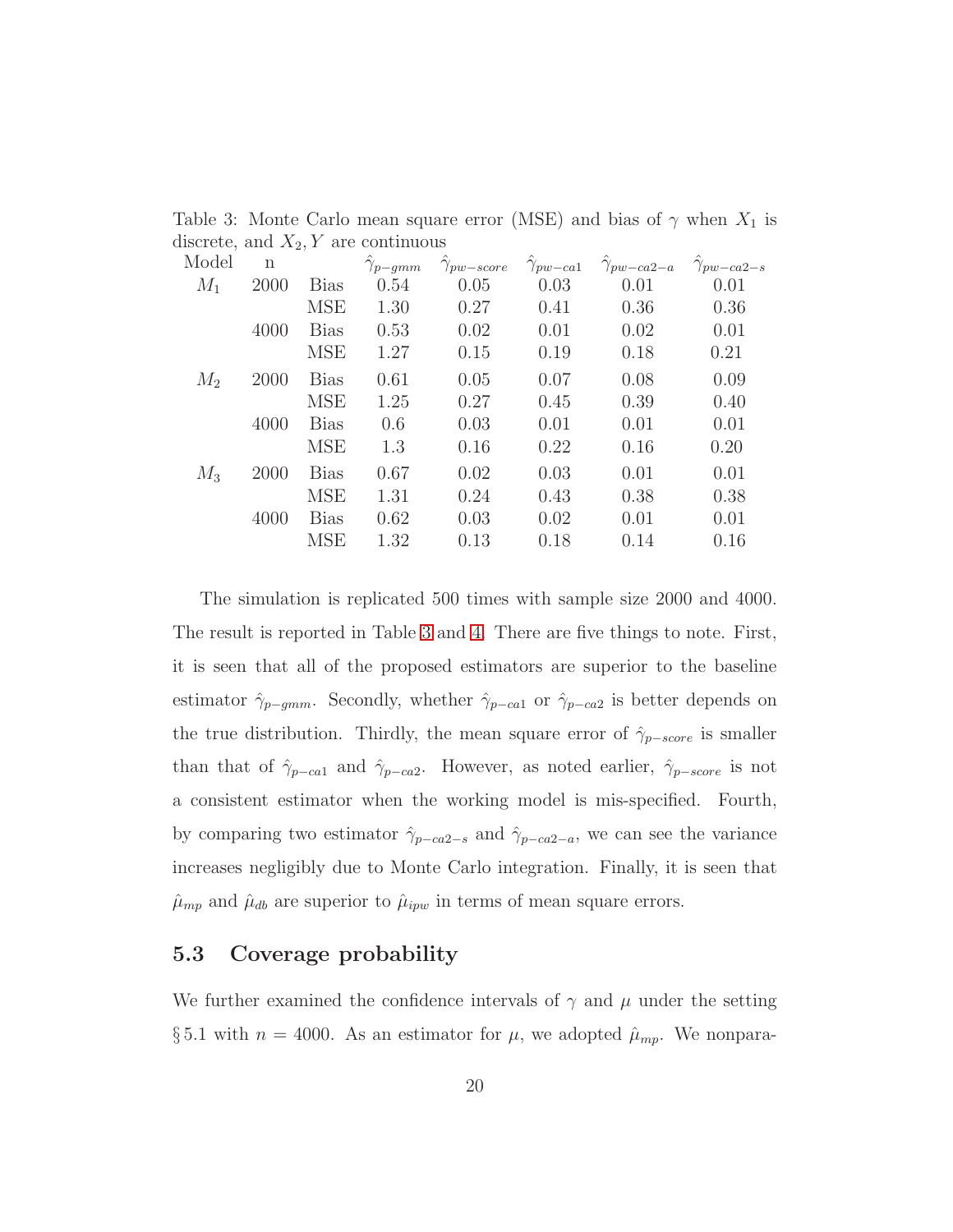Table 4: Monte Carlo mean square error (MSE) for  $\mu$  when  $X_1$  is discrete, and  $X_2, Y$  are continuous. Multiplied by 100.

<span id="page-20-0"></span>

| Model | $\mathbf n$ |                      | $\hat{\gamma}_{p-gmm}$ | $\hat{\gamma}_{pw-score}$ | $\hat{\gamma}_{pw-ca1}$ | $\hat{\gamma}_{pw-ca2-a}$ |
|-------|-------------|----------------------|------------------------|---------------------------|-------------------------|---------------------------|
| $M_1$ | 2000        | $\hat{\mu}_{ipw}$    | 29                     | 9.3                       | 11.4                    | 9.9                       |
|       |             | $\hat{\mu}_{w-mp}$   | 11                     | 2.4                       | 3.8                     | 3.5                       |
|       |             | $\hat{\mu}_{w - db}$ | 10                     | 2.2                       | 3.7                     | 3.4                       |
|       | 4000        | $\hat{\mu}_{ipw}$    | 29                     | 5.4                       | 5.5                     | 5.4                       |
|       |             | $\hat{\mu}_{w-mp}$   | 11                     | 1.4                       | 1.6                     | 1.7                       |
|       |             | $\hat{\mu}_{w - db}$ | 11                     | 1.3                       | 1.6                     | 1.7                       |
| $M_2$ | 2000        | $\hat{\mu}_{ipw}$    | 27                     | 9.9                       | 10                      | 10                        |
|       |             | $\hat{\mu}_{w-mp}$   | 13                     | 2.2                       | 3.7                     | 3.4                       |
|       |             | $\hat{\mu}_{w - db}$ | 12                     | 2.2                       | 3.7                     | 3.3                       |
|       | 4000        | $\hat{\mu}_{ipw}$    | 26                     | 3.0                       | 6.0                     | 4.8                       |
|       |             | $\hat{\mu}_{w-mp}$   | 10                     | 1.0                       | 1.9                     | 1.3                       |
|       |             | $\hat{\mu}_{w - db}$ | 10                     | 0.9                       | 1.9                     | 1.3                       |
| $M_3$ | 2000        | $\hat{\mu}_{ipw}$    | 35                     | 8.5                       | 12                      | 12                        |
|       |             | $\hat{\mu}_{w-mp}$   | 12                     | 2.3                       | 4.2                     | 3.6                       |
|       |             | $\hat{\mu}_{w - db}$ | 12                     | 2.1                       | 4.1                     | 3.6                       |
|       | 4000        | $\hat{\mu}_{ipw}$    | 20                     | 6.1                       | 5.9                     | 5.8                       |
|       |             | $\hat{\mu}_{w-mp}$   | 11                     | 1.4                       | 1.8                     | 1.5                       |
|       |             | $\hat{\mu}_{w - db}$ | 11                     | 1.3                       | 1.7                     | 1.5                       |
|       |             |                      |                        |                           |                         |                           |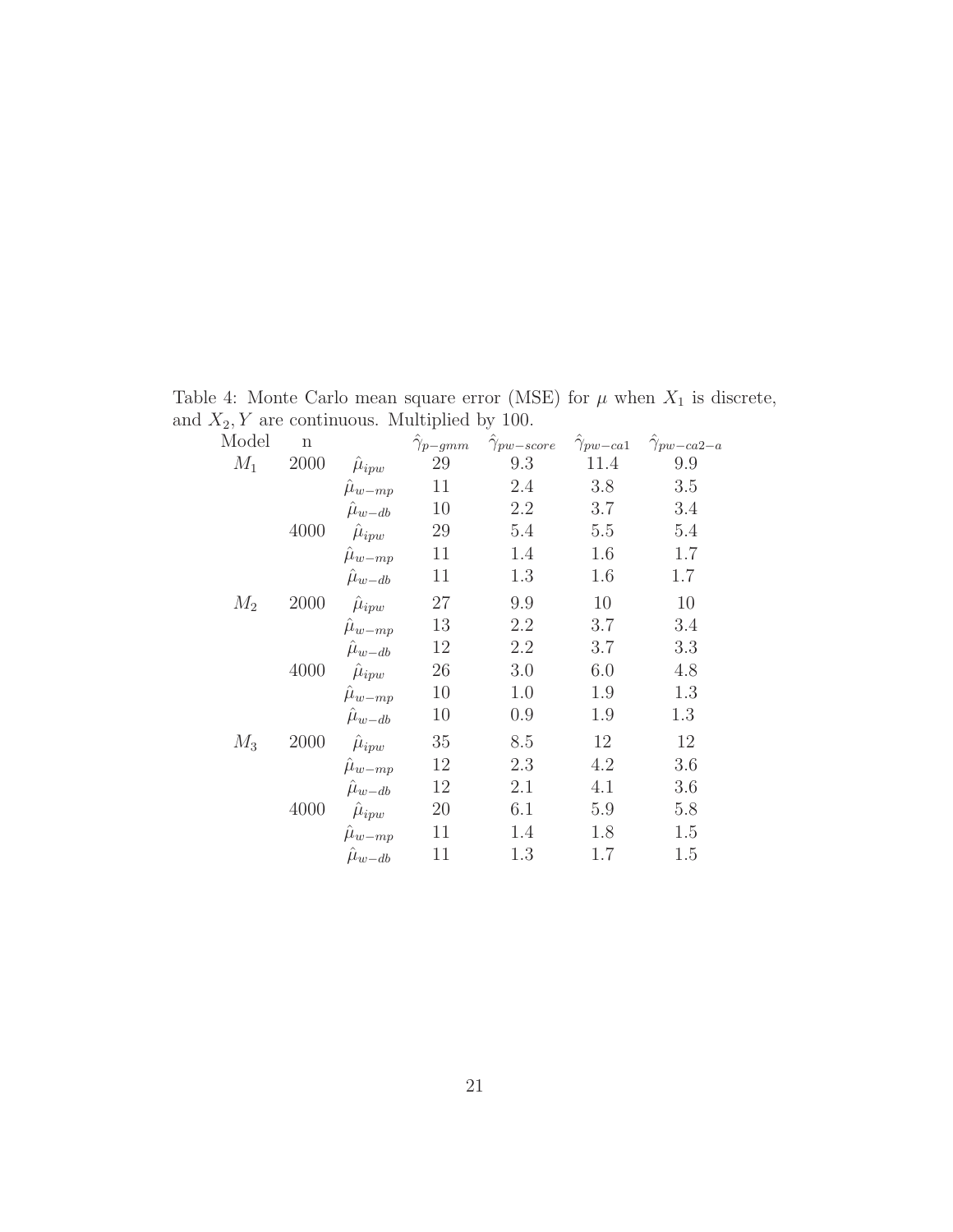<span id="page-21-0"></span>

|       |          |                                                                      |      | Table 5: Coverage probability (CI) for $\gamma$ and $\mu$ . |
|-------|----------|----------------------------------------------------------------------|------|-------------------------------------------------------------|
| Model |          | $\hat{\gamma}_{p-qmm}$ $\hat{\gamma}_{p-ca1}$ $\hat{\gamma}_{p-ca2}$ |      |                                                             |
| $M_1$ | $\gamma$ | 0.94                                                                 | 0.95 | 0.95                                                        |
|       | $\mu$    | $0.94$ 0.95                                                          |      | 0.94                                                        |
| $M_2$ | $\gamma$ | 0.93                                                                 | 0.94 | 0.95                                                        |
|       | $\mu$    | 0.94                                                                 | 0.95 | 0.94                                                        |
| $M_3$ | $\gamma$ | 0.95                                                                 | 0.95 | 0.96                                                        |
|       | $\mu$    | 0.94                                                                 | 0.95 | 0.95                                                        |

metrically estimated the asymptotic variances based on the forms in the § 3 and § 4. Note that our method for constructing confidence intervals does not rely on bootstrapping unlike [Shao and Wang \(2016\)](#page-39-0) because there is no guarantee that bootstrapping would work. The result is reported in Table [5](#page-21-0) with the appropriate coverage rate.

## 6 Numerical illustration

We apply our method to the Korean Labor and Income Panel Survey data, which was used in several papers [\(Kim, 2011](#page-36-3); [Shao and Wang,](#page-39-0) [2016](#page-39-0); [Morikawa et al.](#page-37-2), [2017](#page-37-2)). These data include  $n = 2506$  Korean residents and four variables: the response variable  $y$  is income  $(10^6)$  Korean Won) in the year,  $x_1$ : income in the previous year,  $x_2$ : gender,  $x_3$ : age,  $x_4$ : education level, where  $x_1$  and  $y$  are continuous variables, and  $x_2$  has two categories,  $x_3$ has three categories, and  $x_4$  has two categories.

We made an artificial incomplete dataset by assuming the two response models; M1:  $\pi = 1/{1 + \exp(-1.3 - 0.3\sqrt{x_1} - 0.2x_1 + 0.6y)}$  and M2:  $\pi =$  $1/{1 + \exp(-1.2 - 0.5x_1 + 0.6y)}$ . Thus, under the assumption of  $\pi$  =  $1/{1 + \exp(-g(x_1) + \gamma y)}$ , we estimate  $\gamma$  and  $\mu$  and their confidence interval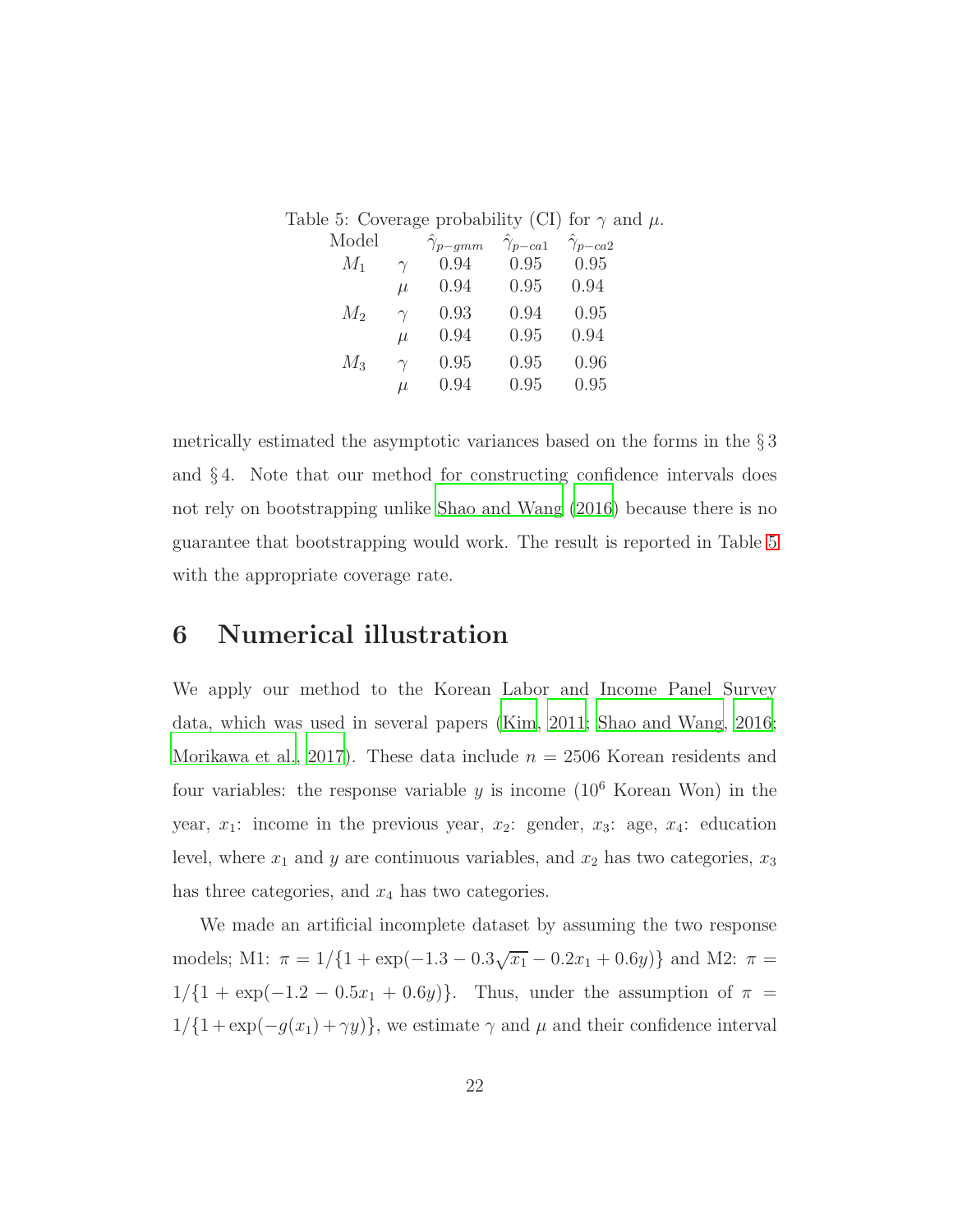Table 6: Estimated value and confidence interval (CI) of  $\hat{\mu}_{w-db}$  with significant level  $\alpha = 0.05$ . The true mean is 1.85.

<span id="page-22-0"></span>

| Model |          | $\hat{\gamma}_{p-gmm}$ | $\hat{\gamma}_{pw-ca1}$ | $\hat{\gamma}_{pw-ca2}$ |
|-------|----------|------------------------|-------------------------|-------------------------|
| $M_1$ | Value    | 1.80                   | 1.86                    | 1.86                    |
|       | CI(0.05) | $\pm 0.12$             | $\pm 0.06$              | $\pm 0.07$              |
| $M_2$ | Value    | 1.77                   | 1.84                    | 1.85                    |
|       | CI(0.05) | $\pm 0.19$             | $\pm 0.08$              | $\pm 0.09$              |
|       |          |                        |                         |                         |

according to  $\hat{\gamma}_{p-gmm}$ ,  $\hat{\gamma}_{pw-ca1}$  and  $\hat{\gamma}_{pw-ca2}$ . As for  $\hat{\gamma}_{p-gmm}$ , we used  $x_2$ ,  $x_3$ ,  $x_4$  as nonresponse instrumental variables. For the estimation of  $\mu$ , we used  $\hat{\mu}_{w-db}$ . We used the bandwidth when regressing  $\delta$  on  $X_1$  based on cross validation using the np R package [\(Hayfield and Racine, 2008](#page-36-5)).

Note that the true mean income was 1.85, which is calculated using the complete data. We reported an estimated value and confidence interval of  $\mu$  for each case in Table [6.](#page-22-0) We can see that  $\hat{\gamma}_{p-ca1}, \hat{\gamma}_{p-ca2}$  are superior to  $\gamma_{p-gmm}$ .

## 7 Discussion

We have developed several methods doing parameter estimation for the semiparametric response model. To summarize, we have the following practical suggestions. When the instrumental variables are discrete, we recommend using calibration estimators  $\hat{\gamma}_{p-ca1}$  or  $\hat{\gamma}_{p-ca2}$  for the estimation of  $\gamma$  by plugging in a nonparametric estimator in the conditional expectation term and then, estimating  $\mu$  using the doubly robust form estimator  $\hat{\mu}_{db}$ . When the instrumental variables are continuous, we recommend using  $\hat{\gamma}_{pw-ca2}$  for the estimation of  $\gamma$  and using  $\hat{\mu}_{w-db}$  for the estimation of  $\mu$  with the aid of parametric working outcome model.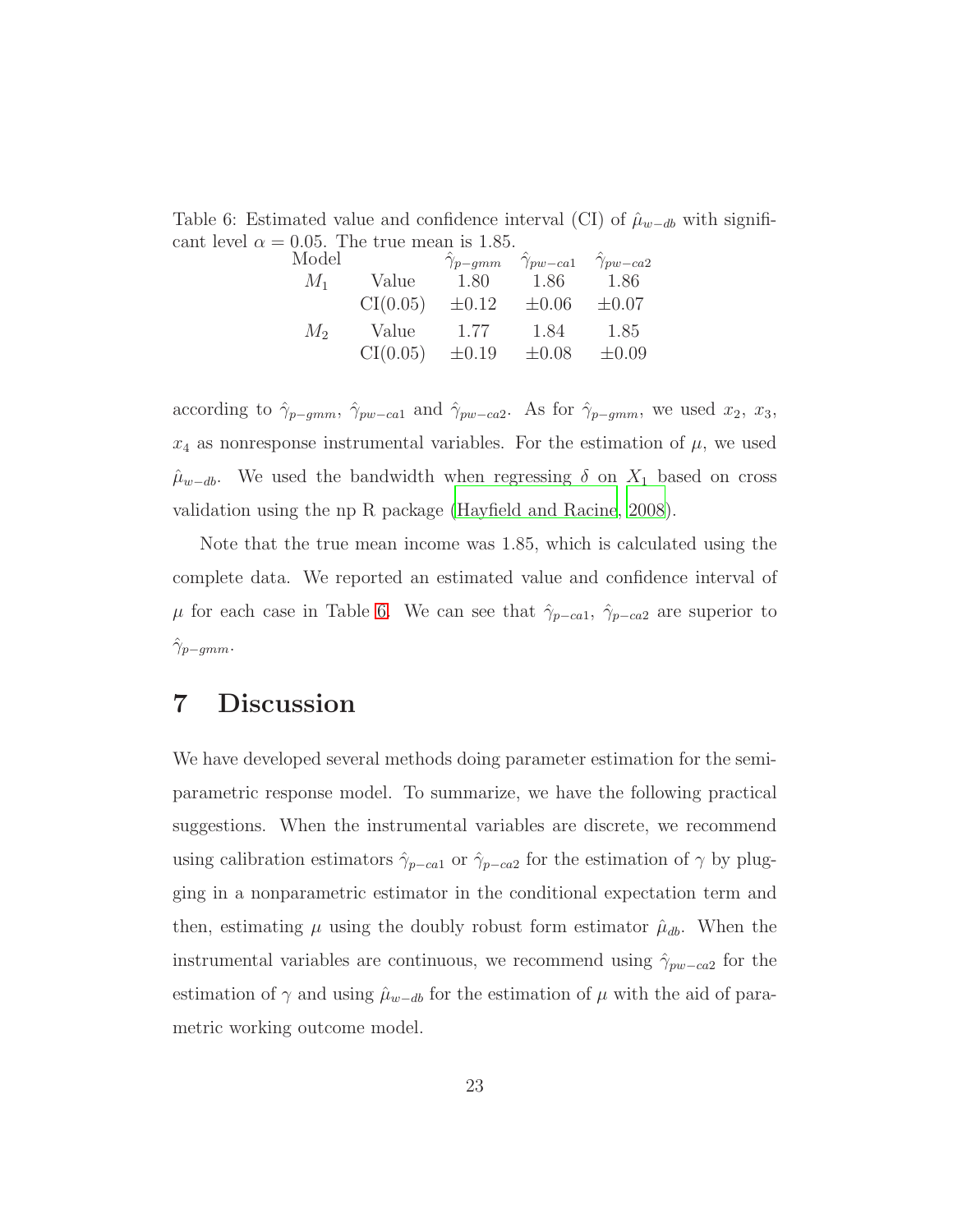For future research, the following directions will be considered. The first is how to choose instrumental variables practically from available covariates. One can consider the following three step procedure: (a) making several models as in our work assuming each covariate is an instrumental variable, (b) performing estimation and calculating estimated likelihood, (c) select the model which maximizes the estimated likelihood. The second direction is exploring more efficient estimators under the semiparametric response model or under the semiparametric response model and parametric outcome model.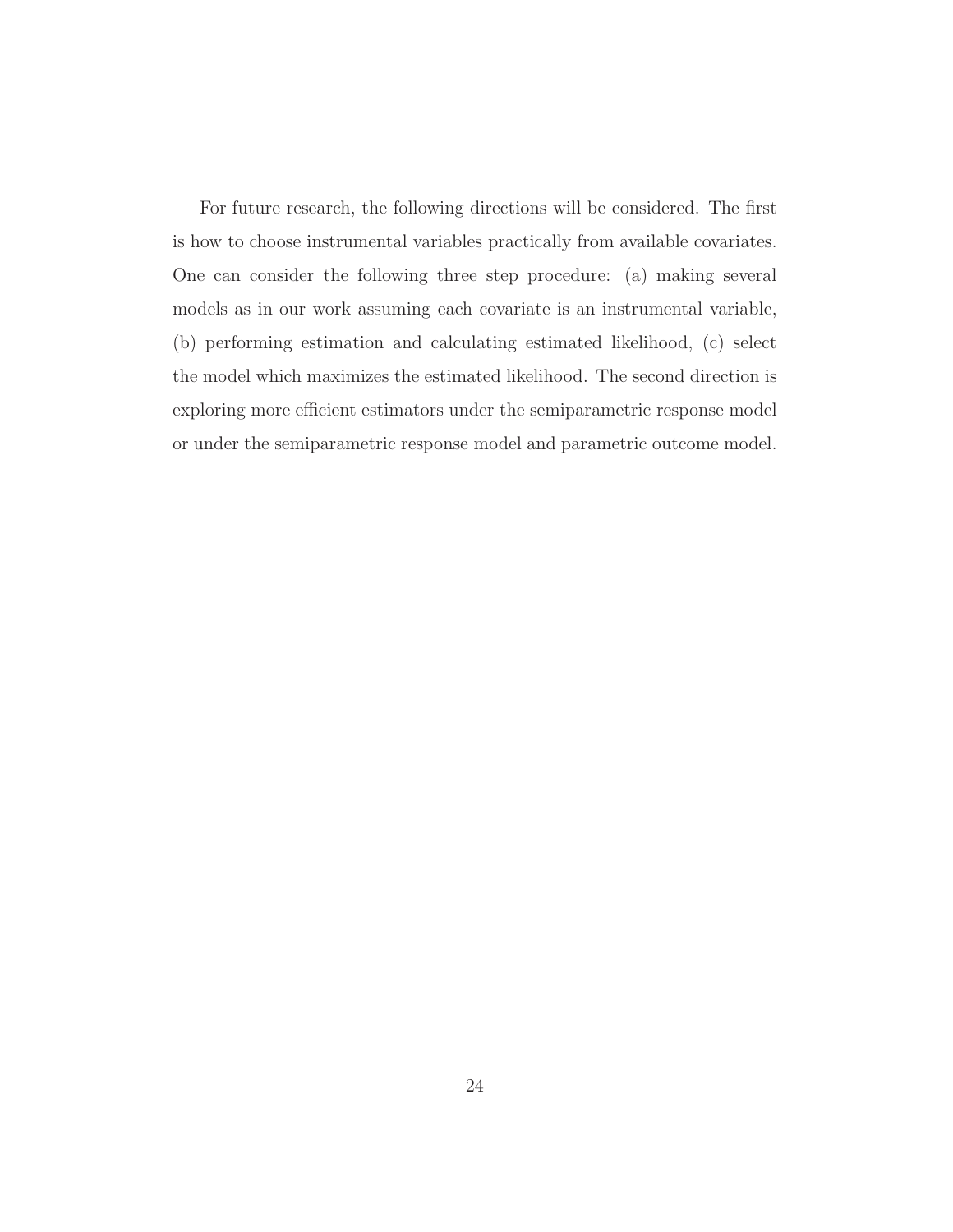## A Proof of results

To derive asymptotic results, we assume the following conditions to use Lemma 8.11 in [Newey and Mcfadden \(1994](#page-38-8)) and Theorem 6.18. in [van der Vaart \(2002\)](#page-39-5). Essentially, it requires three types of conditions: (1) stochastic equicontinuity, (2) the objective function can be linearized with respect to nonparametric components (this also includes a convergence rate condition of nonparametric estimators), and (3) uniform convergence of the differentiation of estimating equation with respect to a parameter of interests. For simplicity, we write down required conditions for Theorem 1 when the sample space of  $X$  is continuous. For other theorems and results where X is discrete, we can add conditions similarly.

We define  $\left\{\frac{\delta}{\pi(x,y;g,\gamma)}-1\right\}h(x;\gamma)$  as  $\phi(w;g,\gamma)$ . We denote the true  $g(x_1)$ as  $g^*(x_1)$  and the true  $\gamma$  as  $\gamma^*$ . For the norm of functional space including  $g(x_1)$ , we introduce a norm  $\|\cdot\|$  in a Hölder space.

- (C1): The response probability is uniformly bounded below from zero.
- (C2):  $W_i = (X_i, Y_i, R_i)$  are independent and identically distributed.
- (C3): The parameter space  $\Gamma$  for  $\gamma$  is compact.

 $(C4)$ : The kernel  $K(x)$  has bounded derivatives of order k, satisfies  $\int K(x)dx = 1$ , and has zero moments of order up to  $m-1$  and nonzero k-th order moment.

(C5): For all y,  $\pi(\cdot, y)$  and  $\exp\{g_\gamma(\cdot)\}\$ are differentiable to order k and are bounded on an open set containing support of x.

(C6): There exists  $v \ge 4$  such that  $E(|\delta \exp(\gamma Y)|^v)$  and  $E(|1-\delta|^v)$ , and  $E(|\delta \exp(\gamma Y)|^v |x) f(x)$  and  $E(|1-\delta|^v |x) f(x)$  are bounded for all supports  $of x.$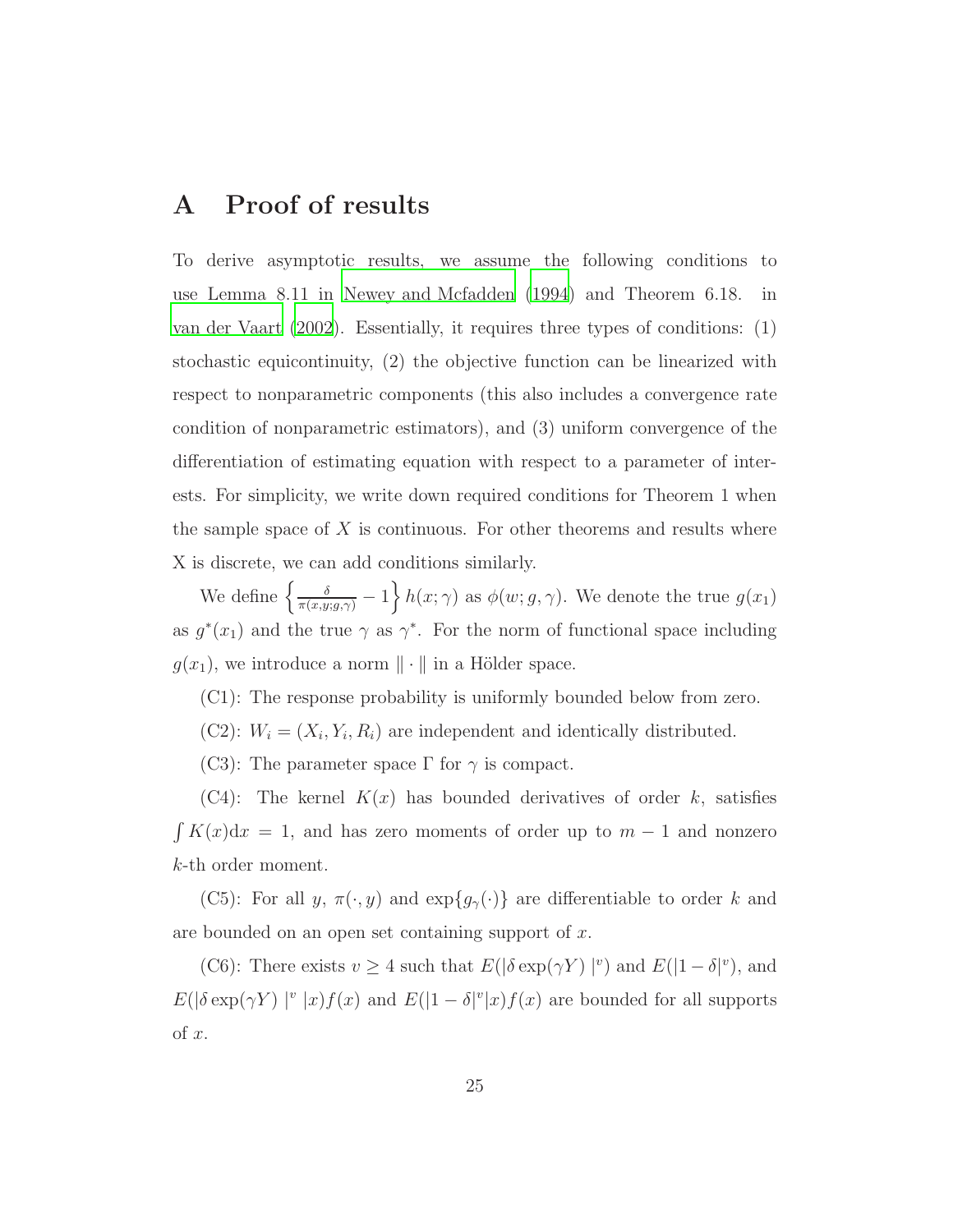(C7): As  $h \to 0$ ,  $n^{1-2/v}h/\log n \to \infty$ ,  $n^{1/2}h^{1+2k}/\log n \to \infty$  and  $n^{1/2}h^{2k} \to 0.$ 

(C8):  $0 = E\{\phi(w; g_\gamma, \gamma)\}\$  has a unique solution with respect to  $\gamma$  in the interior of Γ. (This condition is needed for consistency. In that sense, it overlaps the condition below. )

(C9): Consistency: $(\hat{\gamma}_{p-gmm}, \hat{g}_{\hat{\gamma}}) \stackrel{p}{\rightarrow} (\gamma^*, g^*)$ . This is discussed in Section  $\mathrm{C}.$ 

(C10): The class of functions  $\{\phi(w; g, \gamma) : |\gamma - \gamma^*| < \delta, ||g - g^*|| < \delta\}$  is a Donsker class for some  $\delta > 0$ .

(C11): The map  $\gamma \to E\{\phi(w; \gamma, g_{\gamma})\}$  is differentiable at  $\gamma^*$ , uniformly in  $\gamma$  in a neighborhood of  $\gamma^*$  with nonsigular derivative matrices.

(C12): The map  $(\gamma, g) \to \phi(w; \gamma, g)$  is continuous in  $L^2$  space induced from a true distribution.

### A.1 Proof of Theorem 2

We have:

<span id="page-25-0"></span>
$$
0 = \frac{1}{n} \sum_{i=1}^{n} \left\{ \frac{\delta_i}{\pi(x_{1i}, y_i; \hat{g}_{\gamma}, \gamma)} - 1 \right\} m(x_i)
$$
  
\n
$$
= \frac{1}{n} \sum_{i=1}^{n} [\delta_i \{ 1 + \exp(-\hat{g}_{\gamma} + \gamma y_i) \} - 1] m(x_i)
$$
  
\n
$$
= \frac{1}{n} \sum_{i=1}^{n} [\delta_i \{ 1 + \exp(-g_{\gamma} + \gamma y_i) \} - 1] m(x_i) + \text{Rm}(\mathbf{w})
$$
  
\n
$$
= \frac{1}{n} \sum_{i=1}^{n} \left\{ \frac{\delta_i}{\pi(x_{1i}, y_i; g_{\gamma}, \gamma)} - 1 \right\} m(x_i) + \text{Rm}(\mathbf{w}),
$$
 (8)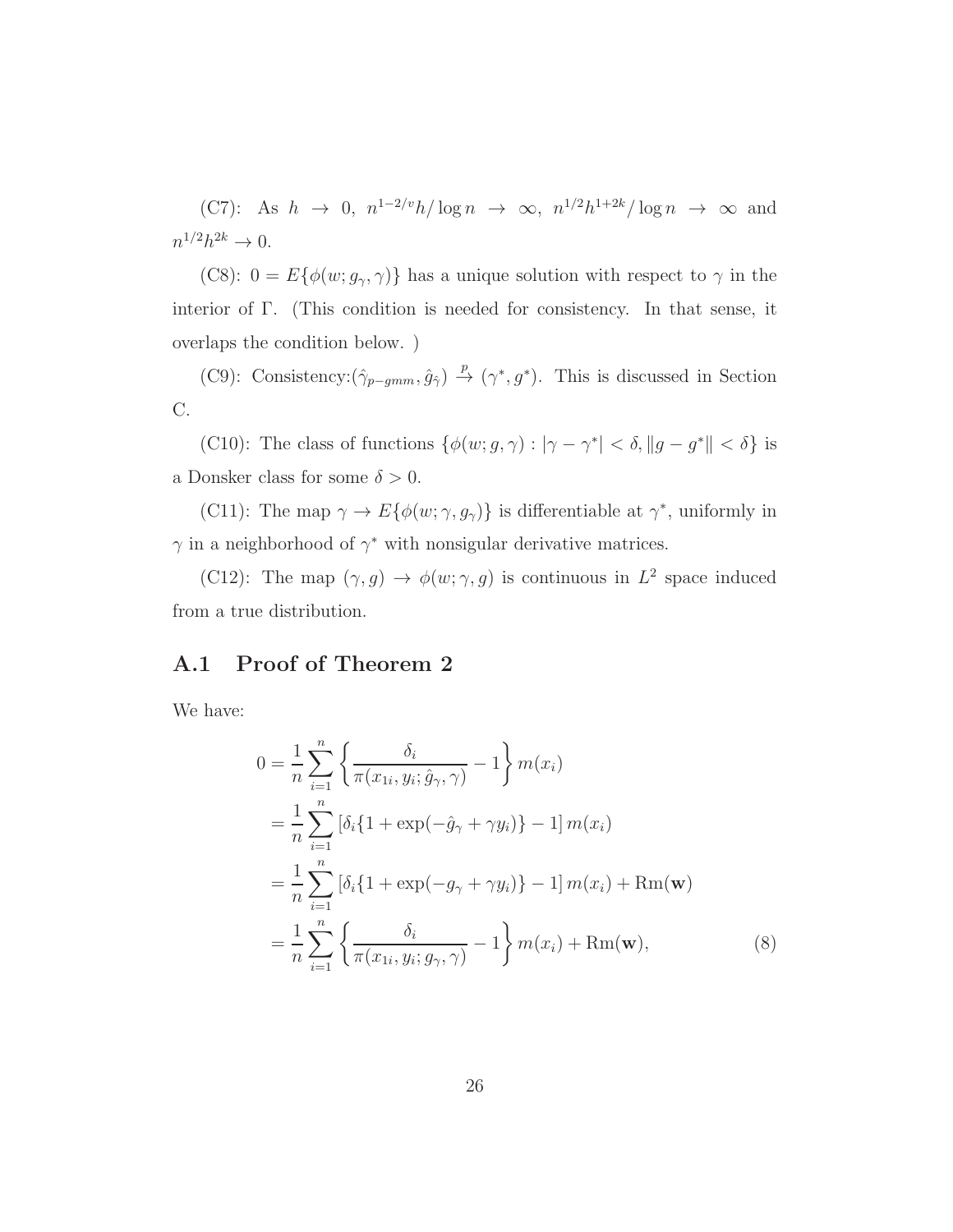where the residual term  $Rm(\mathbf{w})$  is equal to

$$
\frac{1}{n}\sum_{i=1}^{n} \delta_i \left[ \exp\{-\hat{g}_{\gamma}(x_{1i})\} - \exp\{-g_{\gamma}(x_{1i})\} \right] m(x_i).
$$

From the assumptions  $(C1)-(C8)$ , we have

$$
||E{\delta \exp(\gamma y) | x} f_1(x) - \tilde{E}{\delta \exp(\gamma y) | x} f_1(x)|| = o_p(n^{-1/4}),
$$
  
\n
$$
||E(1 - \delta|x) f_1(x) - \tilde{E}(1 - \delta|x) f_1(x)|| = o_p(n^{-1/4}),
$$
  
\n
$$
\left\| \frac{\tilde{E}{\delta \exp(\gamma y) | x}}{\tilde{E}{1 - \delta|x}} - \exp{-g_\gamma(x)} - Rm_2(\mathbf{w}) \right\| = o_p(n^{-1/2}),
$$

where

$$
\text{Rm}_2(\mathbf{w}) = \frac{1}{n^2} \sum_{i=1}^n \sum_{j=1}^n \delta_i m(x_i) \exp(\gamma y_i) \text{K}_h(x_{1i}, x_{1j}) \frac{1 - \delta_j - \exp\{-g_\gamma(x_i)\}\delta_j \exp(\gamma y_j)}{E\{\delta \exp(\gamma Y) \mid x_{1i}\}} + o_p(n^{-1/2}).
$$

Thus,

$$
Rm(\mathbf{w}) = Rm_2(\mathbf{w}) + o_p(n^{-1/2})
$$
  
=  $\binom{n}{2}^{-1} \sum_{i \neq j} 2^{-1} (\zeta_{ij} + \zeta_{ji}) + o_p(n^{-1/2}),$ 

where

$$
\zeta_{ij} = \delta_i m(x_i) \exp(\gamma y_i) \mathcal{K}_h(x_{1i}, x_{1j}) \frac{1 - \delta_j - \exp\{-g_\gamma(x_{1i})\}\delta_j \exp(\gamma y_j)}{E\{\delta \exp(\gamma Y) \mid x_{1i}\}}.
$$

From the theory of U-statistics [\(van der Vaart, 1998](#page-39-6)), we have

$$
Rm(\mathbf{w}) = \frac{1}{n} \sum_{i=1}^{n} \{ E(\zeta_{ij}|w_i) + E(\zeta_{ji}|w_i) \} + o_p(n^{-1/2})
$$
  
= 
$$
\frac{1}{n} \sum_{i=1}^{n} E\{\delta_i m(x_i) \exp(\gamma y_i) | x_{1i}\} \frac{1 - \delta_i - \exp\{-g_\gamma(x_{1i})\} \delta_i \exp(\gamma y_i)}{E\{\delta \exp(\gamma Y) | x_{1i}\}} + o_p(n^{-1/2})
$$
  
= 
$$
\frac{1}{n} \sum_{i=1}^{n} \frac{E\{\delta m(X) \exp(\gamma Y) | x_{1i}\}}{E\{\delta \exp(\gamma Y) | x_{1i}\}} \left\{1 - \frac{\delta_i}{\pi(x_{1i}, y_i; g_\gamma, \gamma)}\right\} + o_p(n^{-1/2}).
$$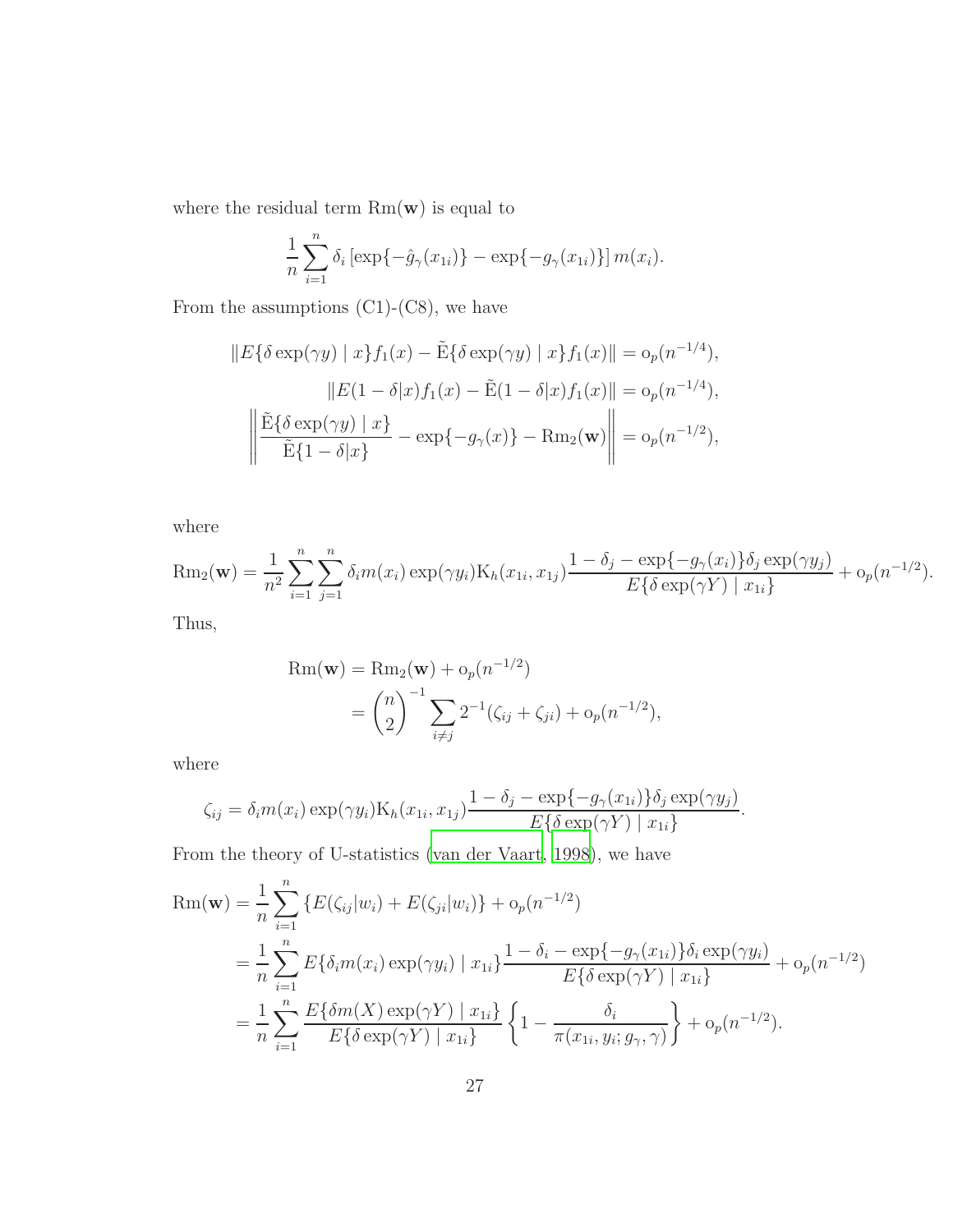From the first line to the second line, we use the fact  $E(\zeta_{ij}|w_i) = 0$  and the order of the bias term of the nonparametric estimator is  $o_p(n^{-1/2})$ . By plugging the above  $Rm(\mathbf{w})$  in  $(8)$ , we have

$$
0 = \frac{1}{n} \sum_{i=1}^{n} \left\{ \frac{\delta_i}{\pi_i(x_{1i}, y_i; \hat{g}_{\gamma}, \gamma)} - 1 \right\} m(x_i)
$$
  
=  $\frac{1}{n} \sum_{i=1}^{n} \left\{ \frac{\delta_i}{\pi_i(x_{1i}, y_i; g_{\gamma}, \gamma)} - 1 \right\} \left[ m(x_i) - \frac{E\{\delta \exp(\gamma Y)m(X) \mid x_{1i}\}}{E\{\delta \exp(\gamma Y) \mid x_{1i}\}} \right] + o_p(n^{-1/2}).$ 

Therefore, the asymptotic variance is calculated as  $A^{-1}BA^{-1}$ :

$$
A = \nabla_{\gamma} E \left( \frac{1}{n} \sum_{i=1}^{n} \left\{ \frac{\delta}{\pi(X_{1}, Y; g_{\gamma}, \gamma)} - 1 \right\} \left[ m(X) - \frac{E\{\delta \exp(\gamma Y)m(X) \mid X_{1}\}}{E\{\delta \exp(\gamma Y) \mid X_{1}\}} \right] \right) |_{\gamma^{*}}
$$
  
\n
$$
= E \left( \frac{1}{n} \sum_{i=1}^{n} \nabla_{\gamma} \left\{ \frac{\delta}{\pi(X_{1}, Y; g_{\gamma}, \gamma)} \right\} \left[ m(X) - \frac{E\{\delta \exp(\gamma Y)m(X) \mid X_{1}\}}{E\{\delta \exp(\gamma Y) \mid X_{1}\}} \right] \right) |_{\gamma^{*}}
$$
  
\n
$$
= E \left( \frac{1 - \pi}{\pi} \pi \left\{ Y - E(Y \mid X_{1}, \delta = 0) \right\} \left[ m(X) - E\{ m(X) \mid X_{1}, \delta = 0 \} \right] \right) |_{g^{*}, \gamma^{*}},
$$
  
\n
$$
B = E \left( \left\{ \frac{\delta}{\pi(X_{1}, Y; g_{\gamma}, \gamma)} - 1 \right\}^{2} \left[ m(X) - \frac{E\{\delta \exp(\gamma Y)m(X) \mid X_{1}\}}{E\{\delta \exp(\gamma Y) \mid X_{1}\}} \right]^{2} \right) |_{\gamma^{*}}
$$
  
\n
$$
= E \left( E \left[ \left\{ \frac{\delta}{\pi(X_{1}, Y; g_{\gamma}, \gamma)} - 1 \right\}^{2} |X \right] \left[ m(X) - \frac{E\{\delta \exp(\gamma Y)m(X) \mid X_{1}\}}{E\{\delta \exp(\gamma Y) \mid X_{1}\}} \right]^{2} \right) |_{\gamma^{*}}
$$
  
\n
$$
= E \left( \frac{1 - \pi}{\pi} \left[ m(X) - E\{ m(X) \mid X_{1}, \delta = 0 \} \right]^{2} \right) |_{g^{*}, \gamma^{*}}.
$$

Note that from the first line to the second line, the calibration condition is used. From the second line to the third line, we used

$$
\nabla_{\gamma} \left\{ \frac{1}{\pi(x_1, y; g_{\gamma}, \gamma)} \right\} \Big|_{\gamma^*}
$$
\n
$$
= \left[ \exp(-g_{\gamma} + \gamma y)y - \exp(-g_{\gamma} + \gamma y) \frac{E\{\delta Y \exp(\gamma Y) \mid x_1\}}{E\{\delta \exp(\gamma Y) \mid x_1\}} \right] \Big|_{\gamma^*}
$$
\n
$$
= \left[ \frac{1 - \pi}{\pi} \{ y - E(Y \mid x_1, \delta = 0) \} \right] \Big|_{g^*, \gamma^*}
$$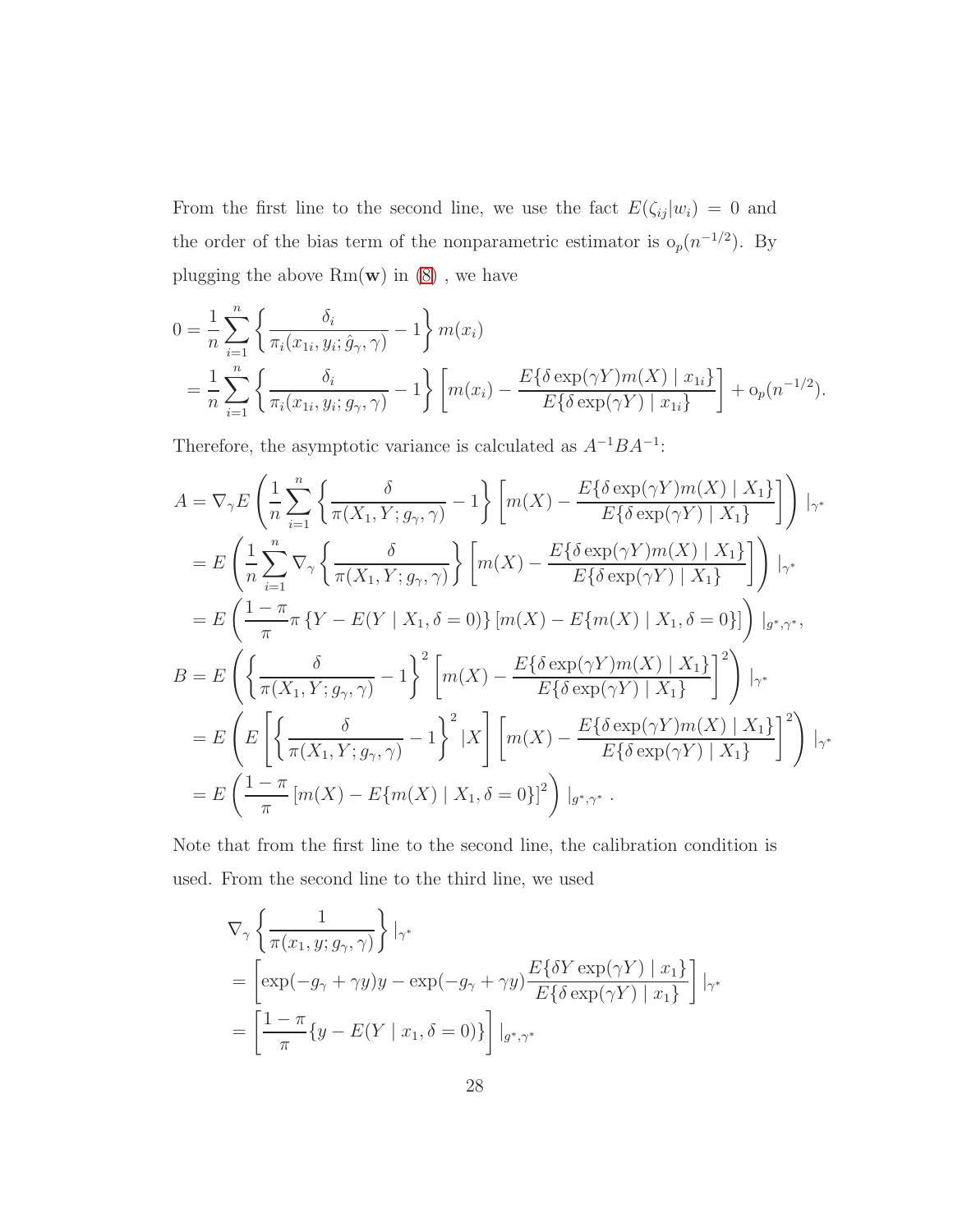### A.2 Proof of Theorem 3

We can replace the conditional expectation including the nonparametric component with the expectation as follows because of the calibration condition. This type of reasoning is already known in the literature. For example, see Chapter 10.2 in [Tsiatis \(2006](#page-39-7)) and page 408 in [van der Vaart \(2002](#page-39-5)). Thus, we obtain

$$
\frac{1}{n} \sum_{i=1}^{n} \left\{ \frac{\delta_i}{\pi_i(x_{1i}, y_i; \hat{g}_{\gamma}, \gamma)} - 1 \right\} \frac{\tilde{E}\{\delta \exp(\gamma Y)\pi(X_1, Y; \hat{g}_{\gamma}, \gamma)Y|x_i\}}{\tilde{E}\{\delta \exp(\gamma Y) \mid x_i\}} \n= \frac{1}{n} \sum_{i=1}^{n} \left\{ \frac{\delta_i}{\pi_i(x_{1i}, y_i; \hat{g}_{\gamma}, \gamma)} - 1 \right\} \frac{E\{\delta \exp(\gamma Y)\pi(X_1, Y; \hat{g}_{\gamma}, \gamma)Y \mid x_i\}}{E\{\delta \exp(\gamma Y) \mid x_i\}} + o_p(n^{-1/2}).
$$
\n(9)

If we substitute  $\hat{g}_{\gamma}(x_1)$  in the conditional expectation with a linearlized estimator as in the proof of Theorem 2.1, the expression [\(9\)](#page-28-0) is equal to

$$
\frac{1}{n}\sum_{i=1}^n \left\{\frac{\delta_i}{\pi_i(x_{1i}, y_i; \hat{g}_\gamma, \gamma)} - 1\right\} \frac{E\{\delta \exp(\gamma Y)\pi(X_1, Y; g_\gamma, \gamma)Y|x_i\}}{E\{\delta \exp(\gamma Y) \mid x_i\}} + o_p(n^{-1/2}).
$$

Then, as in the proof of Theorem 1, the above term is equal to

$$
\frac{1}{n} \sum_{i=1}^{n} \left\{ \frac{\delta_i}{\pi_i(x_{1i}, y_i; g(x_1), \gamma)} - 1 \right\} \left[ q(x_i) - \frac{E\{\delta \exp(\gamma Y)q(X) \mid x_{1i}\}}{E\{\delta \exp(\gamma Y) \mid x_{1i}\}} \right] + o_p(n^{-1/2}),
$$

where

<span id="page-28-0"></span>
$$
q(x) = \frac{E\{\delta \exp(\gamma Y)\pi(X_1, Y; g_{\gamma}, \gamma)Y|x\}}{E\{\delta \exp(\gamma Y) | x\}}.
$$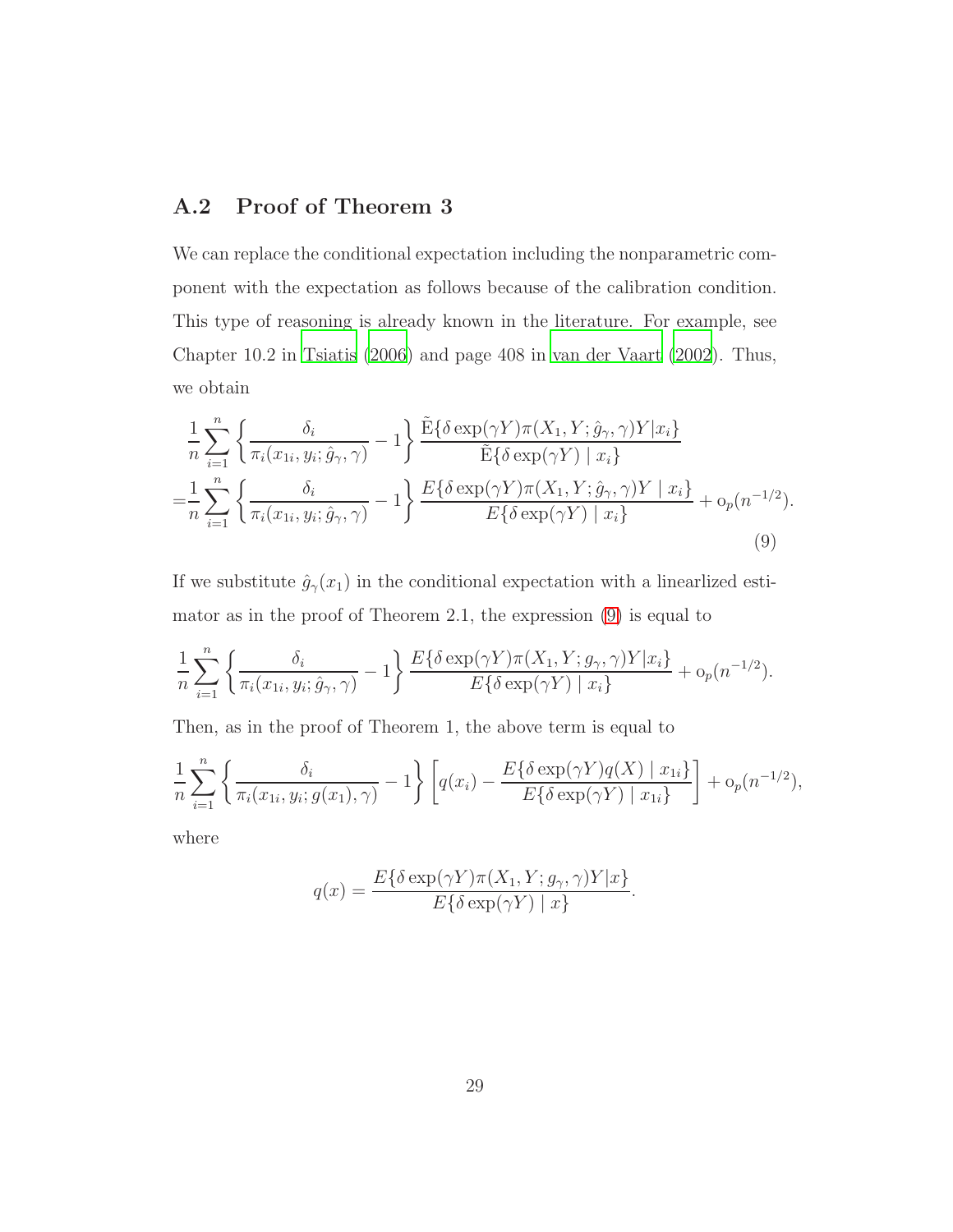Then, the asymptotic variance is obtained as  $A^{-1}BA^{-1}$ :

$$
A = \nabla_{\gamma} E \left( \frac{1}{n} \sum_{i=1}^{n} \left\{ \frac{\delta_{i}}{\pi_{i}(X_{1i}, y_{i}; g_{\gamma}, \gamma)} - 1 \right\} \left[ q(X_{i}) - \frac{E\{\delta \exp(\gamma y)q(x_{i}) \mid x_{1i}\}}{E\{\delta \exp(\gamma y) \mid X_{1i}\}} \right] \right) |_{\gamma^{*}}
$$
  
\n
$$
= E \left( \frac{1}{n} \sum_{i=1}^{n} \nabla_{\gamma} \left\{ \frac{\delta_{i}}{\pi_{i}(X_{1i}, Y_{i}; g_{\gamma}, \gamma)} \right\} \left\{ q(X_{i}) - \frac{E\{\delta \exp(\gamma y)q(X_{i}) \mid X_{1i}\}}{E\{\delta \exp(\gamma Y) \mid X_{1i}\}} \right\} \right) |_{\gamma^{*}}
$$
  
\n
$$
= E \left( O(X, Y) \pi \left\{ Y - E_{0} \left( Y \mid X \right) \right\} \left[ E_{0} \{\pi Y \mid X\} - E_{0} \{\pi(X, Y)Y \mid X_{1}\} \right] \right) |_{g^{*}, \gamma^{*}},
$$
  
\n
$$
B = E \left( O(X, Y) \left[ E_{0} \{\pi Y \mid X\} - E_{0} \{\pi(X, Y; g, \gamma)Y \mid X_{1}\} \right]^{2} \right) |_{g^{*}, \gamma^{*}}.
$$

From the second line to the third line, we use

$$
E\{E(\pi Y \mid X, \delta = 0) \mid X_1, \delta = 0\} = E(\pi Y \mid X_1, \delta = 0).
$$

## A.3 Proof of Lemma 3.1 and Theorem 1

We have

$$
0 = \sum_{i=1}^{n} \delta_i \left\{ 1 - \pi(x_{1i}, y_i; \hat{g}_{\gamma}, \gamma) \right\} y_i + (1 - \delta_i) \frac{\tilde{E} \{-\delta \exp(\gamma Y)\pi(X_1, Y; \hat{g}_{\gamma}, \gamma))Y \mid x_i \}}{\tilde{E} \{\delta \exp(\gamma Y) \mid x_i \}}
$$
  
= 
$$
\frac{1}{n} \sum_{i=1}^{n} \left\{ \frac{\delta_i}{\pi_i(x_{1i}, y_i; \hat{g}_{\gamma}, \gamma)} - 1 \right\} \frac{E \{\delta \exp(\gamma Y)\pi(X_1, Y; \hat{g}_{\gamma}, \gamma)Y \mid x_i \}}{\tilde{E} \{\delta \exp(\gamma Y) \mid x_i \}} + o_p(n^{-1/2}).
$$

From the first line to the second line, we use a result in the proof of [Morikawa et al. \(2017](#page-37-2)). This concludes the proof of Lemma 3.1. For the rest of the proof, we leave it to the proof of Theorem 3.

### A.4 Proof of Lemma 3.2

When  $g(x_1)$  is known, the asymptotic variance is written as  $n^{-1}A^{-1}BA^{-1}$ :

$$
A = E \{ O(X, Y) \pi Y m(X) \} |_{\gamma^*} = E [ E \{ O(X, Y) \pi Y | X \} m(X) ] |_{\gamma^*},
$$
  

$$
B = E [ E \{ O(X, Y) | X \} m^2(X) ] |_{\gamma^*}.
$$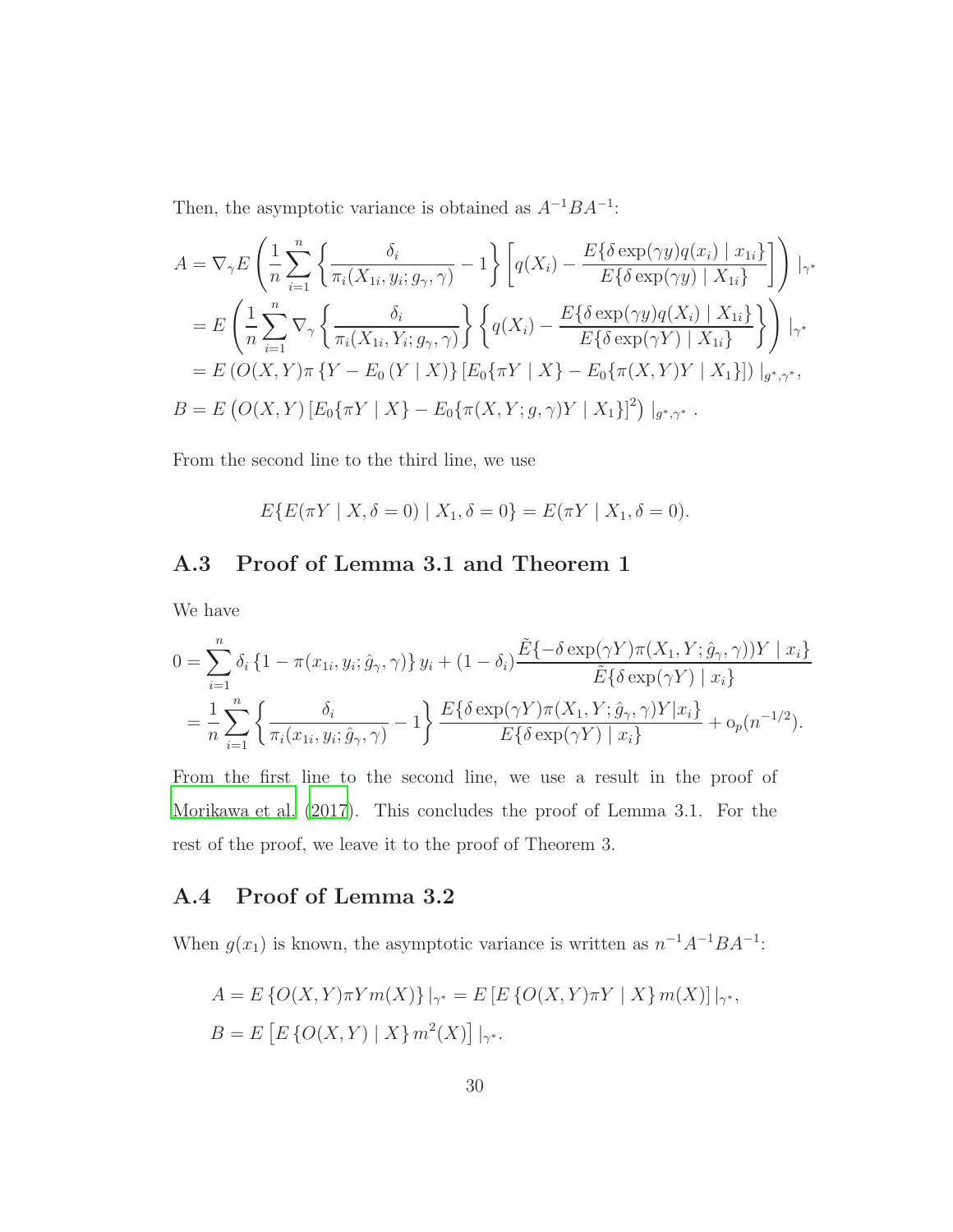We can use the Cauchy Schwartz inequality for the expectation:

$$
A^{-1}BA^{-1} \ge E\left[E\left\{O(X,Y) \mid X\right\}^{-1} E\left\{O(X,Y)\pi Y \mid X\right\}^{2}\right]|_{\gamma^*}
$$

The equality holds when  $m(X; \gamma) \mid_{\gamma^*}$  is a proportional to

$$
E\left\{O(X,Y) \mid X\right\}^{-1} E\left\{O(X,Y)\pi Y \mid X\right\}\big|_{\gamma^*}.
$$

This concludes the proof.

### A.5 Proof of Lemma 3.3

For the former statement, we can prove similarly as in Theorem 3. For the latter statement, it is proved because estimators are reduced to the form of  $\hat{\gamma}_{p-gmm}$  when the outcome model is misspecified.

## A.6 Proof of Theorem 4

First, we show the asymptotic form of  $\hat{\mu}_{ipw}$ . Although a similar result is obtained in [Wang et al. \(2014\)](#page-39-1), our result is slightly different. The difference is that  $E(y \mid x_1, \delta = 0)$ , which appear in the terms of  $B_1$  and  $B_2$ , is  $E(y \mid x_1)$ in their result.

The estimator can be expanded as:

$$
\hat{\mu}_{ipw} = \frac{1}{n} \sum_{i=1}^{n} \delta_i y_i \left[ 1 + \exp\{-\hat{g}_{\hat{\gamma}}(x_{1i})\} + \hat{\gamma} y_i \right]
$$

$$
= J_1 + J_2 + J_3 + o_p(n^{-1/2}),
$$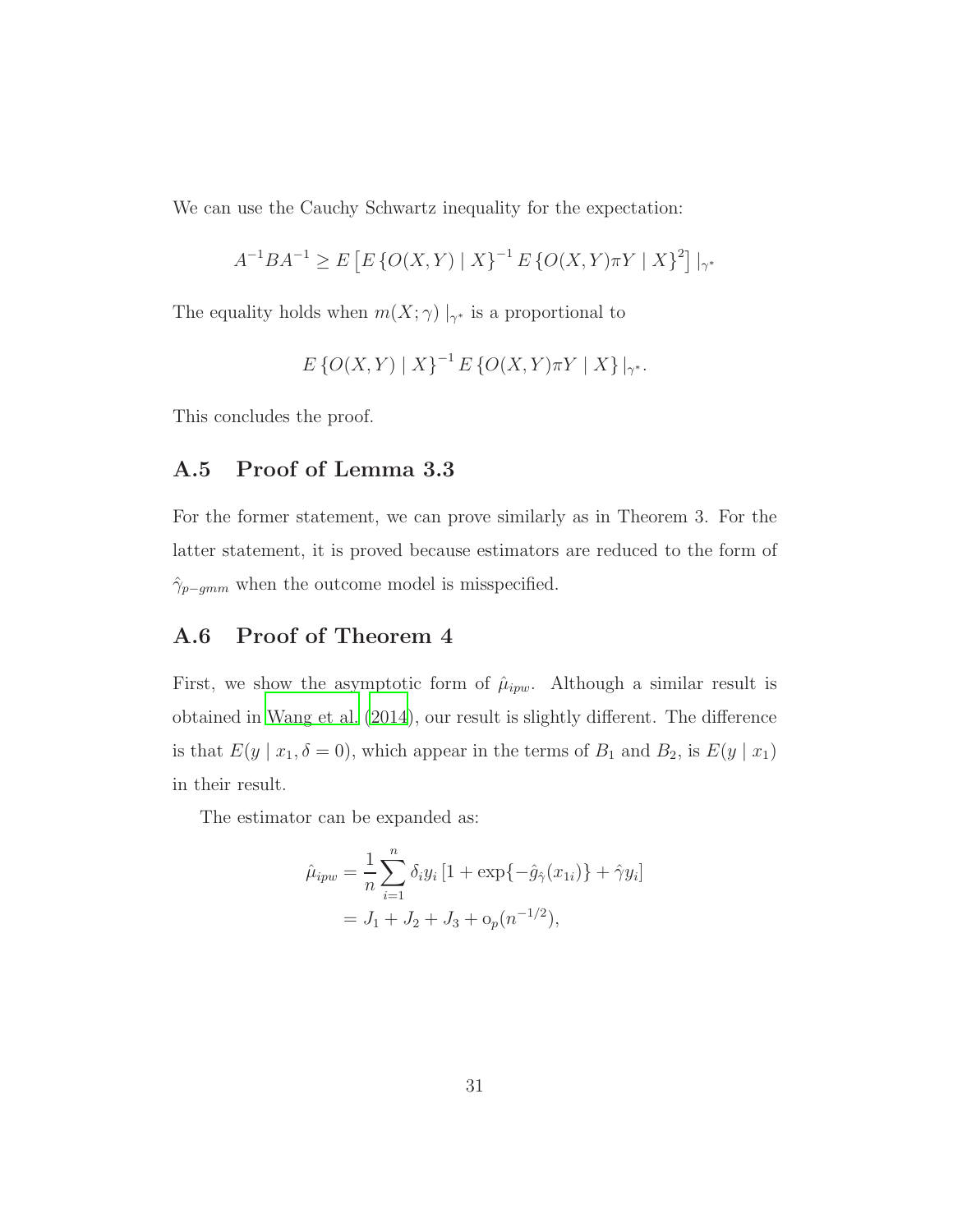where

$$
J_1 = \frac{1}{n} \sum_{i=1}^n \frac{\delta_i y_i}{\pi(x_i, y_i; g^*, \gamma^*)}
$$
  
\n
$$
J_2 = \frac{1}{n} \sum_{i=1}^n \delta_i y_i \exp(\hat{\gamma} y_i) [\exp\{-\hat{g}_{\gamma}(x_{1i})\} - \exp\{-g_{\hat{\gamma}}(x_i)\}]
$$
  
\n
$$
J_3 = \frac{1}{n} \sum_{i=1}^n \delta_i y_i [\exp\{-g_{\hat{\gamma}}(x_i) + \hat{\gamma} y_i\} - \exp\{-g_{\gamma^*}(x_i) + \gamma^* y_i\}].
$$

As in the proof of Theorem 2.1, the term  $J_2$  is

$$
J_2 = \frac{1}{n} \sum_{i=1}^n \frac{E\{\delta \exp(\hat{\gamma}Y)Y \mid x_{1i}\}}{E\{\delta \exp(\hat{\gamma}Y) \mid x_{1i}\}} \left\{ 1 - \frac{\delta_i}{\pi(x_{1i}, y_i; g_{\hat{\gamma}}(x_1), \hat{\gamma})} \right\} + o_p(n^{-1/2})
$$
  
\n
$$
= \frac{1}{n} \sum_{i=1}^n \frac{E\{\delta \exp(\gammaY)Y \mid x_{1i}\}}{E\{\delta \exp(\gammaY) \mid x_{1i}\}} |_{\gamma^*} \left\{ 1 - \frac{\delta_i}{\pi(x_{1i}, y_i; g_{\hat{\gamma}}(x_1), \hat{\gamma})} \right\} + o_p(n^{-1/2})
$$
  
\n
$$
= \frac{1}{n} \sum_{i=1}^n E(Y \mid x_{1i}, \delta = 0) \left\{ 1 - \frac{\delta_i}{\pi(x_{1i}, y_i; g_{\hat{\gamma}}(x_1), \hat{\gamma})} \right\} + o_p(n^{-1/2})
$$
  
\n
$$
= \frac{1}{n} \sum_{i=1}^n E(Y \mid x_{1i}, \delta = 0) \left\{ 1 - \frac{\delta_i}{\pi(x_{1i}, y_i; g^*(x_1), \hat{\gamma}^*)} \right\} + o_p(n^{-1/2})
$$
  
\n
$$
- \frac{1}{n} \sum_{i=1}^n \delta_i E(Y \mid x_{1i}, \delta = 0) \exp\{-g_{\gamma^*}(x_i)\} \exp(\gamma^* y_i) \{y_i - E(Y \mid x_{1i}, \delta = 0)\} (\hat{\gamma} - \gamma^*)
$$

From the first line to the second line, we have used a calibration condition. From the third line to the fourth line, we have used a delta method. Similarly, from the delta method, the term  $J_3$  is

$$
J_3 = \frac{1}{n} \sum_{i=1}^n \delta_i y_i \exp\{-g_{\gamma^*}(x_i)\} \exp(\gamma^* y_i) \{y_i - E(Y \mid x_{1i}, \delta = 0)\} (\hat{\gamma} - \gamma^*) + o_p(n^{-1/2}).
$$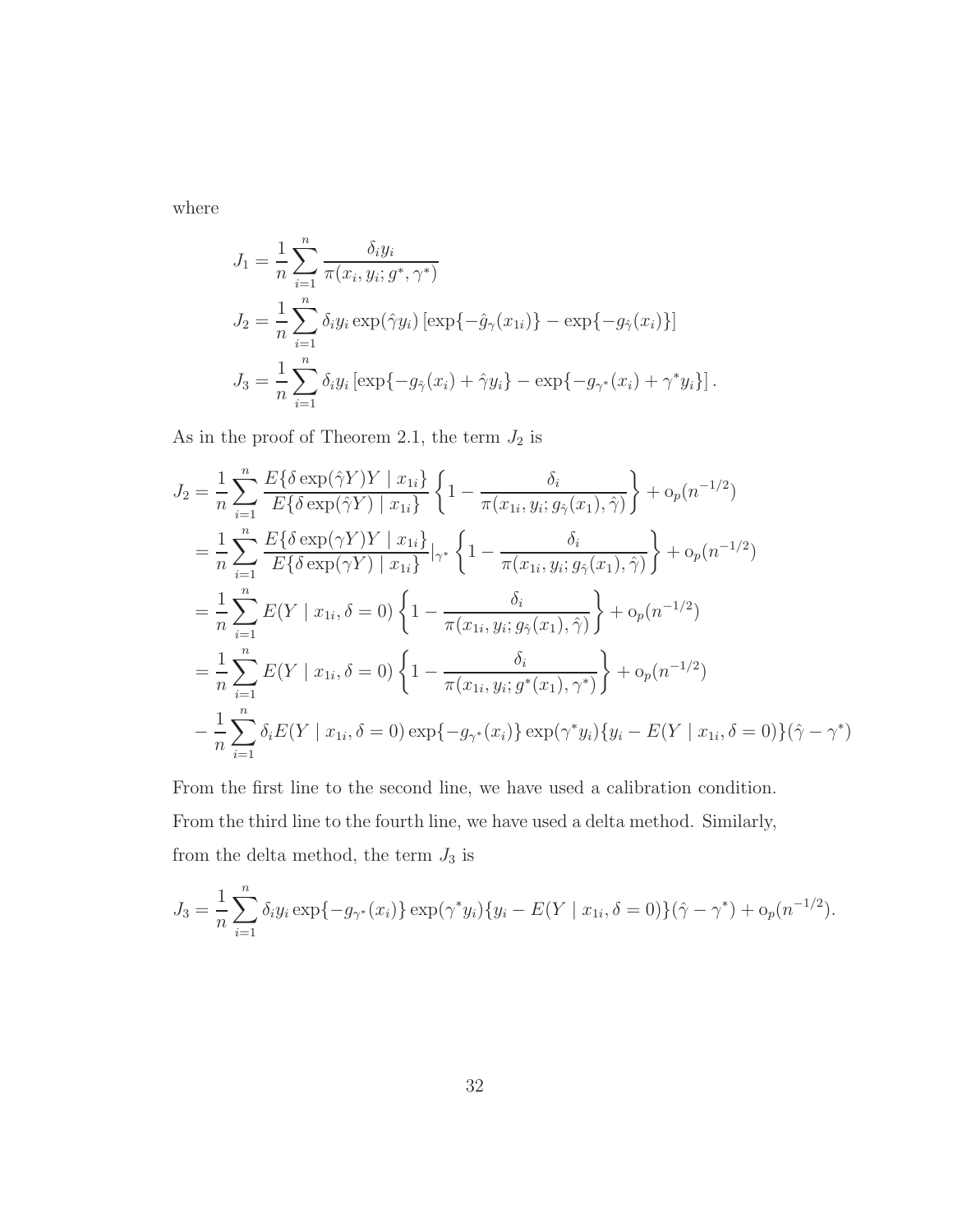Organizing the above result, we obtain

$$
\hat{\mu}_{ipw} = C_1 + C_2 + C_3 + o_p(n^{-1/2}),
$$
\n
$$
C_1 = \frac{1}{n} \sum_{i=1}^n E(Y \mid x_{1i}, \delta = 0),
$$
\n
$$
C_2 = \frac{1}{n} \sum_{i=1}^n \frac{\delta_i}{\pi(x_i, y_i; g_{\gamma^*}, \gamma^*)} \{y_i - E(Y \mid x_{1i}, \delta = 0)\},
$$
\n
$$
C'_3 = H'_1(\hat{\gamma} - \gamma^*),
$$

where

$$
H'_1 = \frac{1}{n} \sum_{i=1}^n \delta_i \exp\{-g^*(x_i) + \gamma^* y_i\} \{y_i - E(y \mid x_{1i}, \delta = 0)\}^2
$$
  
= 
$$
\frac{1}{n} \sum_{i=1}^n \delta_i \left(\frac{1}{\pi_i} - 1\right) \big|_{g^*, \gamma^*} \{y_i - E(y \mid x_{1i}, \delta = 0)\}^2.
$$

From Slutsky's theorem, we have

$$
C_3' = E[(1 - \pi)\{Y - E[Y \mid x_{1i}, \delta = 0\}^2]|_{g^*, \gamma^*}(\hat{\gamma} - \gamma^*) + o_p(n^{-1/2}).
$$

This concludes the proof.

Next, we show the asymptotic form of  $\hat{\mu}_{mp}$ . From Theorem 1 in [Kim](#page-36-3) [\(2011\)](#page-36-3), the following is yielded:

$$
\hat{\mu}_{mp} = \frac{1}{n} \sum_{i=1}^{n} \frac{\delta_i y_i}{\pi(x_i; g_{\hat{\gamma}}, \hat{\gamma})} + \left\{ 1 - \frac{\delta_i}{\pi(x_i; g_{\hat{\gamma}}, \hat{\gamma})} \right\} \frac{E(\delta \exp(\gamma^*) Y \mid x_i)}{E(\delta \exp(\gamma^* Y) \mid x_i)} + o_p(n^{-1/2})
$$
\n
$$
= \frac{1}{n} \sum_{i=1}^{n} \frac{\delta_i}{\pi(x_i; g_{\hat{\gamma}}, \hat{\gamma})} \left\{ y_i - E(Y \mid x_i, \delta = 0) \right\} + E(Y \mid x_i, \delta = 0) + o_p(n^{-1/2})
$$
\n(10)

<span id="page-32-0"></span>
$$
= \frac{1}{n} \sum_{i=1}^{n} \frac{\delta_i}{\pi(x_i; g_{\gamma^*}, \gamma^*)} \{y_i - E[Y \mid x_i, \delta = 0]\} + E(y|x_i, \delta = 0) + o_p(n^{-1/2}) + H'_2(\hat{\gamma} - \gamma^*),
$$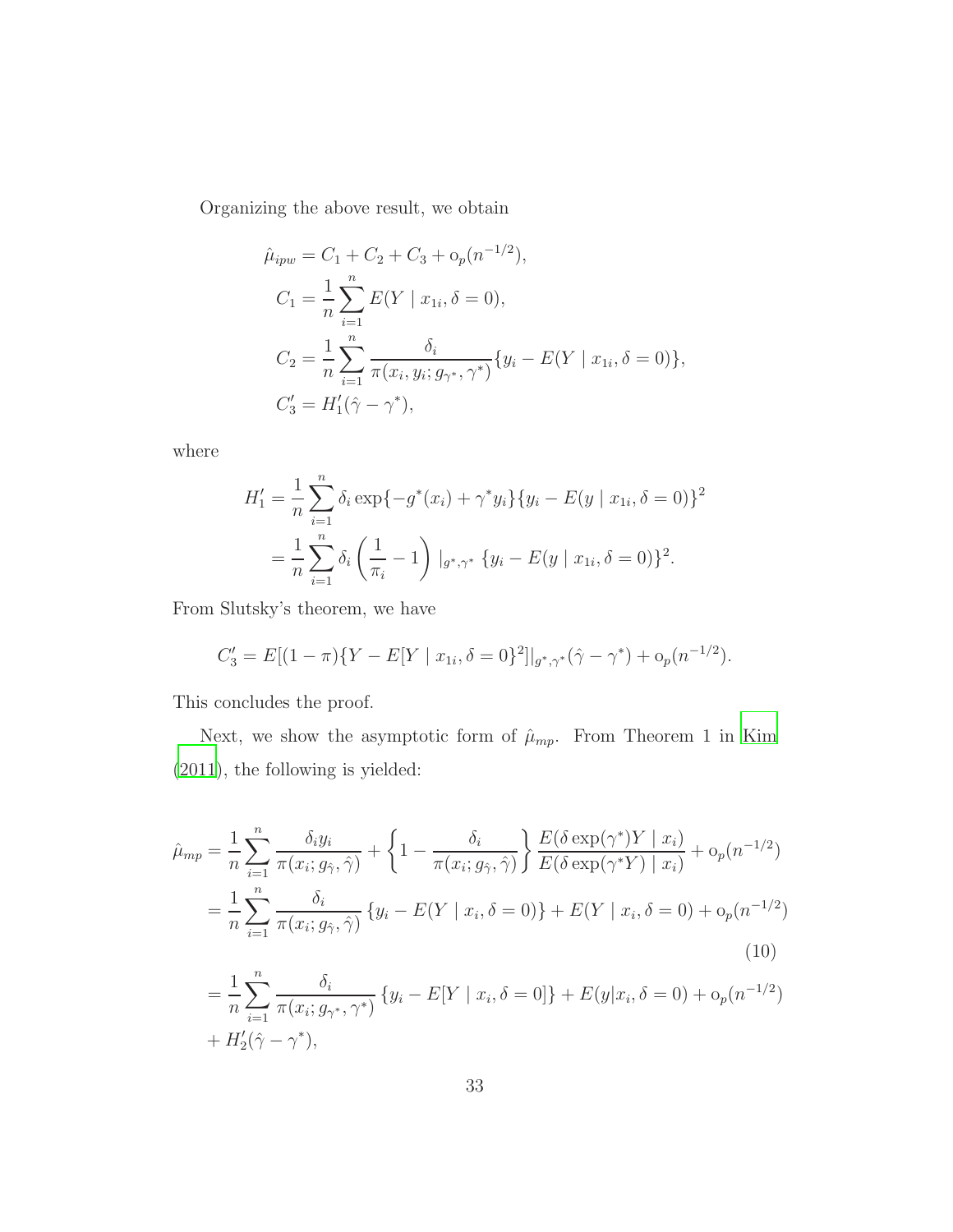where

$$
H_2' = \frac{1}{n} \sum_{i=1}^n \frac{\delta_i \{1 - \pi(x_i)\}}{\pi(x_i)} |_{g^*, \gamma^*} \{y_i - E(Y \mid x_i, \delta = 0)\} \{y_i - E(Y \mid x_{1i}, \delta = 0)\}.
$$

From the second line to the third line, we use the delta method. In addition, we have

$$
E\left[\frac{\delta_i\{1-\pi(x_i)\}}{\pi(x_i)}|_{g^*,\gamma^*}(y_i - E(Y \mid X_i, \delta = 0))\{y_i - E(Y \mid X_{1i}, \delta = 0)\}\right]
$$
  
=  $E\left[(1-\delta)\{Y - E(Y \mid X, \delta = 0)\}\{Y - E(Y \mid X, \delta = 0) + E(Y \mid X, \delta = 0) - E(Y \mid X_1, \delta = 0)\}\right]$   
=  $E\left[\{Y - E(Y \mid X, \delta = 0)\}\{Y - E(Y \mid X, \delta = 0) + E(Y \mid X, \delta = 0) - E(Y \mid X_1, \delta = 0)\}\big|\delta = 0\right]P(\delta = 0)$   
=  $E\left[(1-\delta)\{Y - E(Y \mid X, \delta = 0)\}^2\}\big|\delta = 0\right]P(\delta = 0)$   
=  $E\left[(1-\delta)\{Y - E(Y \mid X, \delta = 0)\}^2\right] = H_2.$ 

Slutsky's theorem concludes the proof.

Next, we show the result of  $\hat{\mu}_{db}$ . The estimator  $\hat{\mu}_{db}$  is expanded as  $\hat{\mu}_{mp}$ :

$$
\hat{\mu}_{db} = \frac{1}{n} \sum_{i=1}^{n} \frac{\delta_{i} y_{i}}{\pi(x_{i}; \hat{g}_{\hat{\gamma}}, \hat{\gamma})} + \left\{ 1 - \frac{\delta_{i}}{\pi(x_{i}; \hat{g}_{\hat{\gamma}}, \hat{\gamma})} \right\} \frac{\tilde{E}\{\delta \exp(\hat{\gamma}Y)Y \mid x_{i}\}}{\tilde{E}[\delta \exp(\hat{\gamma}Y) \mid x_{i}]}
$$
\n
$$
= \frac{1}{n} \sum_{i=1}^{n} \frac{\delta_{i} y_{i}}{\pi(x_{i}; \hat{g}_{\hat{\gamma}}, \hat{\gamma})} + \left\{ 1 - \frac{\delta_{i}}{\pi(x_{i}; \hat{g}_{\hat{\gamma}}, \hat{\gamma})} \right\} \frac{E\{\delta \exp(\gamma^{*}Y)Y \mid x_{i}\}}{E\{\delta \exp(\gamma^{*}Y) \mid x_{i}\}} + o_{p}(n^{-1/2})
$$
\n
$$
= \frac{1}{n} \sum_{i=1}^{n} \frac{\delta_{i}}{\pi(x_{i}; \hat{g}_{\hat{\gamma}}, \hat{\gamma})} \left\{ y_{i} - E(Y \mid x_{i}, \delta = 0) \right\} + E(Y \mid x_{i}, \delta = 0) + o_{p}(n^{-1/2})
$$
\n
$$
= \frac{1}{n} \sum_{i=1}^{n} \frac{\delta_{i}}{\pi(x_{i}; g_{\hat{\gamma}}, \hat{\gamma})} \left\{ y_{i} - E(Y \mid x_{i}, \delta = 0) - E(Y \mid x_{1i}, \delta = 0) + E(E(Y \mid x_{i}, \delta = 0) \mid x_{1i}, \delta = 0) \right\}
$$
\n
$$
+ E(Y \mid x_{i}, \delta = 0) + o_{p}(n^{-1/2})
$$
\n
$$
= \frac{1}{n} \sum_{i=1}^{n} \frac{\delta_{i}}{\pi(x_{i}; g_{\hat{\gamma}}, \hat{\gamma})} \left\{ y_{i} - E(Y \mid x_{i}, \delta = 0) \right\} + o_{p}(n^{-1/2}).
$$

From the first line to the second line, the calibration condition is used to replace the nonparametirc estimator with a true distribution. From the third line to the fourth line, we use the same argument as in Theorem 1 to replace  $\hat{g}_{\hat{\gamma}}$  with  $g_{\hat{\gamma}}$ . The final line is the same expression as [\(10\)](#page-32-0). This concludes the proof.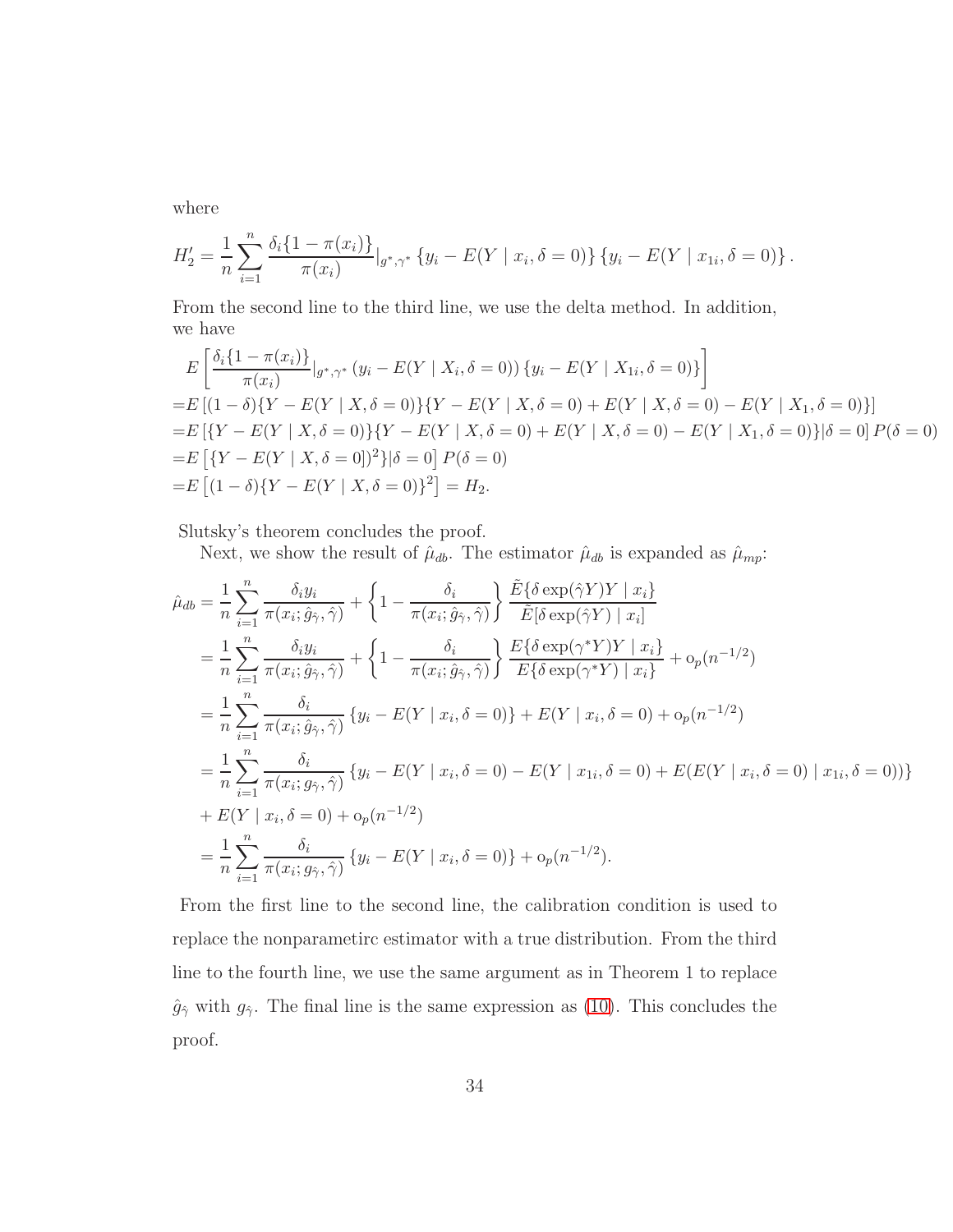### A.7 Proof of Lemma 4.1

For the former statement, we can use the same argument as in the proof of Theorem 4. For the latter statement, when the working model is misspecified, there exists  $s(x)$  satisfying

$$
\frac{\tilde{E}\{\delta \exp(\hat{\gamma}Y)Y \mid x;\hat{\beta}\}}{\tilde{E}\{\delta \exp(\hat{\gamma}Y) \mid x;\hat{\beta}\}} = s(x;\hat{\gamma}) + o_p(1).
$$

Then, we have

$$
\hat{\mu}_{db} = \frac{1}{n} \sum_{i=1}^{n} \frac{\delta_i y_i}{\pi(x_i; \hat{g}_{\gamma}, \hat{\gamma})} + \left\{ 1 - \frac{\delta_i}{\pi(x_i; \hat{g}_{\gamma}, \hat{\gamma})} \right\} \frac{\tilde{E}\{\delta \exp(\hat{\gamma}Y)Y \mid x_i\}}{\tilde{E}\{\delta \exp(\hat{\gamma}Y) \mid x_i\}}
$$
\n
$$
= \frac{1}{n} \sum_{i=1}^{n} \frac{\delta_i y_i}{\pi(x_i; \hat{g}_{\gamma}, \hat{\gamma})} + \left\{ 1 - \frac{\delta_i}{\pi(x_i; \hat{g}_{\gamma}, \hat{\gamma})} \right\} s(x_i; \hat{\gamma}) + o_p(1)
$$
\n
$$
= \frac{1}{n} \sum_{i=1}^{n} \frac{\delta_i y_i}{\pi(x_i; \hat{g}_{\gamma}, \hat{\gamma})} + o_p(1) = \hat{\mu}_{ipw} + o_p(1).
$$

This concludes the proof.

# B Interpretation of  $\hat{\gamma}_{p-score}$  from the perspective of maximizing observed likelihood

By maximizing  $E\{l(W; \hat{g}_{\gamma}, \gamma) \mid W_{obs}\}$ , where  $l(W; \hat{g}_{\gamma}, \gamma)$  denotes a fulllikelihood, we can derive the following EM-type iterative estimator.

• E-step: calculate an approximation of an expected log-likelihood  $E\{\log l(W) | W_{obs}\}\$ as

$$
L(\gamma) = \sum_{i=1}^{n} \delta_i \log \pi(x_{1i}, y_i; \hat{g}_{\gamma}, \gamma) + (1 - \delta_i) h_{\hat{\gamma}_t}(x_i; \gamma),
$$

where

$$
h_{\hat{\gamma}_t}(x;\gamma) = \frac{\tilde{E}\{\delta \exp(\hat{\gamma}_t Y) \log(1 - \pi(X, Y; \hat{g}_{\gamma}, \gamma)) \mid x\}}{\tilde{E}\{\delta \exp(\hat{\gamma}_t Y) \mid x\}}.
$$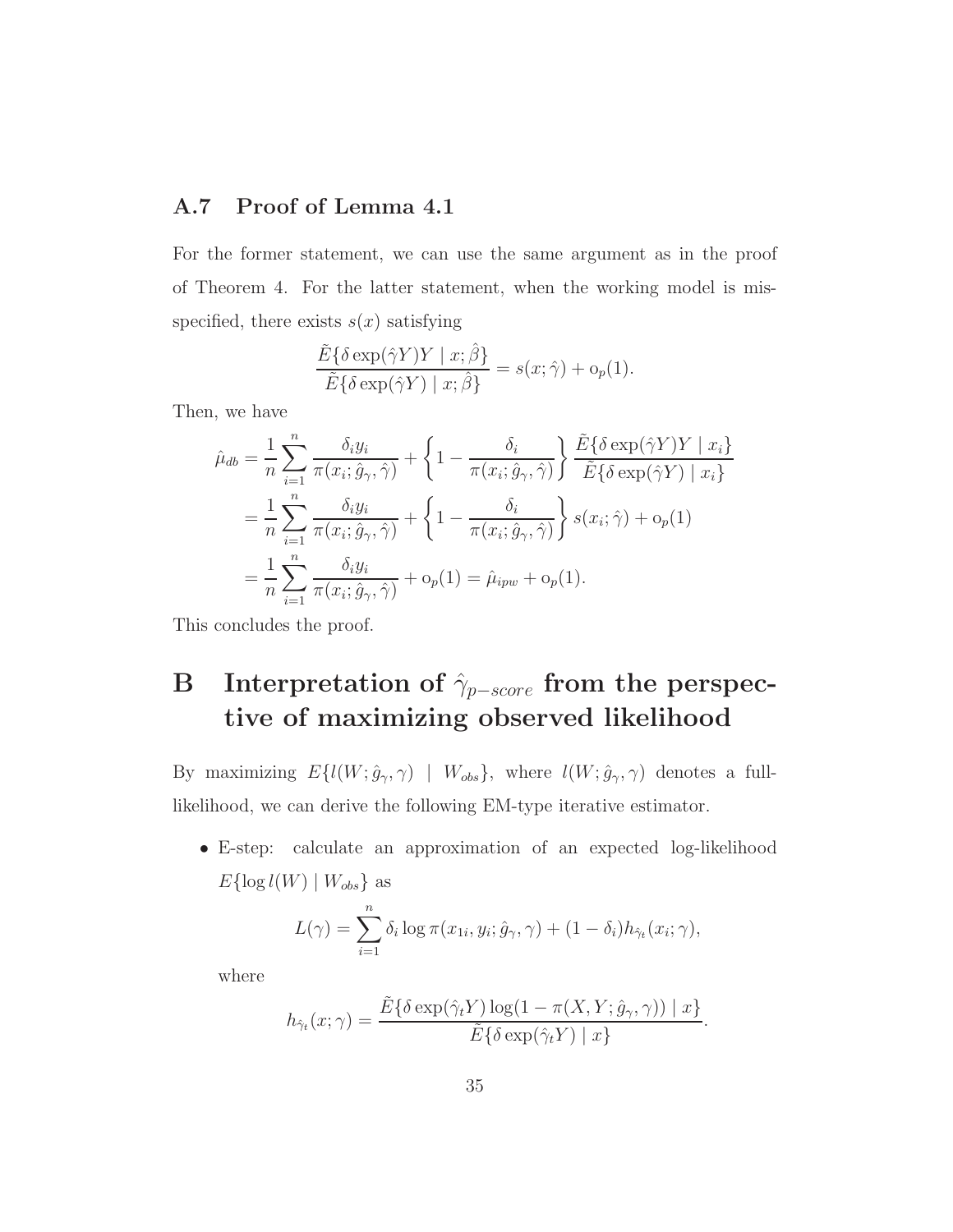- M-step: maximize the above function with respect to  $\gamma$ . Update the value as  $\hat{\gamma}_{t+1}$ .
- By iterating E-step and M-step, we define the converge point as an estimator  $\hat{\gamma}_{p-mle}$ .

The estimator  $\hat{\gamma}_{p-mle}$  is essentially equal to  $\hat{\gamma}_{p-score}$  because of the following reason. The estimator  $\hat{\gamma}_{p-score}$  solves the equation  $E\{\nabla_{\gamma}\log l(W; \hat{g}_{\gamma}, \gamma)\}\$  $W_{obs}$ } = 0. It can be converted into an EM-style method. From this viewpoint, when  $Y_{mis}$  is imputed by  $W|W_{obs}$  in the E-step, solving the score equation  $\nabla_{\gamma} \log l(W; \hat{g}_{\gamma}, \gamma) = 0$  in  $\hat{\gamma}_{p-score}$  is equivalent to maximizing the c omplete-data profile log-likelihood log  $l(W; \hat{g}_{\gamma}, \gamma)$  with respect to  $\gamma$  in  $\hat{\gamma}_{p-mle}$ .

## C Consistency of estimators

.

For simplicity, we discuss the consistency of the estimator  $\hat{\gamma}_{p-gmm}$  based on the expression (7). For the consistency of other estimators, we can prove similarly. We define

$$
\hat{m}(w;\gamma) = \left\{\frac{\delta}{\pi_p(x,y;\gamma)} - 1\right\} h(x;\gamma), m(w;\gamma) = \left\{\frac{\delta}{\pi(x,y;g_\gamma,\gamma)} - 1\right\} h(x;\gamma).
$$

For consistency of estimators based on profile semparametric estimators, three conditions are needed [\(van der Vaart, 2002](#page-39-5)); (1) there exists a Glivenko-Cantelli class  $F$  of functions with integrable envelope such that  $P(\{\hat{m}(w;\gamma)\}\in F) \rightarrow 1, (2) \ \sup_{\gamma\in\Gamma}|\hat{m}(w;\gamma)-m(w;\gamma)| \stackrel{p}{\rightarrow} 0 \text{ for all } x,$ and (3) there exists a point  $\gamma^* \in \Gamma$  such that  $\inf_{|\gamma - \gamma^*| > \delta} E\{m(w; \gamma)\} >$  $E\{m(w; \gamma)\}\big|_{\gamma^*} = 0$  for every  $\delta > 0$ .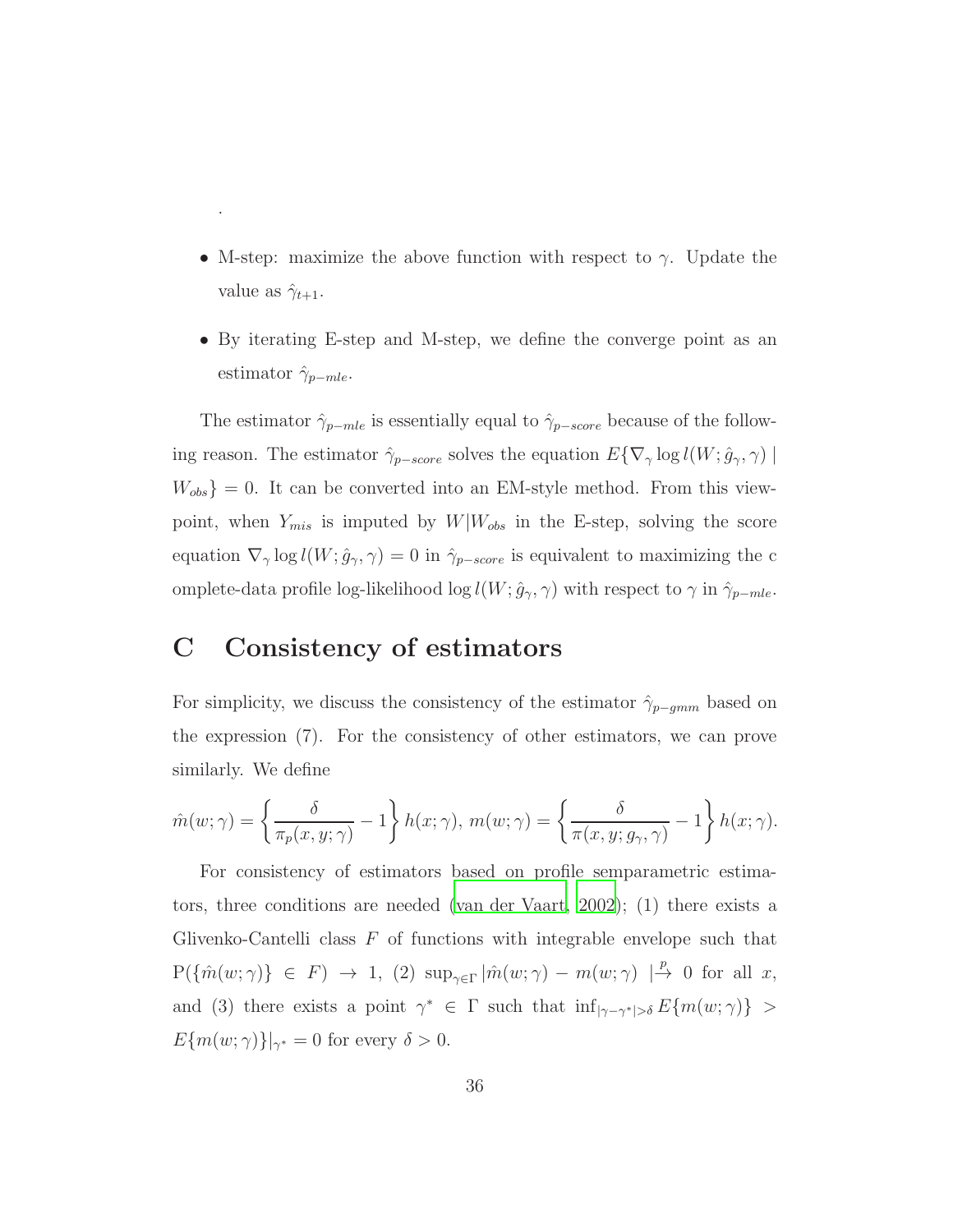The first and second condition are technical conditions. These condition are reduced to more primitive conditions [\(Newey and Mcfadden](#page-38-8), [1994\)](#page-38-8), which are immaterial for our work. The third condition is a common condition for the consistency of M-estimators without plug-in nonparametric estimators [\(van der Vaart, 1998](#page-39-6)).

#### REFERENCES

## References

- <span id="page-36-1"></span>Chang, T. and P. S. Kott (2008). Using calibration weighting to adjust for nonresponse under a plausible model. *Biometrika 95*, 555–571.
- <span id="page-36-4"></span>Hansen, L. P. (1982). Large sample properties of generalized method of moments estimators. *Econometrica 50*, 1029–1054.
- <span id="page-36-5"></span>Hayfield, T. and J. S. Racine (2008). Nonparametric econometrics: The np package. *Journal of Statistical Software 27* (5).
- <span id="page-36-2"></span>Hirano, K., G. Imbens, and G. Ridder (2003). Efficient estimation of average treatment effects using the estimated propensity score. *Econometrica 71*, 1161–1189.
- <span id="page-36-0"></span>Kenward, M. G. (1998). Selection models for repeated measurements with non-random dropout: An illustration of sensitivity. *Statistics in Medicine 17*, 2723–2732.
- <span id="page-36-3"></span>Kim, J. K. (2011). Parametric fractional imputation for missing data analysis. *Biometrika 98*, 119–132.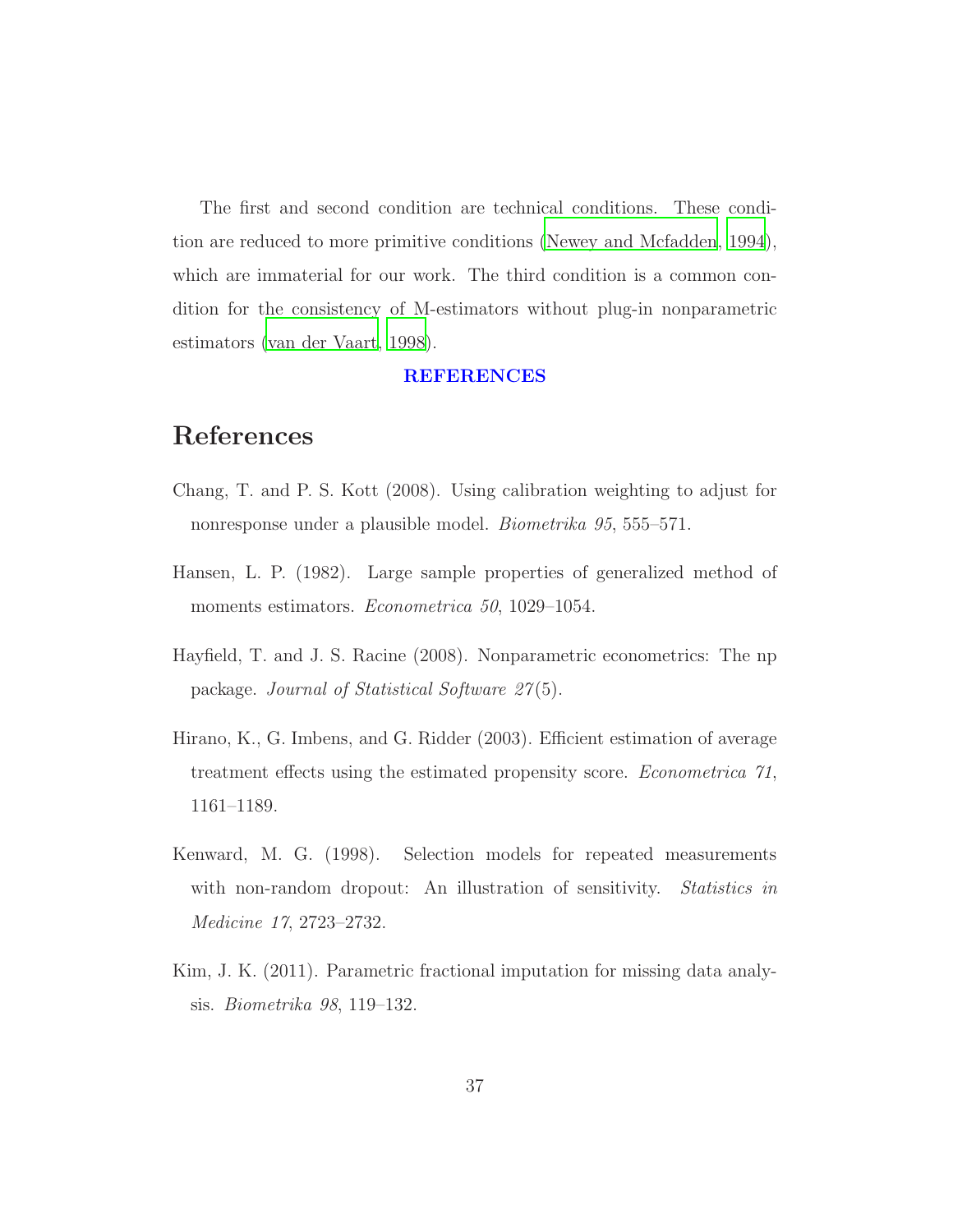- <span id="page-37-0"></span>Kim, J. K. and J. Shao (2013). *Statistical Methods for Handling Incomplete Data* (1 ed.). CRC Press.
- <span id="page-37-5"></span>Kim, J. K. and C. L. Yu (2011). A semi-parametric estimation of mean functionals with non-ignorable missing data. *Journal of the American Statistical Association 106*, 157–165.
- <span id="page-37-1"></span>Liang, K.-Y. and S. L. Zeger (1986). Longitudinal data analysis using generalized linear models. *Biometrika 73* (1), 13–22.
- <span id="page-37-7"></span>Miao, W., E. T. Tchetgen, and Z. Geng (2015). Identification and doubly robust estimation of data missing not at random with a shadow variable. *arXiv preprint arXiv:1509.02556* .
- <span id="page-37-6"></span>Miao, W. and E. J. Tchetgen Tchetgen (2016). On varieties of doubly robust estimators under missingness not at random with a shadow variable. *Biometrika 103* (2), 475–482.
- <span id="page-37-3"></span>Morikawa, K. and J. K. Kim (2017). Semiparametric adaptive estimation with nonignorable nonresponse data. *arXiv preprint arXiv:1612.09207* .
- <span id="page-37-4"></span>Morikawa, K. and J. K. Kim (2018). A note on the equivalence of two semiparametric estimation methods for nonignorable nonresponse. *Statistics and Probability Letters 140*, 1–6.
- <span id="page-37-2"></span>Morikawa, K., J. K. Kim, and Y. Kano (2017). Semiparametric maximum likelihood estimation with data missing not at random. *Canadian Journal of Statistics 45* (4), 393–409.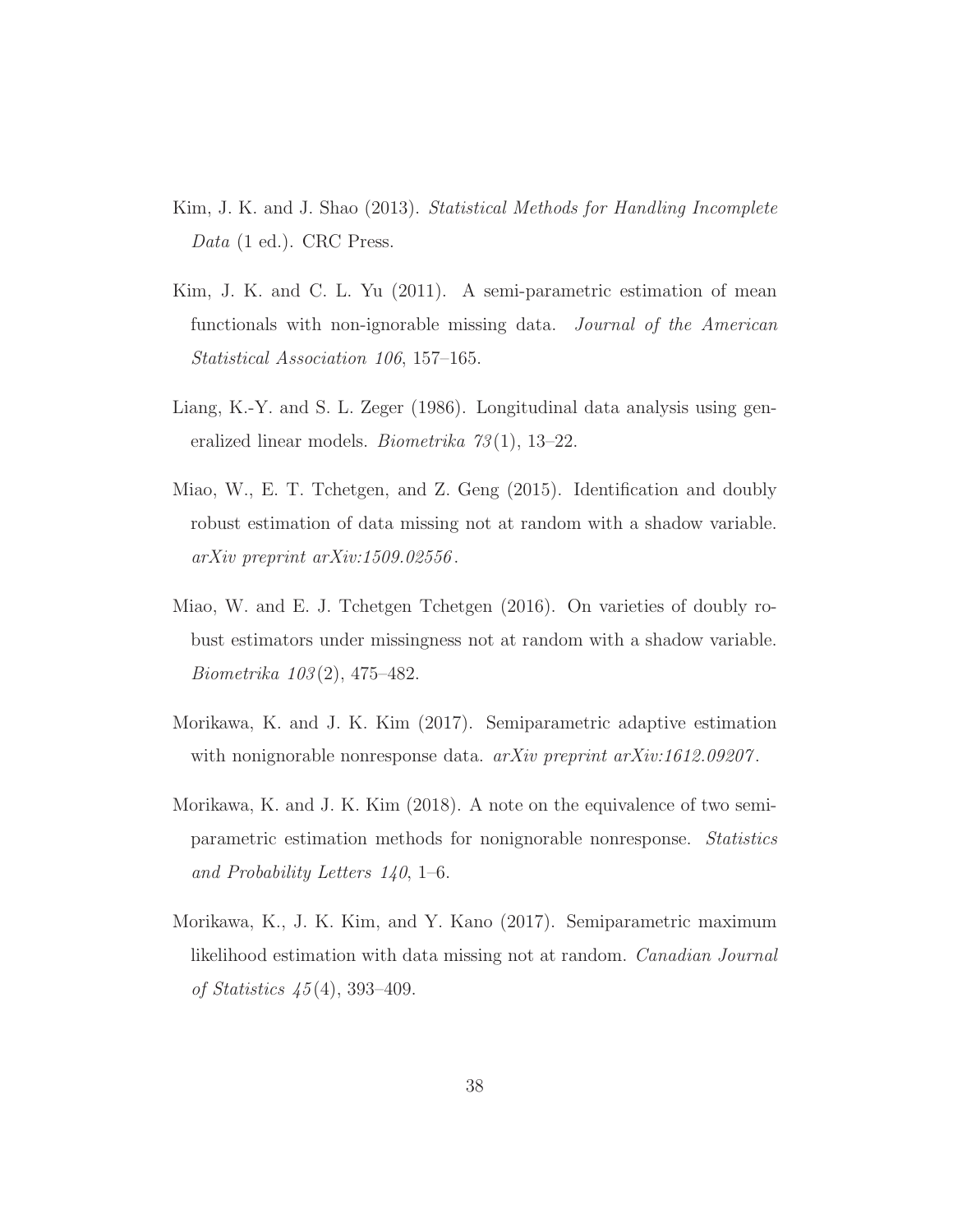- <span id="page-38-4"></span>Murphy, S. A. and A. W. Van Der Vaart (2000). On profile likelihood. *Journal of the American Statistical Association 95* (450), 449–465.
- <span id="page-38-8"></span>Newey, W. K. and D. L. Mcfadden (1994). Large sample estimation and hypothesis testing. *Handbook of Econometrics IV*, 2113–2245.
- <span id="page-38-3"></span>Qin, J. (2017). *Biased Sampling, Over-identified Parameter Problems and Beyond*. ICSA Book Series in Statistics. Singapore: Springer Singapore.
- <span id="page-38-2"></span>Qin, J., D. Leung, and J. Shao (2002). Estimation with survey data under non-ignorable nonresponse or informative sampling. *Journal of the American Statistical Association 97*, 193–200.
- <span id="page-38-1"></span>Riddles, M. K., J. K. Kim, and J. Im (2016). A propensity-score-adjustment method for nonignorable nonresponse. *J. Surv. Stat. Methodol. 4* (2), 215– 245.
- <span id="page-38-6"></span>Robins, J. M., A. Rotnitzky, and L. P. Zhao (1994). Estimation of regression coefficients when some regressors are not always observed. *Journal of the American Statistical Association 89*, 846–866.
- <span id="page-38-5"></span>Rotnitzky, A. and J. Robins (1997). Analysis of semiparametric regression models with nonignorable nonresponse. *Statistics in Medicine 16* (1), 81– 102.
- <span id="page-38-7"></span>Rotnitzky, A. and S. Vansteelandt (2014). Double-robust methods. In *Handbook of missing data methodology. In Handbooks of Modern Statistical Methods*, pp. 185–212. Chapman and Hall/CRC.
- <span id="page-38-0"></span>Rubin, D. B. (1976). Inference and missing data. *Biometrika 63*, 581–590.